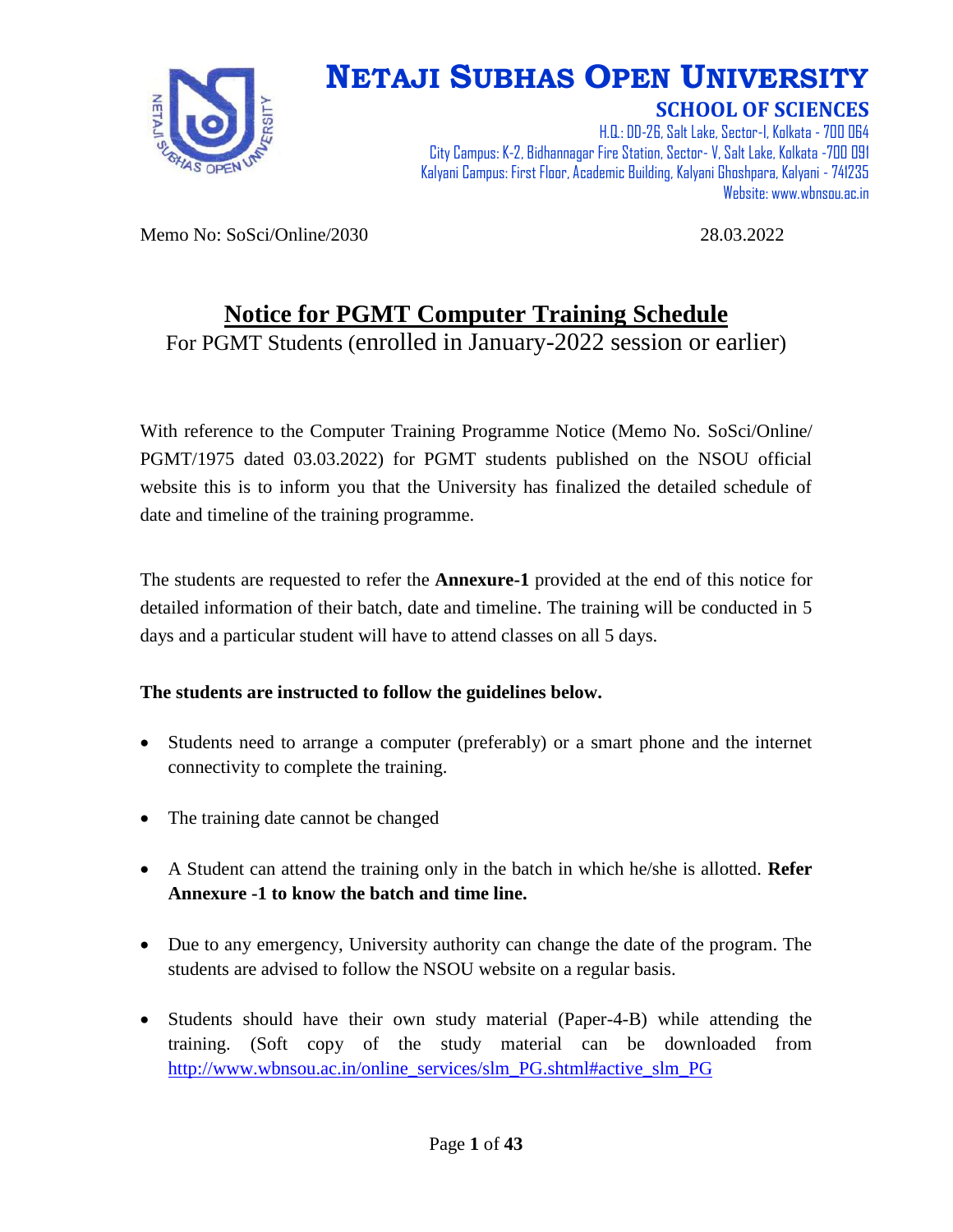

H.Q.: DD-26, Salt Lake, Sector-I, Kolkata - 700 064 City Campus: K-2, Bidhannagar Fire Station, Sector-V, Salt Lake, Kolkata -700 091 Kalyani Campus: First Floor, Academic Building, Kalyani Ghoshpara, Kalyani - 741235 Website: www.wbnsou.ac.in

- The following criteria need to be fulfilled to successfully complete the training and receive the completion certificate.
	- 1. Every student must attend training for all 5 days. Attendance will be strictly monitored by automated software without any manual intervention.
	- 2. Every student must submit the assignments given during the class within the stipulated time.
	- 3. A final quiz will be organized on day 5 of the training based on the topics covered during all 5 days. Every student must pass the quiz.
	- 4. Every Student must submit the feedback in a google form (link will be provided during training)

#### **Please note that the training will be complete if and only if a student satisfies all the above four criteria otherwise no completion certificate will be provided and the students need to reappear for the training next year.**

- The detailed information of the relevant software (online/offline), online links, submission process for assignment and quiz will be discussed in the first session of day1.
- Students are advised to go through the video lectures given in the following URL.

[https://sites.google.com/view/pgmt4b/home.](https://sites.google.com/view/pgmt4b/home)

These lectures will help them to understand the fundamentals of C language so that they can grasp the training materials smoothly.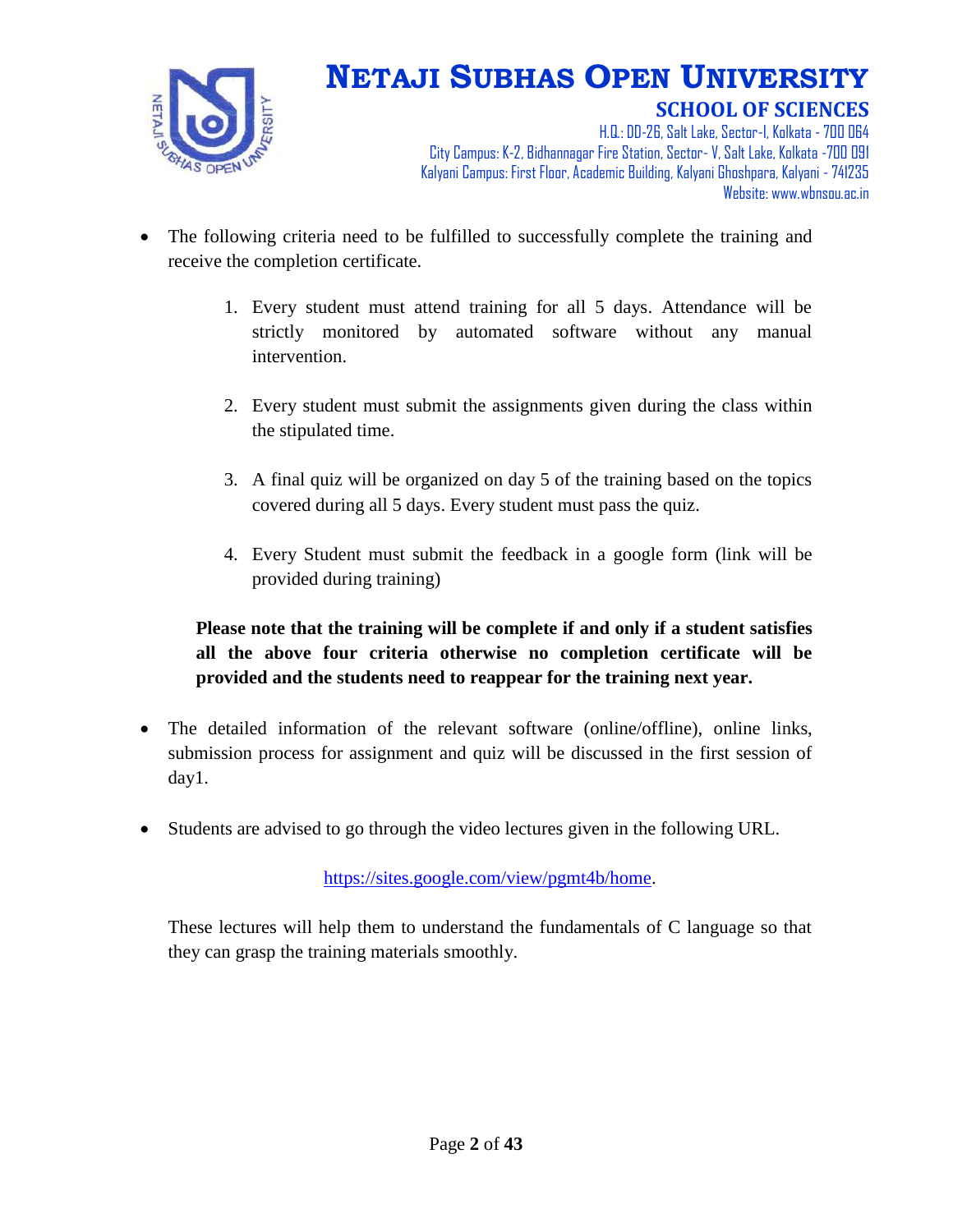

H.Q.: DD-26, Salt Lake, Sector-I, Kolkata - 700 064 City Campus: K-2, Bidhannagar Fire Station, Sector-V, Salt Lake, Kolkata -700 091 Kalyani Campus: First Floor, Academic Building, Kalyani Ghoshpara, Kalyani - 741235 Website: www.wbnsou.ac.in

**Please note that the students will be contacted by the ICT support team of the university through email/phone. For any difficulty the student may reach to the following contact numbers:** 

**8100743933 / 9231195902**

 $Sd$ - $Sd$ -Mr. Mrinal Nath **Prof. Kajal De Asst. Professor of Computer Science Head & Professor**

 **Dept. of Mathematics Director, School of Sciences**

Copy to: 1. Registrar with a request to upload the notice in NSOU website

- 2. Controller of Examinations (acting)
- 3. Faculties of SoSci concerned
- 4. E.S. to V.C.

Michael Nath

Mr. Mrinal Nath Prof. Kajal De **Asst Professor of Computer Science Head & Professor**

 **Dept. of Mathematics Director, School of Sciences**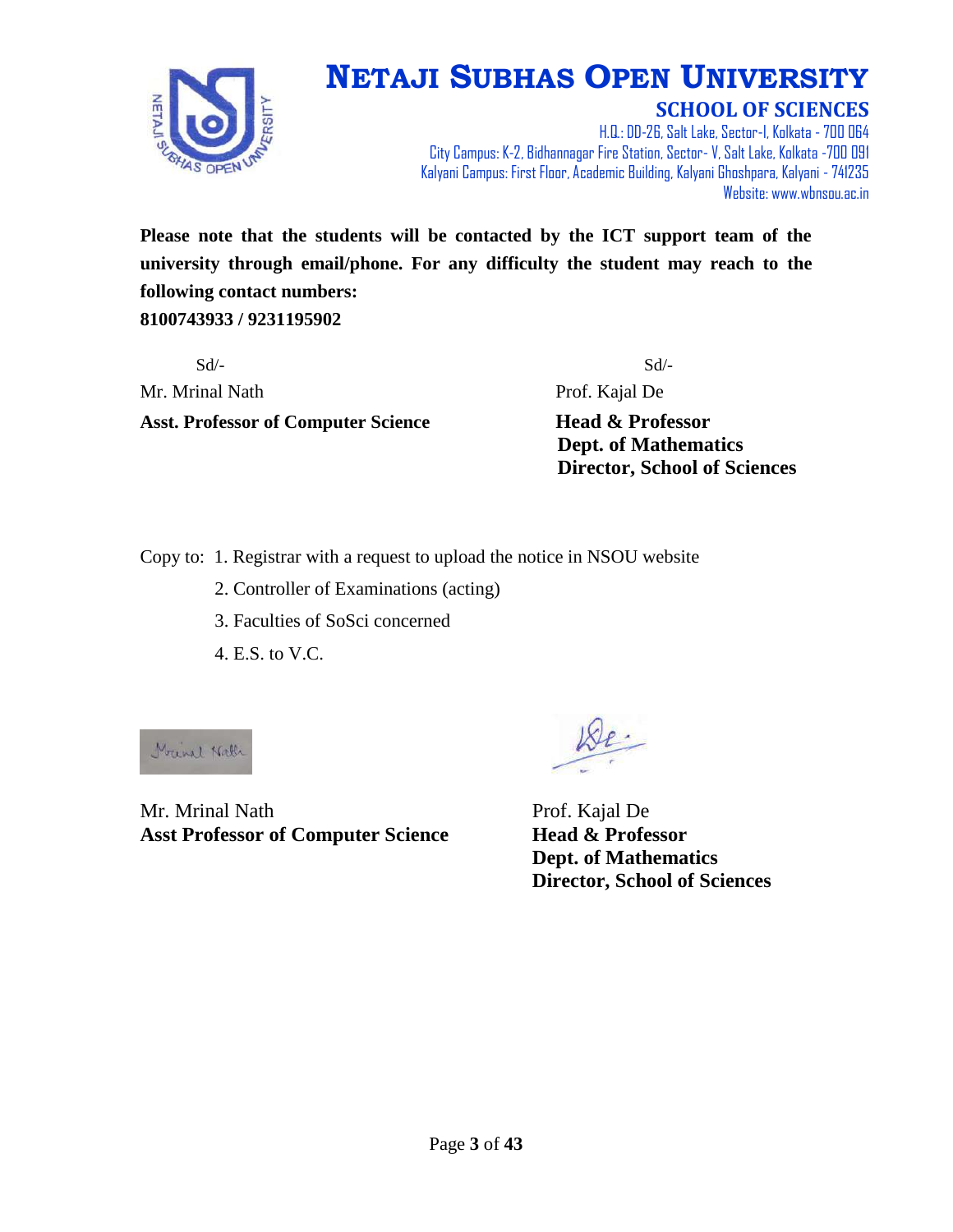

# **NETAJI SUBHAS OPEN UNIVERSITY**

#### **SCHOOL OF SCIENCES**

H.Q.: DD-26, Salt Lake, Sector-I, Kolkata - 700 064 City Campus: K-2, Bidhannagar Fire Station, Sector-V, Salt Lake, Kolkata -700 091 Kalyani Campus: First Floor, Academic Building, Kalyani Ghoshpara, Kalyani - 741235 Website: www.wbnsou.ac.in

#### **Annexure - 1 Enrolment number wise batch distribution and time schedule of the Computer Training Programme of Post Graduate Mathematics (PGMT) Students (Enrolled in January 2022 or earlier)**

#### **Batch - 1 Schedule**

| <b>Batch Number</b>                                                    | Date                     | <b>Time</b>                  |
|------------------------------------------------------------------------|--------------------------|------------------------------|
| <b>Batch 1</b><br>$(4th$ April, 2022 – 9 <sup>th</sup><br>April, 2022) | April 4, 2022 (Monday)   |                              |
|                                                                        | April 5, 2022 (Tuesday)  | $5 P.M - 9 P.M$              |
|                                                                        | April 6, 2022            |                              |
|                                                                        | April 7, 2022 (Thursday) |                              |
|                                                                        | April 8, 2022 (Friday)   | No session will be conducted |
|                                                                        | April 9, 2022 (Saturday) | $10 A.M - 2 P.M$             |

#### **Batch 1 - List of Students**

| List of students (Batch $No-1$ ) |                      |                         |                          |
|----------------------------------|----------------------|-------------------------|--------------------------|
| <b>Serial No</b>                 | <b>Enrollment No</b> | <b>Name</b>             | <b>Study Centre Code</b> |
| 1                                | 162003230004         | Kaushik Pal             | $A-03$                   |
| $\overline{2}$                   | 162032230001         | Alamgir Mondal          | $D-02$                   |
| 3                                | 162071230012         | Subhankar Gayen         | H <sub>01</sub>          |
| 4                                | 172036230009         | Avijit Majumder         | D-06                     |
| 5                                | 172048230004         | Biswajit Pradhan        | E-08                     |
| 6                                | 172052230002         | Biraj Kumar Sarkar      | $F-02$                   |
| $\overline{7}$                   | 172055230004         | Jhantu Rana             | $F-05$                   |
| 8                                | 182011130067         | Santanu Mondal          | $B-01$                   |
| $\boldsymbol{9}$                 | 182011230015         | Siddhartha Sankar Patra | $B-01$                   |
| 10                               | 182022230003         | Dinbandhu Pal           | $C-02$                   |
| 11                               | 182022230008         | Santosh Kumar           | $C-02$                   |
| 12                               | 182030230003         | Sushanta Denre          | $C-10$                   |
| 13                               | 182031230022         | Nayima Rahaman          | $D-01$                   |
| 14                               | 182044230008         | Amir Hossain            | $E-04$                   |
| 15                               | 201001230002         | <b>Badal Mondal</b>     | $A-01$                   |
| 16                               | 201015230018         | Sayan Ghosh             | $B-05$                   |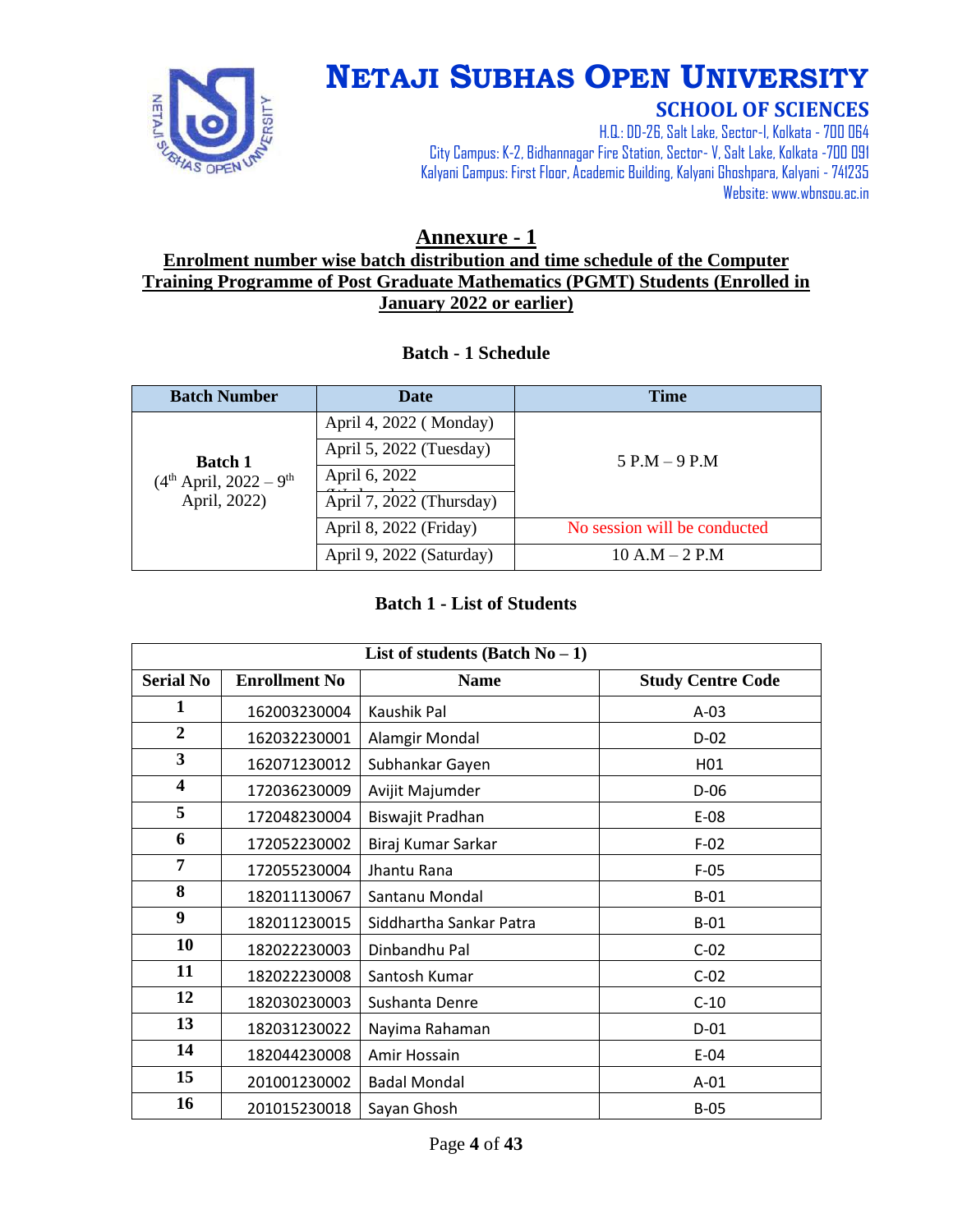

| List of students (Batch $No-1$ ) |                      |                          |                          |
|----------------------------------|----------------------|--------------------------|--------------------------|
| <b>Serial No</b>                 | <b>Enrollment No</b> | <b>Name</b>              | <b>Study Centre Code</b> |
| 17                               | 201016230001         | <b>Bhishmadev Mondal</b> | $B-06$                   |
| 18                               | 201018230002         | Subha Chatterjee         | <b>B-08</b>              |
| 19                               | 201019230010         | Sk Sakline Mustak        | $B-09$                   |
| 20                               | 201022230003         | Binay Kumar Sinha        | $C-02$                   |
| 21                               | 201033230006         | Parna Maitra             | $D-03$                   |
| 22                               | 201036230012         | Nipa Biswas              | $D-06$                   |
| 23                               | 201036230018         | Uttam Kumar Sarkar       | $D-06$                   |
| 24                               | 201038230013         | Mrinmoy Mal              | $D-08$                   |
| 25                               | 201039230002         | Anirban Maiti            | $D-09$                   |
| 26                               | 201039230005         | Pradyut Chowdhury        | $D-09$                   |
| 27                               | 201044230030         | <b>Bulbul Ahmed</b>      | $E-04$                   |
| 28                               | 201051230011         | Md Yiahia Khan           | F 01                     |
| 29                               | 201052230023         | Ratan Karmakar           | $F-02$                   |
| 30                               | 201052230025         | Sangita Roy              | $F-02$                   |
| 31                               | 201053230028         | Md Firdus Ahamed         | $F-03$                   |
| 32                               | 201058230003         | Chayan Deep Chatterjee   | $F-08$                   |
| 33                               | 201058230007         | Jiaur Rahaman            | $F-08$                   |
| 34                               | 201061230016         | Sk Alauddin              | $G-01$                   |
| 35                               | 201064230004         | Santa Kar                | $G-04$                   |
| 36                               | 201066210147         | Manika Sarkar            | $G-06$                   |
| 37                               | 201066230006         | Protip Biswas            | $G-06$                   |
| 38                               | 201066230010         | <b>Utpal Baral</b>       | $G-06$                   |
| 39                               | 201076230002         | Koustav Ghosh            | $H-06$                   |
| 40                               | 201086230004         | Iman Kalyan Gope         | $I-06$                   |
| 41                               | 201099230003         | Debasis Sarkar           | $J-09$                   |
| 42                               | 201136230007         | Debasis Mandal           | $N-06$                   |
| 43                               | 211001230006         | Paramita Saha            | $A-01$                   |
| 44                               | 211002230004         | Nandini Das              | $A-02$                   |
| 45                               | 211006230016         | Sreejita Das             | $A-06$                   |
| 46                               | 211011230009         | Chiranjit Patra          | $B-01$                   |
| 47                               | 211011230020         | Milan Dutta              | $B-01$                   |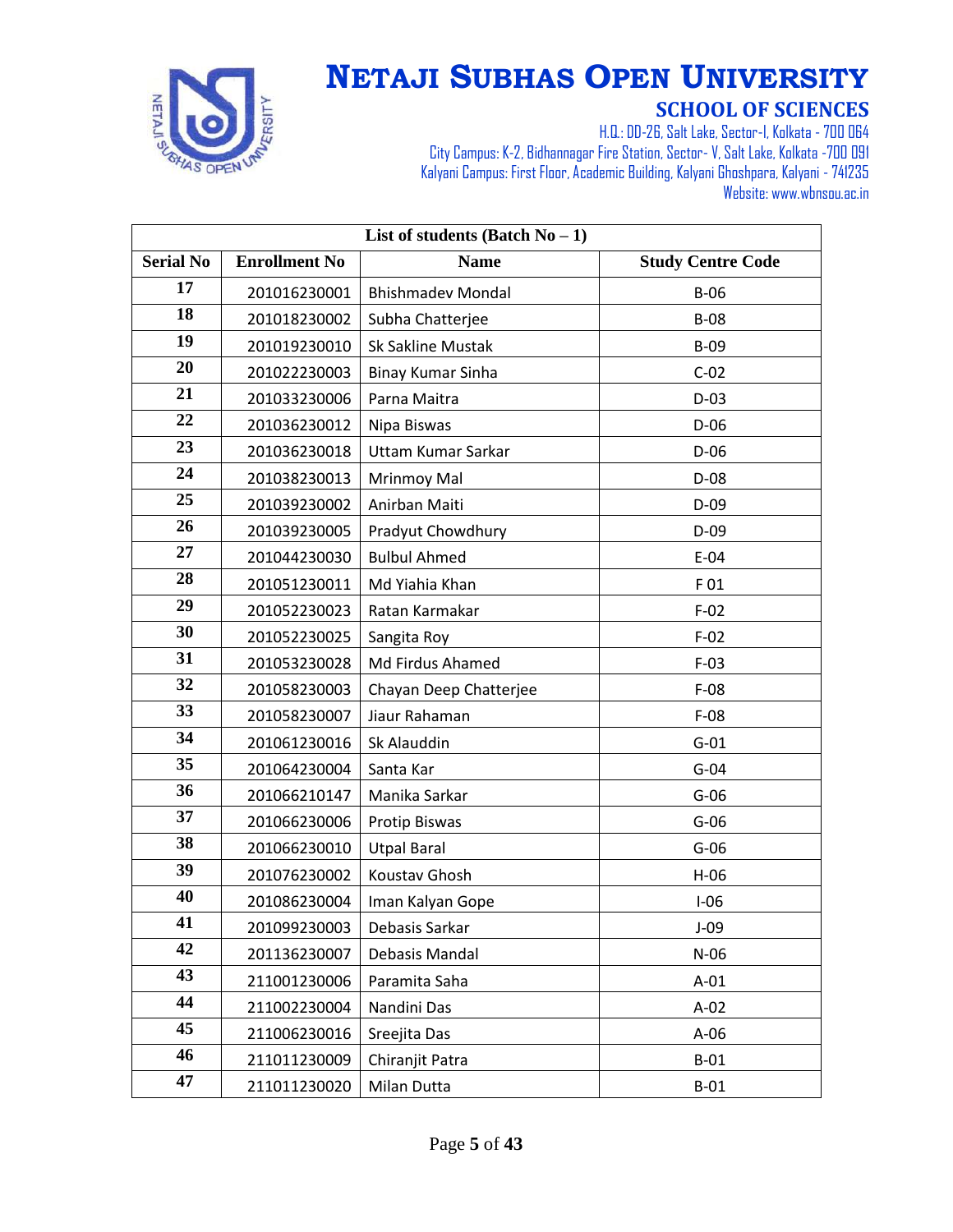

| List of students (Batch $No-1$ ) |                      |                        |                          |
|----------------------------------|----------------------|------------------------|--------------------------|
| <b>Serial No</b>                 | <b>Enrollment No</b> | <b>Name</b>            | <b>Study Centre Code</b> |
| 48                               | 211011230023         | Mridula Mondal         | $B-01$                   |
| 49                               | 211011230041         | <b>Sudip Mandal</b>    | $B-01$                   |
| 50                               | 211011230044         | Susmita Das Mandal     | $B-01$                   |
| 51                               | 211013230020         | Kamal Kanta Shit       | $B-03$                   |
| 52                               | 211014230009         | Gobinda Mandal         | $B-04$                   |
| 53                               | 211016230007         | Shibsankar Pramanik    | $B-06$                   |
| 54                               | 211017230003         | Anupama Majhi          | $B-07$                   |
| 55                               | 211017230011         | Kishore Das            | $B-07$                   |
| 56                               | 211018230008         | Soumya Ray             | <b>B-08</b>              |
| 57                               | 211021230003         | Arundhuti Mondal       | $C-01$                   |
| 58                               | 211021230012         | Kh Asrafur Rahaman     | $C-01$                   |
| 59                               | 211023230005         | Bibekananda Patar      | $C-03$                   |
| 60                               | 211023230007         | Gopi Kanta Pramanik    | $C-03$                   |
| 61                               | 211023230009         | Manab Kumar Ghosh      | $C-03$                   |
| 62                               | 211026230002         | Kalyan Ghosh           | $C-06$                   |
| 63                               | 211026230006         | Sagar Mondal           | $C-06$                   |
| 64                               | 211028230003         | Pinki Karmakar         | $C-08$                   |
| 65                               | 211031230005         | Arghya Jyoti Das       | $D-01$                   |
| 66                               | 211031230013         | <b>Biswajit Mondal</b> | $D-01$                   |
| 67                               | 211031230017         | Debashis Biswas        | $D-01$                   |
| 68                               | 211031230023         | Koushik Das Mahanta    | $D-01$                   |
| 69                               | 211031230042         | Shrabani Sarkar        | $D-01$                   |
| 70                               | 211031230044         | Somen Guha             | $D-01$                   |
| 71                               | 211033230003         | Amit Kumar Biswas      | $D-03$                   |
| 72                               | 211033230008         | <b>Dilip Mondal</b>    | $D-03$                   |
| 73                               | 211036230023         | Sanjay Sarkar          | $D-06$                   |
| 74                               | 211036230030         | Tanushree Ghosh        | $D-06$                   |
| 75                               | 211038230003         | Anup Kumar Das         | $D-08$                   |
| 76                               | 211038230004         | Arijita Maiti          | $D-08$                   |
| 77                               | 211038230014         | Krishnendu Das         | D-08                     |
| 78                               | 211039230003         | Dipanwita Khanra       | $D-09$                   |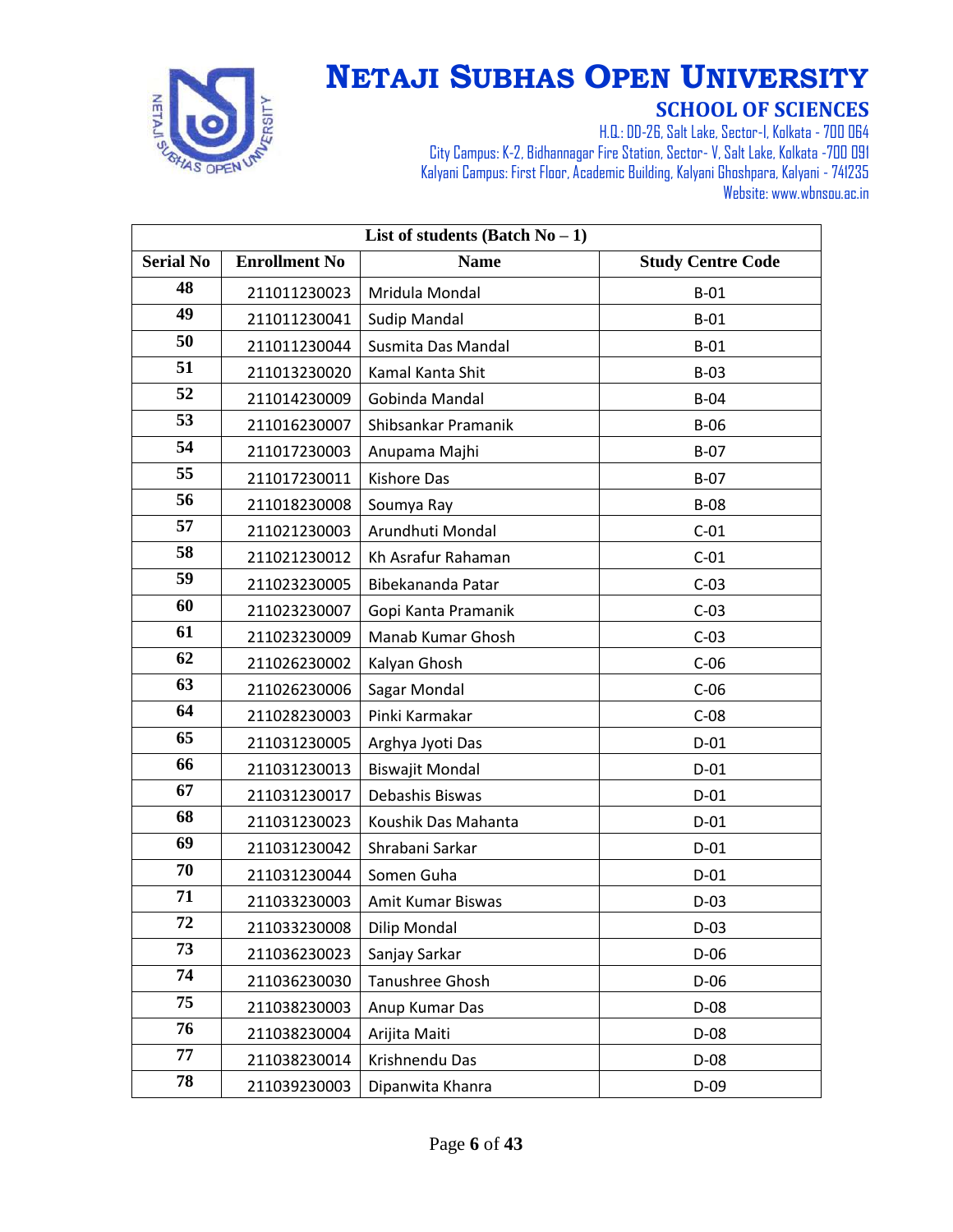

| List of students (Batch $No-1$ ) |                      |                         |                          |
|----------------------------------|----------------------|-------------------------|--------------------------|
| <b>Serial No</b>                 | <b>Enrollment No</b> | <b>Name</b>             | <b>Study Centre Code</b> |
| 79                               | 211040230004         | Mahiruddin Sk           | $D-10$                   |
| 80                               | 211041230004         | Azahar Hossain          | $E-01$                   |
| 81                               | 211041230013         | Roushan Zaman Mondal    | $E-01$                   |
| 82                               | 211044230006         | Agniv Goswami           | $E-04$                   |
| 83                               | 211044230018         | Arnab Kumar Das         | $E-04$                   |
| 84                               | 211044230054         | Khalid Hasan Sujan      | $E-04$                   |
| 85                               | 211044230112         | Ripan Malakar           | $E-04$                   |
| 86                               | 211044230117         | Sadan Prasad            | $E-04$                   |
| 87                               | 211044230140         | Sonali Sultana          | $E-04$                   |
| 88                               | 211044230156         | Suroj Sk                | $E-04$                   |
| 89                               | 211044230163         | <b>Tarak Nath Ghosh</b> | $E-04$                   |
| 90                               | 211048230002         | Amaresh Samanta         | E-08                     |
| 91                               | 211048230009         | Biswajit Adak           | $E-08$                   |
| 92                               | 211050230002         | Chanchal Koley          | $E-10$                   |
| 93                               | 211051230005         | Manoj Kumar Ghosh       | $F-01$                   |
| 94                               | 211052230008         | Dyutilekha Roy          | $F-02$                   |
| 95                               | 211052230016         | Rafique Alam            | $F-02$                   |
| 96                               | 211053230010         | Dipsikha Roy            | $F-03$                   |
| 97                               | 211053230011         | Diptarshi Guha Roy      | $F-03$                   |
| 98                               | 211053230029         | Rakhi Roy Chowdhury     | $F-03$                   |
| 99                               | 211053230035         | Simanta Barman          | $F-03$                   |
| 100                              | 211054230007         | Monjurul Islam Ahamed   | $F-04$                   |
| 101                              | 211054230010         | Sananda Biswas          | $F-04$                   |
| 102                              | 211054230012         | <b>Tanmay Mandal</b>    | $F-04$                   |
| 103                              | 211056230001         | Alok Kumar Jana         | $F-06$                   |
| 104                              | 211059230005         | Riya Ghosh              | $F-09$                   |
| 105                              | 211061230003         | Debjyoti Halder         | $G-01$                   |
| 106                              | 211061230015         | Snehasish Das           | $G-01$                   |
| 107                              | 211067230003         | Pallabi Pusti           | $G-07$                   |
| 108                              | 211071230001         | Animesh Naskar          | $H-01$                   |
| 109                              | 211071230019         | Subhadip Sardar         | $H-01$                   |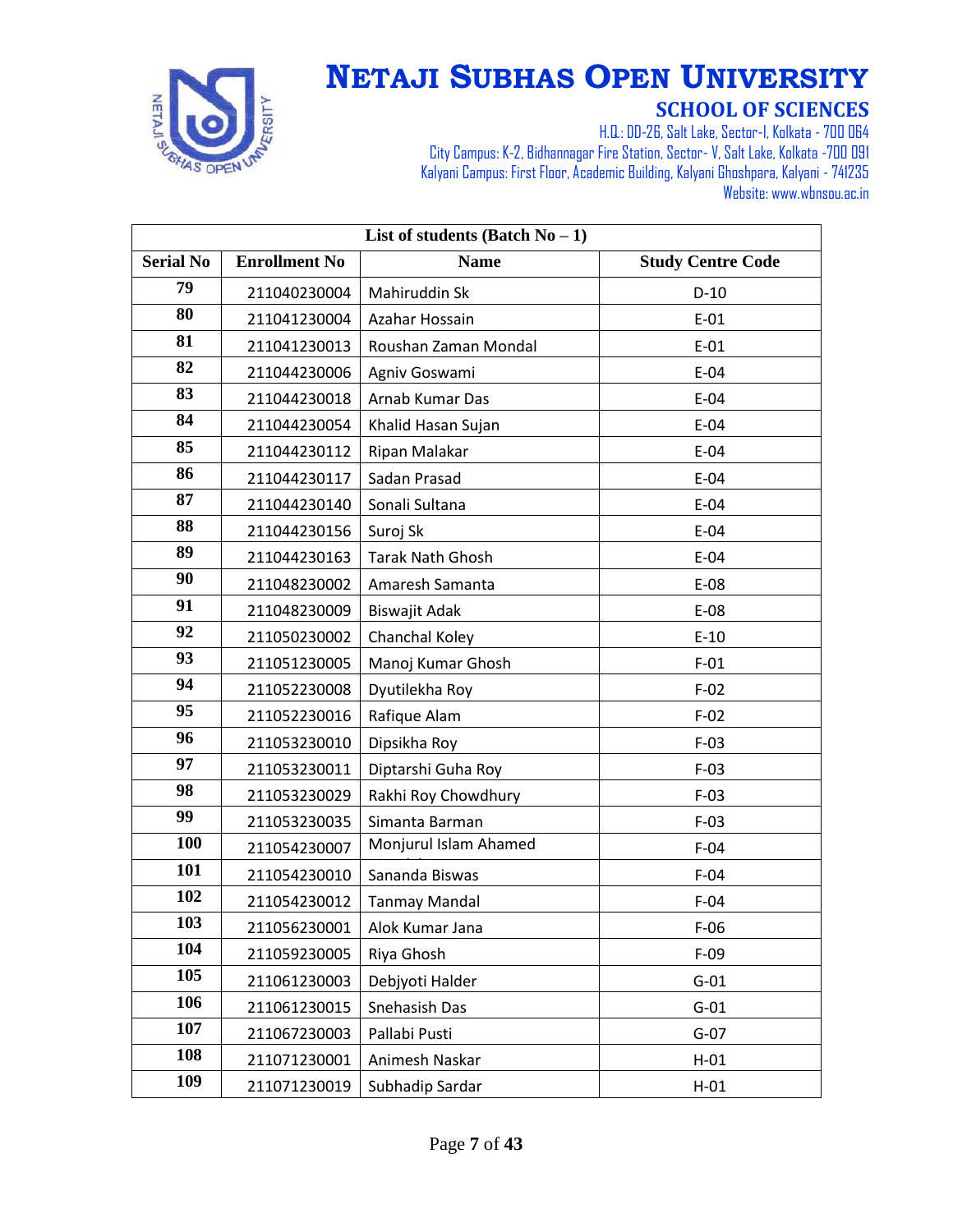

| List of students (Batch $No-1$ ) |                      |                          |                          |
|----------------------------------|----------------------|--------------------------|--------------------------|
| <b>Serial No</b>                 | <b>Enrollment No</b> | <b>Name</b>              | <b>Study Centre Code</b> |
| 110                              | 211077230002         | Swarajit Dutta           | $H-07$                   |
| 111                              | 211080230001         | Shreyashi Das            | $H-10$                   |
| 112                              | 211084230007         | Md Mursalin Sk           | $I-04$                   |
| 113                              | 211086230001         | Anwesha Ghosh            | $I-06$                   |
| 114                              | 211093230002         | Din Islam Molla          | $J-03$                   |
| 115                              | 211099230003         | Shanti Nath Sit          | J <sub>09</sub>          |
| 116                              | 211100230002         | Malay Akhuli             | $J-10$                   |
| 117                              | 211104230002         | Sourav Kundu             | K-04                     |
| 118                              | 211109230001         | <b>Buddhadeb Malakar</b> | K-09                     |
| 119                              | 211109230003         | Mustafizur Rahaman       | K-09                     |
| 120                              | 211116230001         | Soumendu Nanda           | $L-06$                   |
| 121                              | 211136230015         | Mamud Hossain            | $N-06$                   |
| 122                              | 211136230016         | Maniruzzaman Hoque       | $N-06$                   |
| 123                              | 211145230001         | Abdul Kaiyum Balaji      | $Q-05$                   |
| 124                              | 211145230002         | Abu Abdullah Masudi      | $Q-05$                   |
| 125                              | 211145230006         | Joynal Abedin            | $Q-05$                   |
| 126                              | 211145230012         | Subhankar Roy            | $Q-05$                   |
| 127                              | 221001230001         | Arindam Banerjea         | $A-01$                   |
| 128                              | 221002230009         | Saurav Mondal            | $A-02$                   |
| 129                              | 221002230011         | Suparna Polley           | $A-02$                   |
| 130                              | 221006230003         | Bapan Mahato             | $A-06$                   |
| 131                              | 221007230003         | Ujjwal Mahato            | $A-07$                   |
| 132                              | 221011230010         | Gourab Mondal            | $B-01$                   |
| 133                              | 221011230017         | Manoj Karmakar           | $B-01$                   |
| 134                              | 221011230018         | Moumita Ganguli          | $B-01$                   |
| 135                              | 221011230030         | Sayandip Banerjee        | $B-01$                   |
| 136                              | 221013230015         | Kartick Jana             | $B-03$                   |
| 137                              | 221013230040         | Subrata Ojha             | $B-03$                   |
| 138                              | 221013230050         | Suryashikha Bhowmik      | $B-03$                   |
| 139                              | 221017230003         | Amit Kumar Mahato        | $B-07$                   |
| 140                              | 221017230008         | Arbind Kumar Das         | $B-07$                   |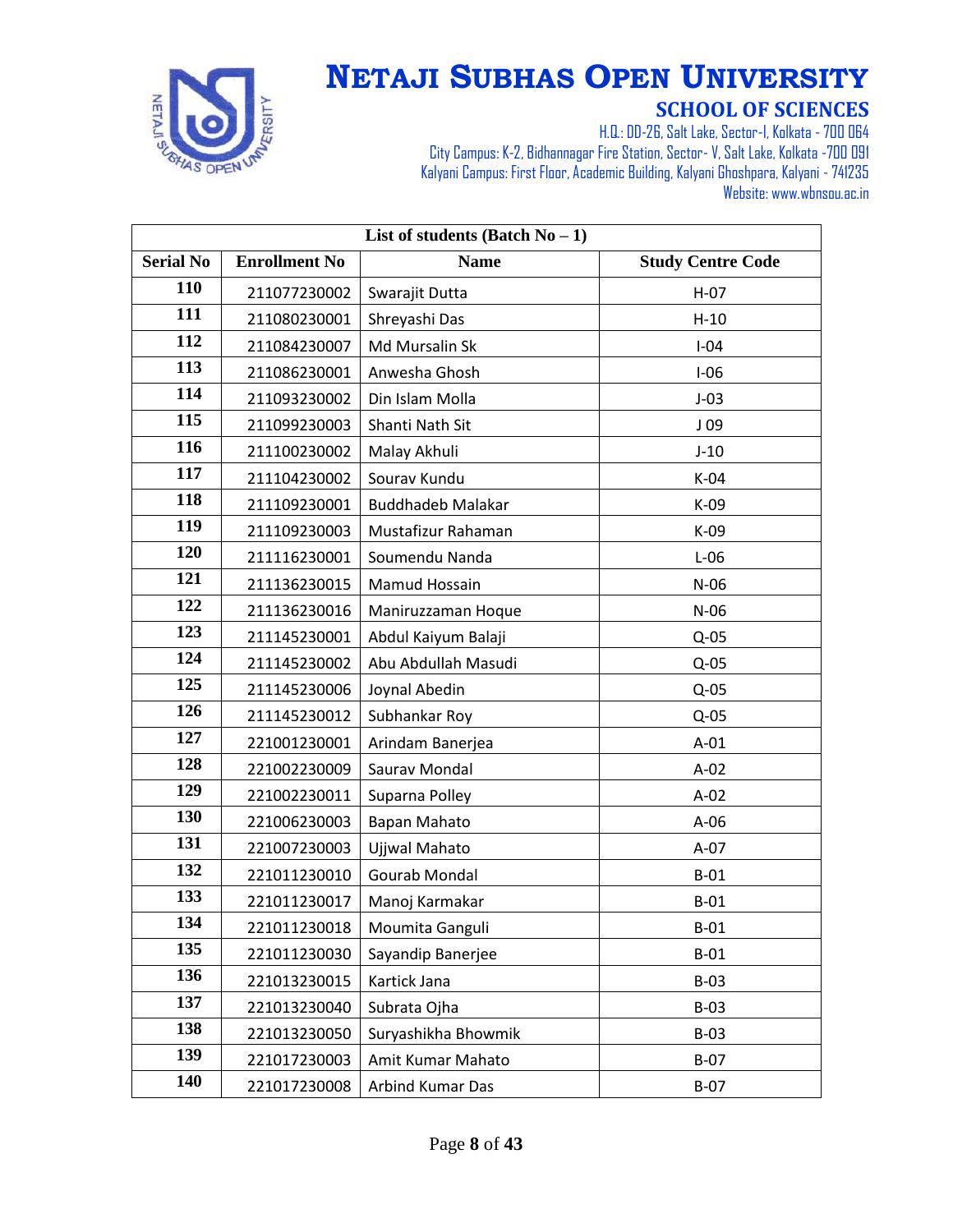

| List of students (Batch $No-1$ ) |                      |                       |                          |
|----------------------------------|----------------------|-----------------------|--------------------------|
| <b>Serial No</b>                 | <b>Enrollment No</b> | <b>Name</b>           | <b>Study Centre Code</b> |
| 141                              | 221018230001         | Anirban Bhattacharjee | $B-08$                   |
| 142                              | 221018230007         | Suprita Ranjan Das    | <b>B-08</b>              |
| 143                              | 221021230006         | Arnab Dey             | $C-01$                   |
| 144                              | 221021230012         | Debsundar Pal         | $C-01$                   |
| 145                              | 221021230013         | Gargi Ghosh           | $C-01$                   |
| 146                              | 221021230015         | Kazi Imran Kader      | $C-01$                   |
| 147                              | 221021230016         | Keya Chakravorty      | $C-01$                   |
| 148                              | 221021230019         | Koyel Sen             | $C-01$                   |
| 149                              | 221021230032         | Riya Halder           | $C-01$                   |
| 150                              | 221021230036         | Sayantan Salui        | $C-01$                   |
| 151                              | 221021230039         | Shubhabrata Laha      | $C-01$                   |
| 152                              | 221021230043         | Soumitra Mandal       | C <sub>01</sub>          |
| 153                              | 221022230002         | <b>Astik Mandal</b>   | $C-02$                   |
| 154                              | 221022230005         | Chumki Maji           | $C-02$                   |
| 155                              | 221024230003         | Subhra Dhara          | $C-04$                   |
| 156                              | 221026230012         | Susmita Pal           | $C-06$                   |
| 157                              | 221027230001         | Abhijit Parui         | $C-07$                   |
| 158                              | 221028230002         | Kanhu Charan Sahoo    | $C-08$                   |
| 159                              | 221028230006         | Sarita Kumari Shaw    | $C-08$                   |
| 160                              | 221030230002         | Arka Chattopadhyay    | $C-10$                   |
| 161                              | 221032230007         | Arpita Chatterjee     | $D-02$                   |
| 162                              | 221032230023         | Sudeshna Saha         | $D-02$                   |
| 163                              | 221034230001         | Aditya Ganguly        | $D-04$                   |
| 164                              | 221034230004         | Keya Swarnakar        | $D-04$                   |
| 165                              | 221037230001         | Chinmay Mandal        | $D-07$                   |
| 166                              | 221038230003         | Anindita Sau          | $D-08$                   |
| 167                              | 221038230006         | Arup Panda            | $D-08$                   |
| 168                              | 221038230013         | Jaydev Das            | $D-07$                   |
| 169                              | 221039230004         | Ankita Goswami        | $D-09$                   |
| 170                              | 221041230017         | Krishnendu Laha       | $E-01$                   |
| 171                              | 221041230022         | Rakesh Laha           | $E-01$                   |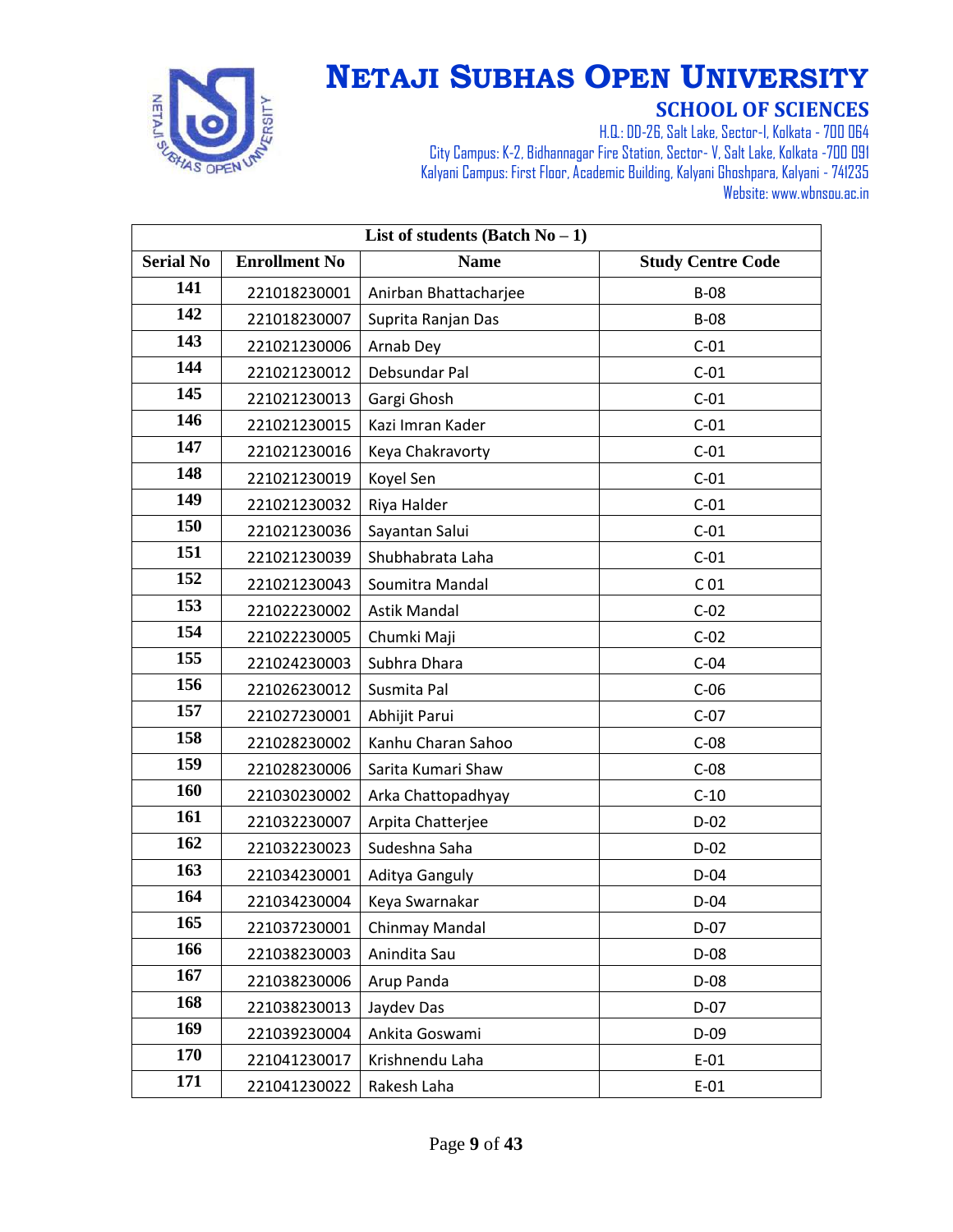

| List of students (Batch $No-1$ ) |                      |                        |                          |
|----------------------------------|----------------------|------------------------|--------------------------|
| <b>Serial No</b>                 | <b>Enrollment No</b> | <b>Name</b>            | <b>Study Centre Code</b> |
| 172                              | 221041230026         | Sourav Mitra           | $E-01$                   |
| 173                              | 221044230024         | Dilruba Hasin          | $E-04$                   |
| 174                              | 221044230034         | Jahnabi Chatterjee     | $E-04$                   |
| 175                              | 221044230059         | Moloy Pal              | $E-04$                   |
| 176                              | 221044230077         | Rentu Saikh            | $E-04$                   |
| 177                              | 221044230097         | Sandip Bhakat          | $E-04$                   |
| 178                              | 221048230005         | Jayanta Roy            | $E-08$                   |
| 179                              | 221048230008         | Monaj Bar              | E-08                     |
| 180                              | 221049230001         | Nishikanta Adhikary    | $E-09$                   |
| 181                              | 221053230008         | <b>Bhairab Barman</b>  | $F-03$                   |
| 182                              | 221053230010         | Bishnu Pada Roy        | $F-03$                   |
| 183                              | 221053230040         | Rupam Choudhury        | $F-03$                   |
| 184                              | 221053230047         | Sariful Alam Khandakar | $F-03$                   |
| 185                              | 221054230001         | Aniket Biswas          | $F-04$                   |
| 186                              | 221054230008         | Shubhajit Sadhukhan    | $F-04$                   |
| 187                              | 221058230006         | <b>Bithi Let</b>       | $F-08$                   |
| 188                              | 221058230009         | Eapsita Dey            | $F-08$                   |
| 189                              | 221058230010         | Golam Sarwar           | $F-08$                   |
| 190                              | 221058230022         | Partha Mondal          | $F-08$                   |
| 191                              | 221058230026         | Ram Krishna Pal        | $F-08$                   |
| 192                              | 221067230001         | Deep Saha              | $G-07$                   |
| 193                              | 221067230003         | Soumyajit Santra       | $G-07$                   |
| 194                              | 221070230002         | Bhaktipada Mali        | $G-10$                   |
| 195                              | 221071230002         | Avijit Goswami         | $H-01$                   |
| 196                              | 221071230009         | Darshanaranjan Halder  | $H-01$                   |
| 197                              | 221071230013         | Prabir Kumar Kayal     | $H-01$                   |
| 198                              | 221072230003         | Ashish Sardar          | $H-02$                   |
| 199                              | 221073230003         | Pinaki Dey             | $H-03$                   |
| 200                              | 221082230003         | Pritam Hazra           | $I-02$                   |
| 201                              | 221083230002         | Ritu Maity Rana        | $I-03$                   |
| 202                              | 221083230004         | Sk Anarul Alam         | $I-03$                   |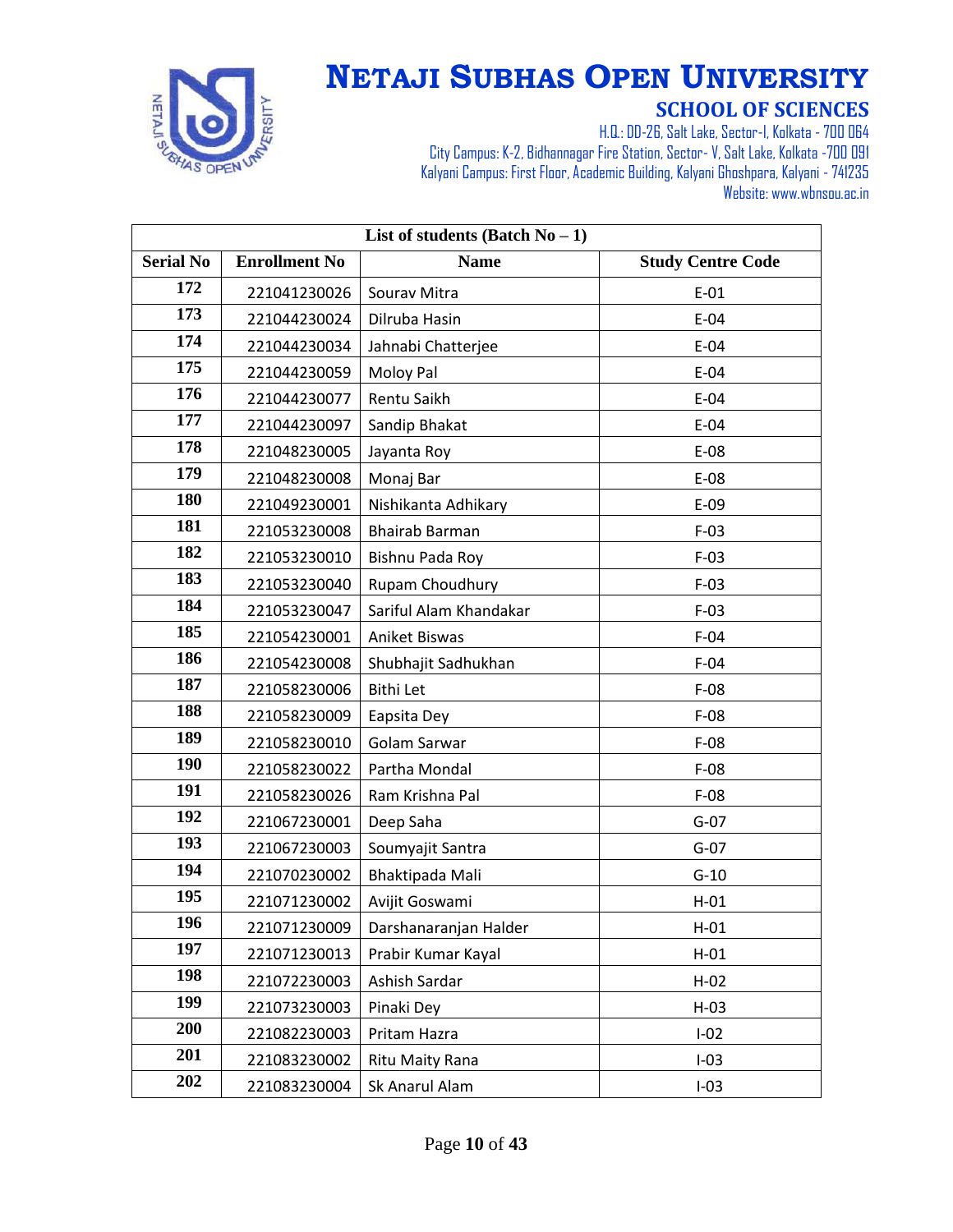

| List of students (Batch $No-1$ ) |                      |                         |                          |
|----------------------------------|----------------------|-------------------------|--------------------------|
| <b>Serial No</b>                 | <b>Enrollment No</b> | <b>Name</b>             | <b>Study Centre Code</b> |
| 203                              | 221086230004         | Nousin Khatun           | $I-06$                   |
| 204                              | 221088230004         | Pintu Kumar Ghosh       | $I-08$                   |
| 205                              | 221091230003         | Md Sahensa Khan         | $J-01$                   |
| 206                              | 221092230001         | Debashis Bera           | $J-02$                   |
| 207                              | 221092230004         | Supriya Maity           | $J-02$                   |
| 208                              | 221093210077         | Md Mirajul Islam        | $J-03$                   |
| 209                              | 221096230001         | Niranjan Halder         | $J-06$                   |
| 210                              | 221097230005         | Sandip Mahato           | $J-07$                   |
| 211                              | 221100230002         | Bijan Mahata            | $J-10$                   |
| 212                              | 221104210045         | Sweta Mandal            | $K-04$                   |
| 213                              | 221113230003         | Sukanya Pal             | $L-03$                   |
| 214                              | 221117230007         | Nabarupa Dutta          | $L-07$                   |
| 215                              | 221136230006         | Amalesh Misra           | $N-06$                   |
| 216                              | 221136230030         | Karma Ghosh             | $N-06$                   |
| 217                              | 221136230040         | Md Amran                | $N-06$                   |
| 218                              | 221136230049         | Md Mojammel Hoque       | $N-06$                   |
| 219                              | 221136230078         | Sachitra Mandal         | $N-06$                   |
| 220                              | 221136230097         | Sudip Sarkar            | $N-06$                   |
| 221                              | 221136230103         | <b>Tuhin Subhra Das</b> | $N-06$                   |
| 222                              | 221157230019         | Md Babul Ali            | $R-07$                   |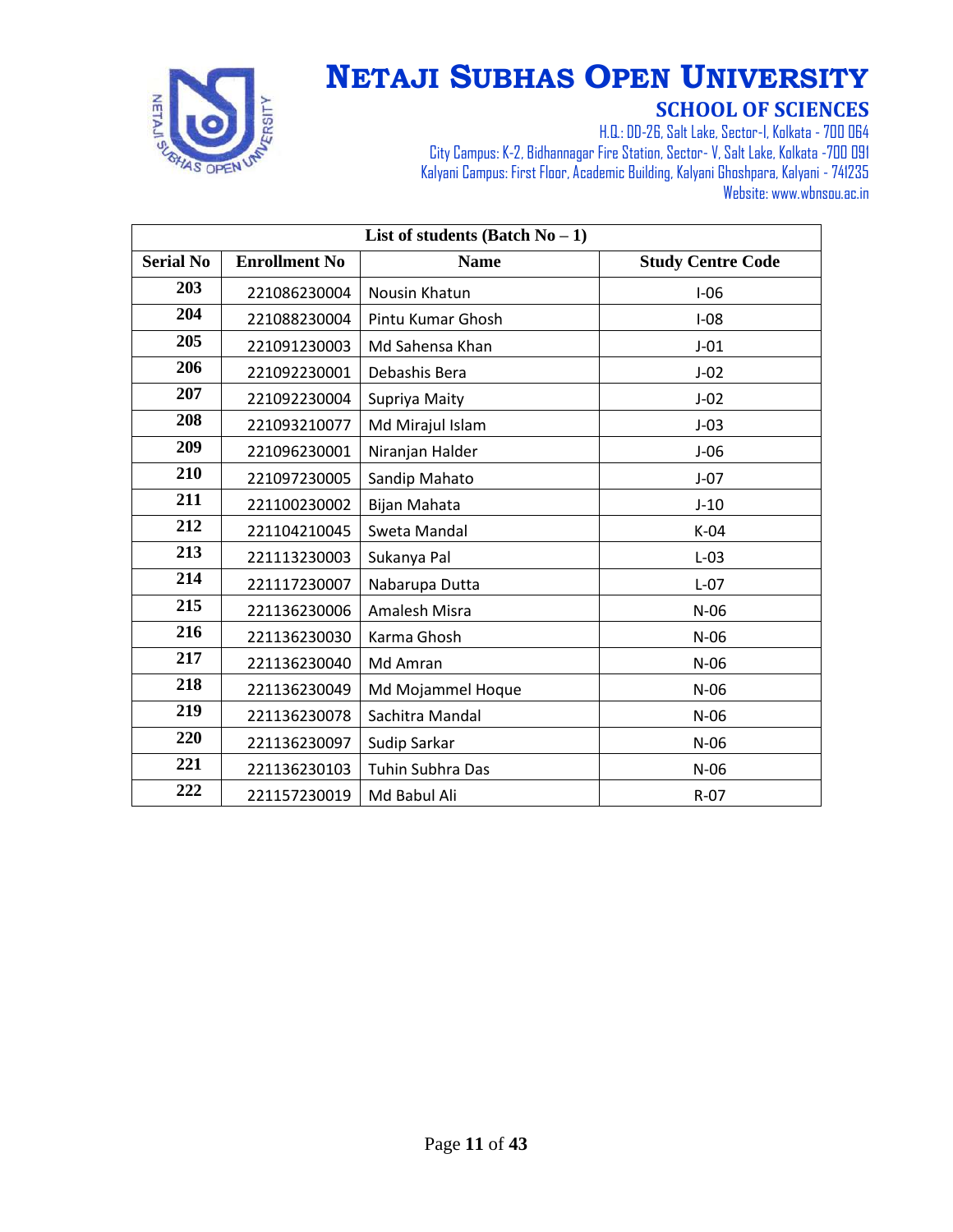

# **NETAJI SUBHAS OPEN UNIVERSITY**

#### **SCHOOL OF SCIENCES**

H.Q.: DD-26, Salt Lake, Sector-I, Kolkata - 700 064 City Campus: K-2, Bidhannagar Fire Station, Sector-V, Salt Lake, Kolkata -700 091 Kalyani Campus: First Floor, Academic Building, Kalyani Ghoshpara, Kalyani - 741235 Website: www.wbnsou.ac.in

#### **Batch - 2 Schedule**

| <b>Batch Number</b>                                           | <b>Date</b>               | <b>Time</b>      |
|---------------------------------------------------------------|---------------------------|------------------|
|                                                               | April 18, 2022 (Monday)   |                  |
| <b>Batch 2</b><br>$(18th April, 2022 - 22nd)$<br>April, 2022) | April 19, 2022 (Tuesday)  | $5$ P.M $-9$ P.M |
|                                                               | April 20, 2022            |                  |
|                                                               | April 21, 2022 (Thursday) |                  |
|                                                               | April 22, 2022 (Friday)   | $10 A.M - 2 P.M$ |

#### **Batch - 2 List of Students**

| List of students (Batch $No-2$ ) |                      |                        |                          |
|----------------------------------|----------------------|------------------------|--------------------------|
| <b>Serial No</b>                 | <b>Enrollment No</b> | <b>Name</b>            | <b>Study Centre Code</b> |
| 1                                | 221044230093         | Samim Rana             | $E-04$                   |
| $\overline{2}$                   | 221044230094         | Samiul Alam            | $E-04$                   |
| $\overline{\mathbf{3}}$          | 221044230096         | Sanchari Saha          | $E-04$                   |
| $\overline{\mathbf{4}}$          | 221044230100         | Sarmin Fardousy Hansi  | $E-04$                   |
| 5                                | 221044230104         | Sinamul Sk             | $E-04$                   |
| 6                                | 221044230105         | Sovan Sk               | $E-04$                   |
| 7                                | 221044230108         | Susmita Goswami        | $E-04$                   |
| 8                                | 221044230112         | Tauhida Nasrin         | $E-04$                   |
| 9                                | 221044230114         | Upama Kundu            | $E-04$                   |
| 10                               | 221044230116         | Wasim Akram            | $E-04$                   |
| 11                               | 221045230002         | Dipanjan Karmakar      | $E-05$                   |
| 12                               | 221048230007         | Kuheli Das             | $E-08$                   |
| 13                               | 221048230009         | Puja Sarkar            | $E-08$                   |
| 14                               | 221048230013         | Suparna Mishra         | $E-08$                   |
| 15                               | 221050230003         | <b>Bidyut Barman</b>   | $E-10$                   |
| 16                               | 221050230004         | Himan Barman           | $E-10$                   |
| 17                               | 221050230006         | Pradipta Bandyopadhyay | $E-10$                   |
| 18                               | 221050230008         | Priyanka Mandal        | $E-10$                   |
| 19                               | 221051230002         | Bijetri Paul           | $F-01$                   |
| 20                               | 221051230004         | Gopinath Singha        | $F-01$                   |
| 21                               | 221051230014         | Sandeepan Mukharjee    | $F-01$                   |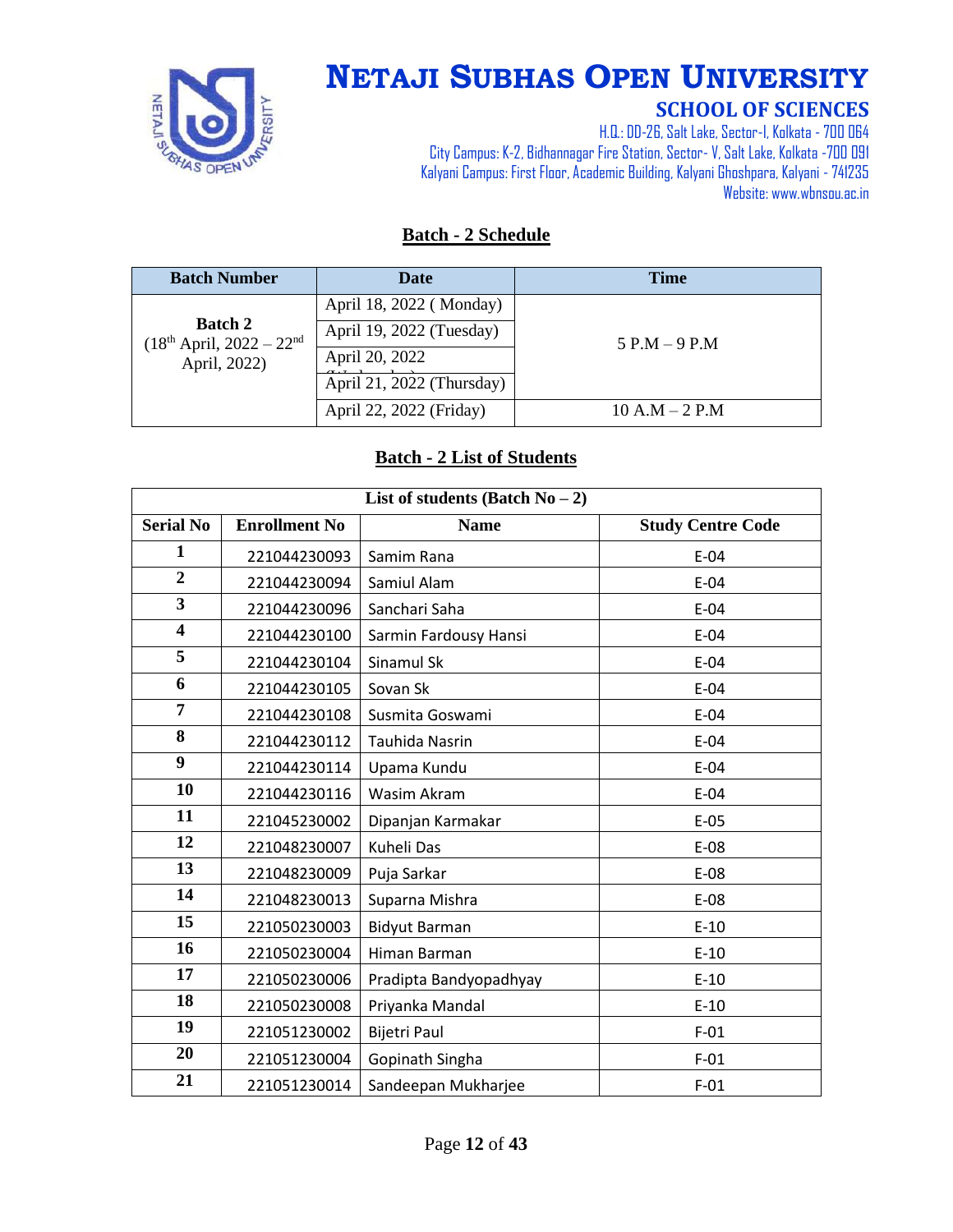

| List of students (Batch $No-2$ ) |                      |                     |                          |
|----------------------------------|----------------------|---------------------|--------------------------|
| <b>Serial No</b>                 | <b>Enrollment No</b> | <b>Name</b>         | <b>Study Centre Code</b> |
| 22                               | 221051230015         | Subham Das          | $F-01$                   |
| 23                               | 221052230002         | Arindam Roy         | $F-02$                   |
| 24                               | 221052230005         | Chumki Sen          | $F-02$                   |
| 25                               | 221052230006         | Debasmita Sarkar    | $F-02$                   |
| 26                               | 221052230008         | Munmun Parvin       | $F-02$                   |
| 27                               | 221052230009         | Pankaj Sarkar       | $F-02$                   |
| 28                               | 221052230011         | Rahul Sarkar        | $F-02$                   |
| 29                               | 221052230013         | Shatarupa Roy       | $F-02$                   |
| 30                               | 221053230005         | Aparna Roy          | $F-03$                   |
| 31                               | 221053230006         | Asraf Ali Rahaman   | $F-03$                   |
| 32                               | 221053230007         | Asraful Alam        | $F-03$                   |
| 33                               | 221053230009         | <b>Bidyut Atar</b>  | $F-03$                   |
| 34                               | 221053230011         | Bithi Karmakar      | $F-03$                   |
| 35                               | 221053230014         | Debojit Nandi       | $F-03$                   |
| 36                               | 221053230015         | Dhritikana Roy      | $F-03$                   |
| 37                               | 221053230016         | Fatema Tabassum     | $F-03$                   |
| 38                               | 221053230018         | Jaydeb Roy Sarkar   | $F-03$                   |
| 39                               | 221053230020         | Juhi Pal            | $F-03$                   |
| 40                               | 221053230021         | Jyotish Barman      | $F-03$                   |
| 41                               | 221053230023         | Manika Ray          | $F-03$                   |
| 42                               | 221053230025         | Masud Rahaman       | $F-03$                   |
| 43                               | 221053230026         | Masud Rana Bepari   | $F-03$                   |
| 44                               | 221053230027         | Md Asaduzzaman Riku | $F-03$                   |
| 45                               | 221053230030         | Moumita Roy         | $F-03$                   |
| 46                               | 221053230034         | Pallab Saiba        | $F-03$                   |
| 47                               | 221053230035         | Partha Protim Roy   | $F-03$                   |
| 48                               | 221053230039         | Rabiul Islam        | $F-03$                   |
| 49                               | 221053230041         | Saha Suphi Earshad  | $F-03$                   |
| 50                               | 221053230042         | Sahel Barman        | $F-03$                   |
| 51                               | 221053230043         | Sajal Barman        | $F-03$                   |
| 52                               | 221053230044         | Sammi Islam         | $F-03$                   |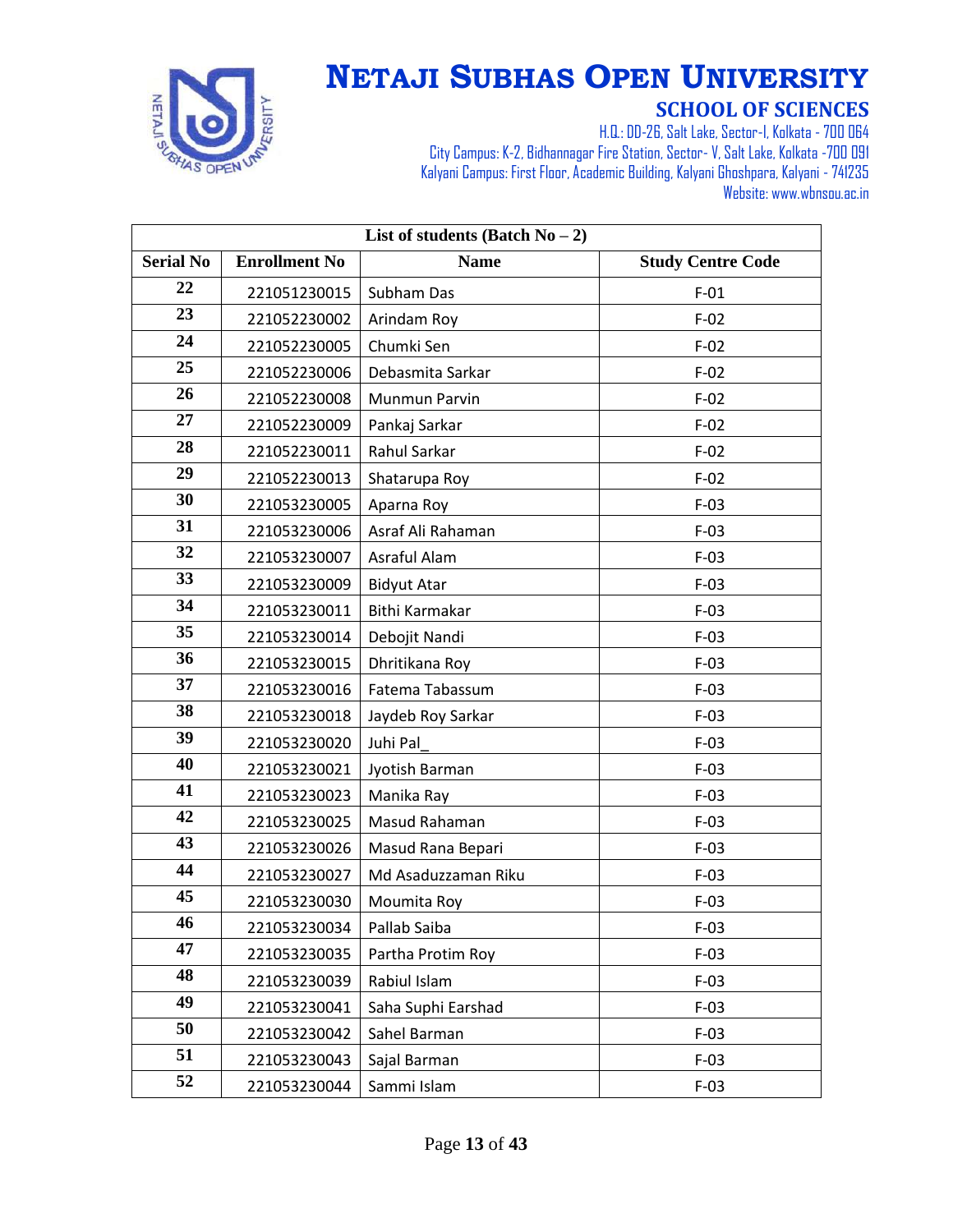

| List of students (Batch $No-2$ ) |                      |                        |                          |
|----------------------------------|----------------------|------------------------|--------------------------|
| <b>Serial No</b>                 | <b>Enrollment No</b> | <b>Name</b>            | <b>Study Centre Code</b> |
| 53                               | 221053230046         | Saqueline Mustak       | $F-03$                   |
| 54                               | 221053230049         | Shubhranil Ghosh       | $F-03$                   |
| 55                               | 221053230050         | Subhadip Chakraborty   | $F-03$                   |
| 56                               | 221053230051         | Subrata Biswas         | $F-03$                   |
| 57                               | 221053230052         | Sujan Sarkar           | $F-03$                   |
| 58                               | 221053230053         | Unuch Ali              | $F-03$                   |
| 59                               | 221054230005         | Moumita Mondal         | $F-04$                   |
| 60                               | 221054230013         | <b>Tanusree Biswas</b> | $F-04$                   |
| 61                               | 221055230001         | Animesh Nayak          | $F-05$                   |
| 62                               | 221055230002         | Anindita Bhunia        | $F-05$                   |
| 63                               | 221055230004         | Antu Ghorai            | $F-05$                   |
| 64                               | 221055230007         | Arunangshu Kuila       | $F-05$                   |
| 65                               | 221055230009         | Chameli Poriya Maity   | $F-05$                   |
| 66                               | 221055230011         | Manas Shit             | $F-05$                   |
| 67                               | 221055230012         | Moumita Samanta        | $F-05$                   |
| 68                               | 221055230013         | Pallabi Nayak          | $F-05$                   |
| 69                               | 221055230016         | Pradip Patra           | $F-05$                   |
| 70                               | 221055230018         | Rabindranath Paul      | $F-05$                   |
| 71                               | 221055230020         | Riya Manna             | $F-05$                   |
| 72                               | 221055230023         | Sovana Sau             | $F-05$                   |
| 73                               | 221055230025         | Subrata Jana           | $F-05$                   |
| 74                               | 221056230004         | Supriya Samanta        | $F-06$                   |
| 75                               | 221057230001         | Kumaresh Mahato        | $F-07$                   |
| 76                               | 221058230002         | Anunay Roy             | $F-08$                   |
| 77                               | 221058230004         | <b>Bappy Seikh</b>     | $F-08$                   |
| 78                               | 221058230007         | Chhandasee Rooj        | $F-08$                   |
| 79                               | 221058230012         | Kazi Riyajul Islam     | $F-08$                   |
| 80                               | 221058230014         | Md Hedayetullah        | $F-80$                   |
| 81                               | 221058230018         | Mohammad Selim         | $F-08$                   |
| 82                               | 221058230019         | Moufil Seikh           | $F-08$                   |
| 83                               | 221058230020         | Nazrul Islam           | $F-08$                   |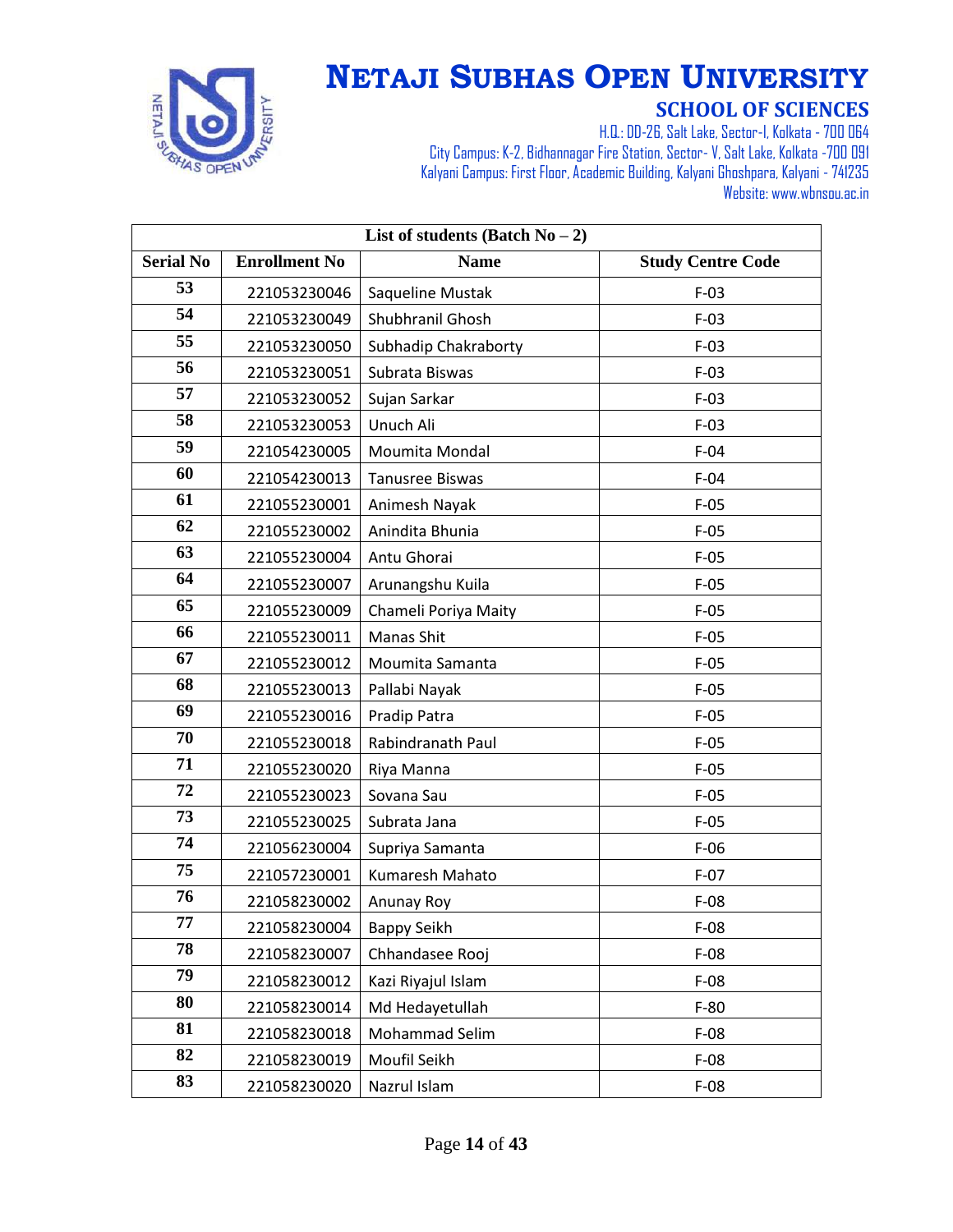

| List of students (Batch $No-2$ ) |                      |                      |                          |
|----------------------------------|----------------------|----------------------|--------------------------|
| <b>Serial No</b>                 | <b>Enrollment No</b> | <b>Name</b>          | <b>Study Centre Code</b> |
| 84                               | 221058230021         | Pallab Dutta         | $F-08$                   |
| 85                               | 221058230025         | Rajesh Dey           | $F-08$                   |
| 86                               | 221058230027         | <b>Shiuly Das</b>    | $F-08$                   |
| 87                               | 221058230030         | Sourav Das           | $F-08$                   |
| 88                               | 221058230031         | Subrata Mondal       | $F-08$                   |
| 89                               | 221058230036         | Taslima Khatun       | $F-08$                   |
| 90                               | 221058230038         | <b>Togan Mondal</b>  | $F-08$                   |
| 91                               | 221058312527         | Sumit Saha           | $F-08$                   |
| 92                               | 221059230001         | Madhumita Maity      | $F-09$                   |
| 93                               | 221059230002         | Moumita Ghosh        | $F-09$                   |
| 94                               | 221059230003         | Moumita Paul         | $F-09$                   |
| 95                               | 221059230004         | Naima Khatun         | $J-05$                   |
| 96                               | 221059230008         | Shreya Adak          | $F-09$                   |
| 97                               | 221061230002         | Abdul Olim           | $G-01$                   |
| 98                               | 221061230015         | Samim Aktar          | $G-01$                   |
| 99                               | 221062230003         | Koushik Rana         | $G-02$                   |
| <b>100</b>                       | 221066230008         | Sk Hackmottulla      | $G-06$                   |
| 101                              | 221066230011         | Sunita Mondal        | $G-06$                   |
| 102                              | 221069230001         | Amit Mondal          | $G-09$                   |
| 103                              | 221069230003         | Bishnu Pada Kuity    | $G-09$                   |
| 104                              | 221069230008         | Mita Mondal          | $G-09$                   |
| 105                              | 221069230012         | Rabeya Baseri Khatun | $G-09$                   |
| 106                              | 221069230014         | Riya Das             | $G-09$                   |
| 107                              | 221069230016         | Somashri Khaddar     | $G-09$                   |
| 108                              | 221069230018         | Tapas Bhuinya        | $G-09$                   |
| 109                              | 221070230003         | Pintu Patra          | $G-10$                   |
| <b>110</b>                       | 221071230011         | Dinabandhu Halder    | $H-01$                   |
| 111                              | 221071230014         | Sahina Pervin        | $H-01$                   |
| 112                              | 221071230016         | Soumi Chakrabarty    | $H-01$                   |
| 113                              | 221072230007         | Labani Mandal        | $H-02$                   |
| 114                              | 221073230004         | Raj Dutta            | $H-03$                   |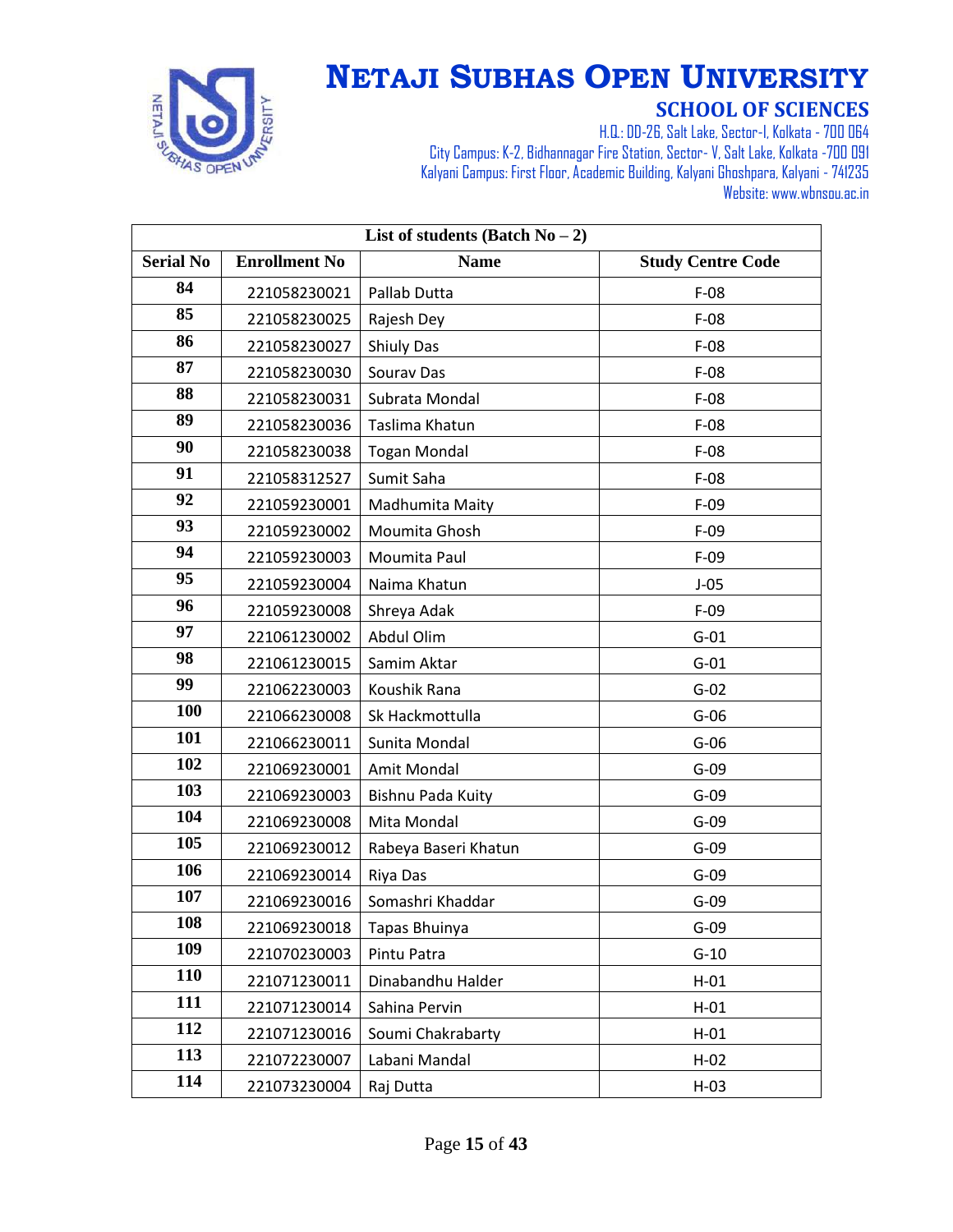

| List of students (Batch $No-2$ ) |                      |                          |                          |
|----------------------------------|----------------------|--------------------------|--------------------------|
| <b>Serial No</b>                 | <b>Enrollment No</b> | <b>Name</b>              | <b>Study Centre Code</b> |
| 115                              | 221073230005         | Rima Kunkri              | $H-03$                   |
| 116                              | 221073230006         | Ritwika Ghosh            | $H-03$                   |
| 117                              | 221073230007         | Sajal Saha               | $H-03$                   |
| 118                              | 221075230001         | <b>Binoy Pradhan</b>     | $H-05$                   |
| 119                              | 221075230003         | Nishan Kumar Manna       | $H-05$                   |
| 120                              | 221075230004         | Soma Patra               | $H-05$                   |
| 121                              | 221076230001         | Arindam Mandal           | $H-06$                   |
| 122                              | 221076230002         | Chayanika Mitra          | $H-06$                   |
| 123                              | 221076230003         | Monidipa Mallick Samanta | $B-03$                   |
| 124                              | 221076230004         | Purna Chandra Jana       | $H-06$                   |
| 125                              | 221076230006         | Shaibal Manna            | $H-06$                   |
| 126                              | 221079230005         | Jasmina Khatun           | $H-09$                   |
| 127                              | 221079230010         | Rentu Shaikh             | $H-09$                   |
| 128                              | 221082230001         | Basanti Aich             | $I-02$                   |
| 129                              | 221083230003         | Sandip Jana              | $I-03$                   |
| 130                              | 221083230005         | Soujanya Bera            | $I-03$                   |
| 131                              | 221083230006         | <b>Suman Maity</b>       | $I-03$                   |
| 132                              | 221084230001         | Akram Hassan             | $I-04$                   |
| 133                              | 221084230002         | Alamin Mondal            | $I-04$                   |
| 134                              | 221084230006         | Mominul Hoque Biswas     | $I-04$                   |
| 135                              | 221084230007         | Monirujjaman             | $I-04$                   |
| 136                              | 221084230008         | Nandip Majumdar          | $I-04$                   |
| 137                              | 221084230009         | Prolay Chandra Biswas    | $I-04$                   |
| 138                              | 221084230010         | <b>Ritam Mondal</b>      | $I-04$                   |
| 139                              | 221084230011         | Sabina Yeasmin           | $I-04$                   |
| 140                              | 221084230012         | <b>Tuhinul Islam</b>     | $I-04$                   |
| 141                              | 221086230001         | Bandana Kumari           | $I-06$                   |
| 142                              | 221086230003         | Chumki Majee             | $I-06$                   |
| 143                              | 221086230005         | Pallavi Rani             | $I-06$                   |
| 144                              | 221086230006         | Prakash Sen              | $I-06$                   |
| 145                              | 221086230010         | Shweta Kumari            | $I-06$                   |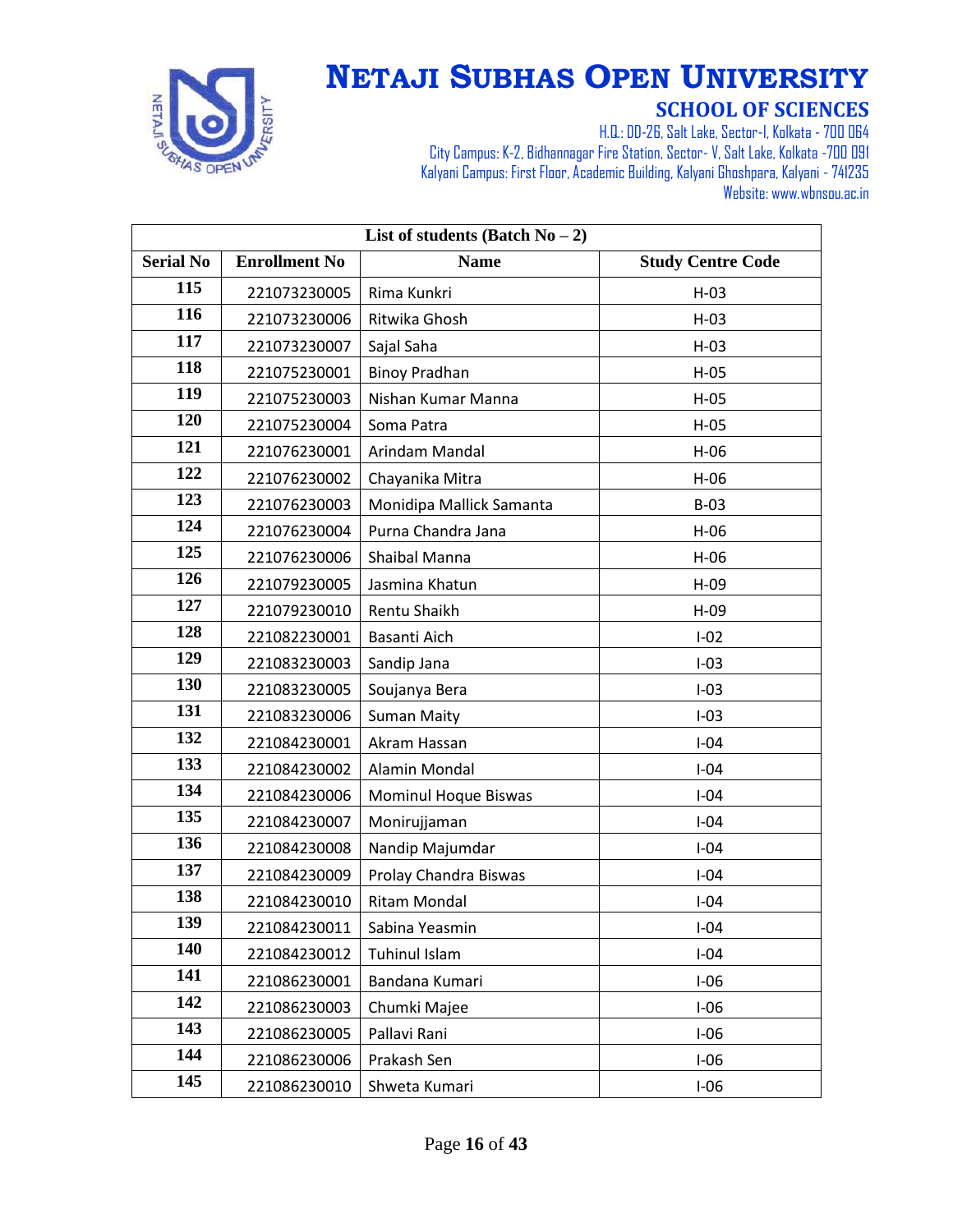

| List of students (Batch $No-2$ ) |                      |                         |                          |
|----------------------------------|----------------------|-------------------------|--------------------------|
| <b>Serial No</b>                 | <b>Enrollment No</b> | <b>Name</b>             | <b>Study Centre Code</b> |
| 146                              | 221088230001         | Arindam Mondal          | $I-08$                   |
| 147                              | 221088230003         | Juel Sk                 | $I-08$                   |
| 148                              | 221088230006         | Rana Debnath            | $I-08$                   |
| 149                              | 221088230009         | Tanushree Ghosh         | 108                      |
| 150                              | 221092230003         | Sudipta Paul            | $J-02$                   |
| 151                              | 221093230001         | Sahina Khatun           | $J-03$                   |
| 152                              | 221093230002         | Swapna Dari             | $J-03$                   |
| 153                              | 221093230003         | <b>Tamal Bain</b>       | $J-03$                   |
| 154                              | 221094210010         | <b>Bidyut Lohar</b>     | $J-04$                   |
| 155                              | 221097230002         | <b>Hritik Thakur</b>    | $J-07$                   |
| 156                              | 221097230003         | Nikhat Parveen          | $J-07$                   |
| 157                              | 221097230004         | Prabuddha Bhattacharjee | $J-07$                   |
| 158                              | 221097230006         | Sourav Ghosh            | $J-07$                   |
| 159                              | 221097230007         | Subhashis Ghosh         | $J-07$                   |
| 160                              | 221099230006         | Rikta Mandal            | $J-09$                   |
| 161                              | 221100230001         | Anjali Mahata           | $J-10$                   |
| 162                              | 221100230010         | Sagarika Mahata         | $J-10$                   |
| 163                              | 221100230011         | Sanchari Das            | $J-10$                   |
| 164                              | 221104230003         | Rupam Kr Ghosh          | $K-04$                   |
| 165                              | 221105230001         | Hemanta Kumar Majee     | $K-05$                   |
| 166                              | 221109230002         | Asira Khatun            | $K-09$                   |
| 167                              | 221117230003         | Arvind Kumar            | $L-07$                   |
| 168                              | 221117230004         | Bijoya Ghosh            | $L-07$                   |
| 169                              | 221117230006         | Joyguru Sadhu           | $L-07$                   |
| 170                              | 221117230009         | Shilpa Ghanti           | $L-07$                   |
| 171                              | 221119230006         | Ratnodip Das            | $L-09$                   |
| 172                              | 221128230002         | Ujjwal Garai            | $M-08$                   |
| 173                              | 221136230004         | Abhishek Balmiki        | $N-06$                   |
| 174                              | 221136230005         | Ahammad Reja            | $N-06$                   |
| 175                              | 221136230007         | Aminul Hoque            | $N-06$                   |
| 176                              | 221136230008         | Amit Karmakar           | $N-06$                   |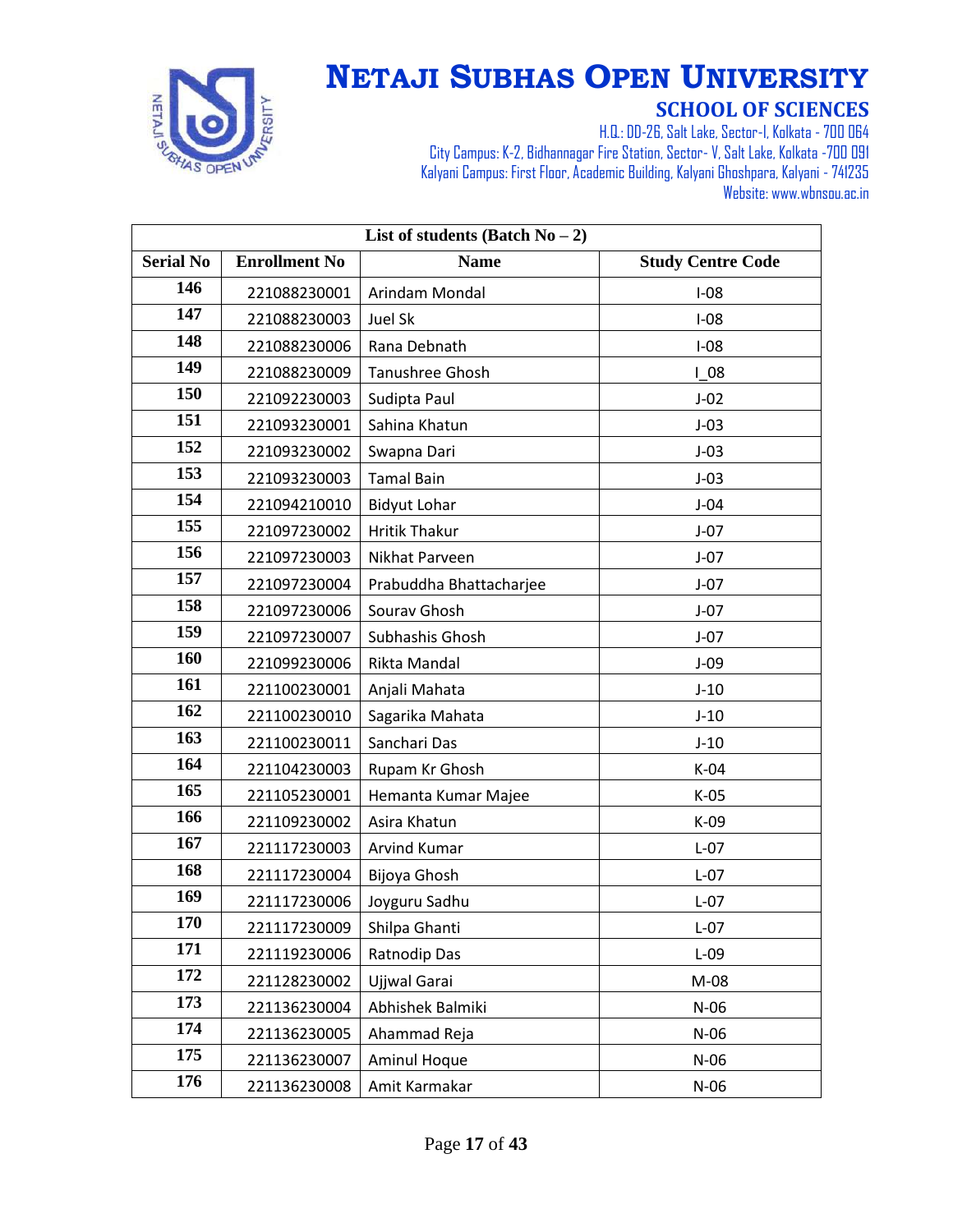

| List of students (Batch $No-2$ ) |                      |                      |                          |
|----------------------------------|----------------------|----------------------|--------------------------|
| <b>Serial No</b>                 | <b>Enrollment No</b> | <b>Name</b>          | <b>Study Centre Code</b> |
| 177                              | 221136230010         | Arif Ansari          | $N-06$                   |
| 178                              | 221136230018         | Debkarna Ghosh       | $N-06$                   |
| 179                              | 221136230020         | Ditipriya Das        | $N-06$                   |
| 180                              | 221136230022         | Gargi Karmakar       | $N-06$                   |
| 181                              | 221136230024         | Himadri Sarkar       | $N-06$                   |
| 182                              | 221136230026         | Injamul Hoque        | $N-06$                   |
| 183                              | 221136230027         | Ismail Sk            | $N-06$                   |
| 184                              | 221136230028         | Jerin Akhtar         | $N-06$                   |
| 185                              | 221136230029         | Jubel Sk             | $N-06$                   |
| 186                              | 221136230034         | Khaleda Parvin       | $N-06$                   |
| 187                              | 221136230038         | Mahammad Rafik       | $N-06$                   |
| 188                              | 221136230039         | Maksud Molla         | $N-06$                   |
| 189                              | 221136230041         | Md Anikul Momin      | $N-06$                   |
| <b>190</b>                       | 221136230045         | Md Enjamul Hossain   | $N-06$                   |
| 191                              | 221136230051         | Md Mustafijur Rahman | $N-06$                   |
| 192                              | 221136230052         | Md Obaidur Rahaman   | $N-06$                   |
| 193                              | 221136230055         | Md Saruwar Hossain   | $N-06$                   |
| 194                              | 221136230056         | Mst Najia Khatun     | $N-06$                   |
| 195                              | 221136230061         | Nilanjan Karmakar    | $N-06$                   |
| 196                              | 221136230063         | Paritosh Mallick     | $N-06$                   |
| 197                              | 221136230064         | Pijush Mandal        | $N-06$                   |
| 198                              | 221136230068         | Priyanka Mondal      | $N-06$                   |
| 199                              | 221136230069         | Prodip Singha        | $N-06$                   |
| 200                              | 221136230074         | Rejaul Karim         | $N-06$                   |
| 201                              | 221136230075         | Rekha Sabnam         | $N-06$                   |
| 202                              | 221136230080         | Sagir Alam           | $N-06$                   |
| 203                              | 221136230081         | Samim Aktar          | $N-06$                   |
| 204                              | 221136230082         | Samima Sabnam        | $N-06$                   |
| 205                              | 221136230084         | Sanchita Ram         | $N-06$                   |
| 206                              | 221136230085         | Sarfaraj Sarkar      | $N-06$                   |
| 207                              | 221136230088         | Shiuli Mandal        | $N-06$                   |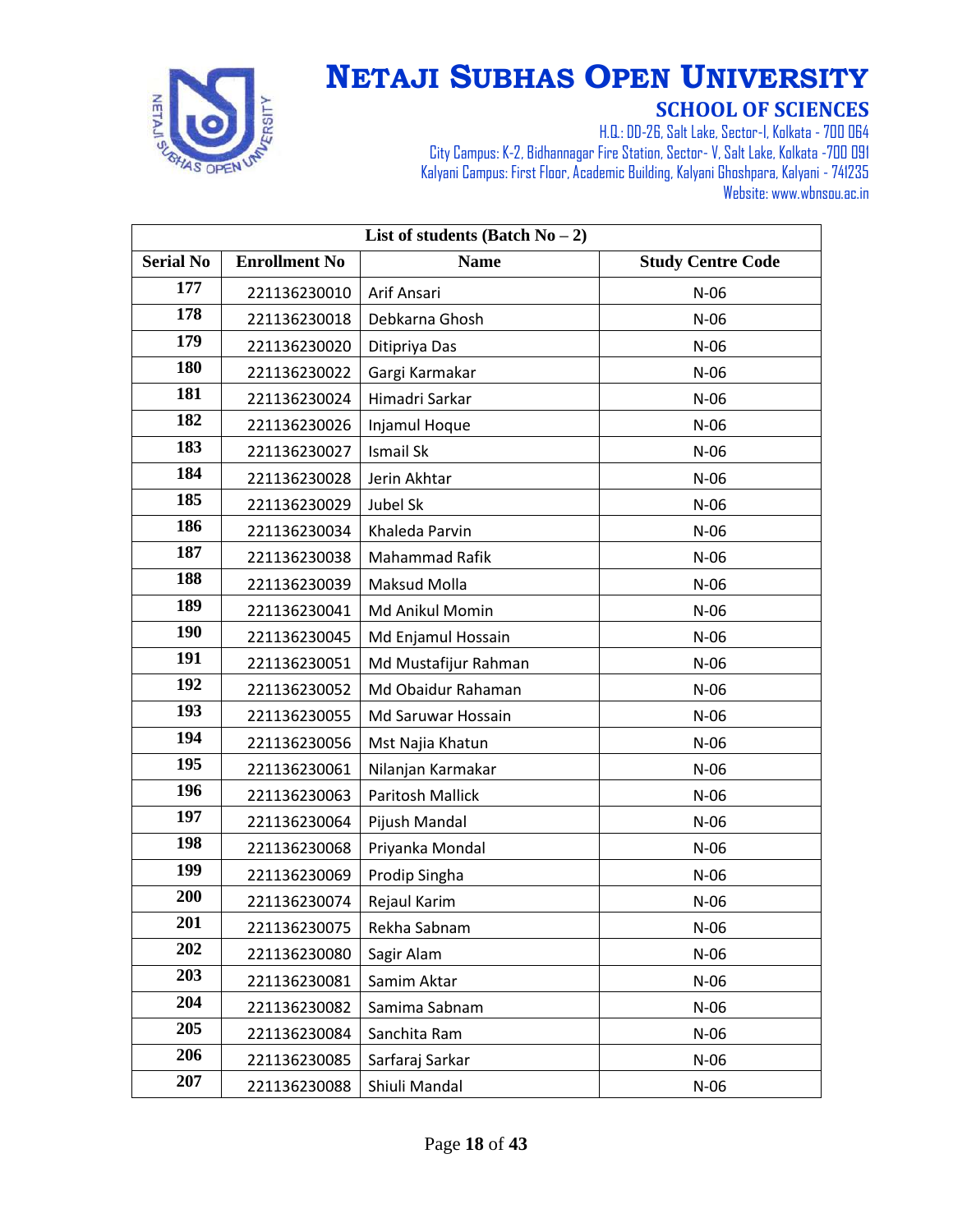

| List of students (Batch $No-2$ ) |                      |                      |                          |
|----------------------------------|----------------------|----------------------|--------------------------|
| <b>Serial No</b>                 | <b>Enrollment No</b> | <b>Name</b>          | <b>Study Centre Code</b> |
| 208                              | 221136230089         | Shouvik Ghosh        | $N-06$                   |
| 209                              | 221136230091         | Sk Nayeem Aktar      | $N-06$                   |
| 210                              | 221136230093         | Sohel Rana           | $N-06$                   |
| 211                              | 221136230096         | Subrata Mandal       | $N-06$                   |
| 212                              | 221136230098         | Sudipta Chowdhury    | $N-06$                   |
| 213                              | 221136230101         | Tajamul Hoque        | $N-06$                   |
| 214                              | 221136230104         | Vivekananda Karmakar | $N-06$                   |
| 215                              | 221145210007         | Ananya Das           | $Q-05$                   |
| 216                              | 221145210016         | Chandan Sarkar       | $Q-05$                   |
| 217                              | 221145210020         | Dipankar Sarkar      | $Q-05$                   |
| 218                              | 221145210044         | Mostarina Parvin     | $Q-05$                   |
| 219                              | 221145230005         | Anupam Basak         | $Q-05$                   |
| 220                              | 221145230009         | Dipankar Kundu       | $Q-05$                   |
| 221                              | 221145230011         | <b>Hrishik Roy</b>   | $Q-05$                   |
| 222                              | 221145230015         | Litan Barman         | $Q-05$                   |
| 223                              | 221145230020         | Mamun Sahid          | $Q-05$                   |
| 224                              | 221145230028         | Prabir Modak         | $Q-05$                   |
| 225                              | 221145230030         | Pronati Saha         | $Q-05$                   |
| 226                              | 221145230032         | Rabin Debsarma       | $Q-05$                   |
| 227                              | 221145230033         | Rakhi Saha           | $Q-05$                   |
| 228                              | 221145230039         | Sourav Saha          | $Q-05$                   |
| 229                              | 221145230040         | Subhankar Sarkar     | $Q-05$                   |
| 230                              | 221145230041         | Subhasree Sarkar     | $Q-05$                   |
| 231                              | 221157230015         | 221157230015         | R-07                     |
| 232                              | 221157230016         | Khadimul Islam       | R-07                     |
| 233                              | 221157230027         | Shahibul Islam       | $R-07$                   |
| 234                              | 221157230029         | Suman Biswas         | $R-07$                   |
| 235                              | 221713230006         | Banashree Jana       | $B-03$                   |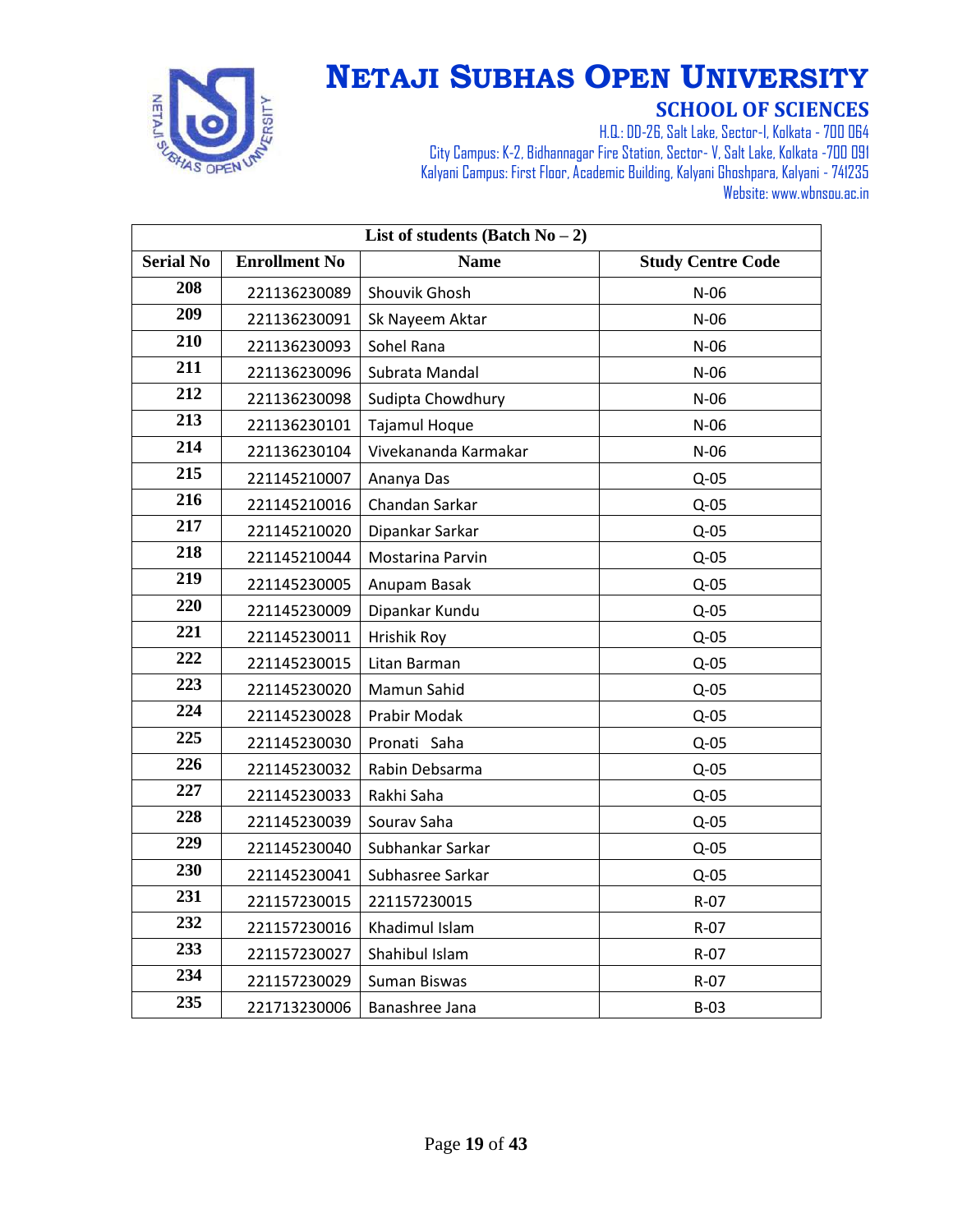

# **NETAJI SUBHAS OPEN UNIVERSITY**

#### **SCHOOL OF SCIENCES**

H.Q.: DD-26, Salt Lake, Sector-I, Kolkata - 700 064 City Campus: K-2, Bidhannagar Fire Station, Sector-V, Salt Lake, Kolkata -700 091 Kalyani Campus: First Floor, Academic Building, Kalyani Ghoshpara, Kalyani - 741235 Website: www.wbnsou.ac.in

#### **Batch - 3 Schedule**

| <b>Batch Number</b>         | <b>Date</b>               | <b>Time</b>                  |
|-----------------------------|---------------------------|------------------------------|
|                             | April 25, 2022 (Monday)   |                              |
| <b>Batch 3</b>              | April 26, 2022 (Tuesday)  | $5 P.M - 9 P.M$              |
| $(25th April, 2022 - 30th)$ | April 27, 2022            |                              |
| April, 2022)                | April 28, 2022 (Thursday) |                              |
|                             | April 29, 2022 (Friday)   | No session will be conducted |
|                             | April 30, 2022 (Saturday) | $10 A.M - 2 P.M$             |

#### **Batch - 3 List of Students**

| List of students (Batch $No-3$ ) |                      |                          |                          |
|----------------------------------|----------------------|--------------------------|--------------------------|
| <b>Serial No</b>                 | <b>Enrollment No</b> | <b>Name</b>              | <b>Study Centre Code</b> |
| $\mathbf{1}$                     | 221002230010         | Subhasree Paul           | $A-02$                   |
| $\overline{2}$                   | 221003230001         | Prakash Sikdar           | $A-03$                   |
| 3                                | 221003230003         | Progya Bardhan           | $A-03$                   |
| 4                                | 221004230001         | Arghadeep Ghosh          | $A-04$                   |
| $\overline{5}$                   | 221004230002         | <b>Banani Mallick</b>    | $A-04$                   |
| 6                                | 221004230005         | Indrani Mukherjee        | $A-04$                   |
| 7                                | 221004230006         | Rajdeep Mondal           | $A-04$                   |
| 8                                | 221004230007         | <b>Ruhul Sarkar</b>      | $A-04$                   |
| 9                                | 221004230009         | Sunita Layek             | $A-04$                   |
| 10                               | 221005230001         | Ankita Dey               | $A-05$                   |
| 11                               | 221005230003         | Sumit Kumar              | $A-05$                   |
| 12                               | 221005230004         | Swarup Das               | $A-05$                   |
| 13                               | 221006230001         | Abdus Samie              | $A-06$                   |
| 14                               | 221006230002         | Asikur Rahaman Sardar    | $A-06$                   |
| 15                               | 221006230008         | Suhana Shabnam           | $A-06$                   |
| 16                               | 221006230010         | Yazifa Khatun            | $A-06$                   |
| 17                               | 221007230001         | Kazi Abdul Haris         | A-07                     |
| 18                               | 221007230002         | Sobia Jumana             | $A-07$                   |
| 19                               | 221008230001         | <b>Sumon Chakraborty</b> | $A-08$                   |
| 20                               | 221011230002         | Aparna Ghosh             | $B-01$                   |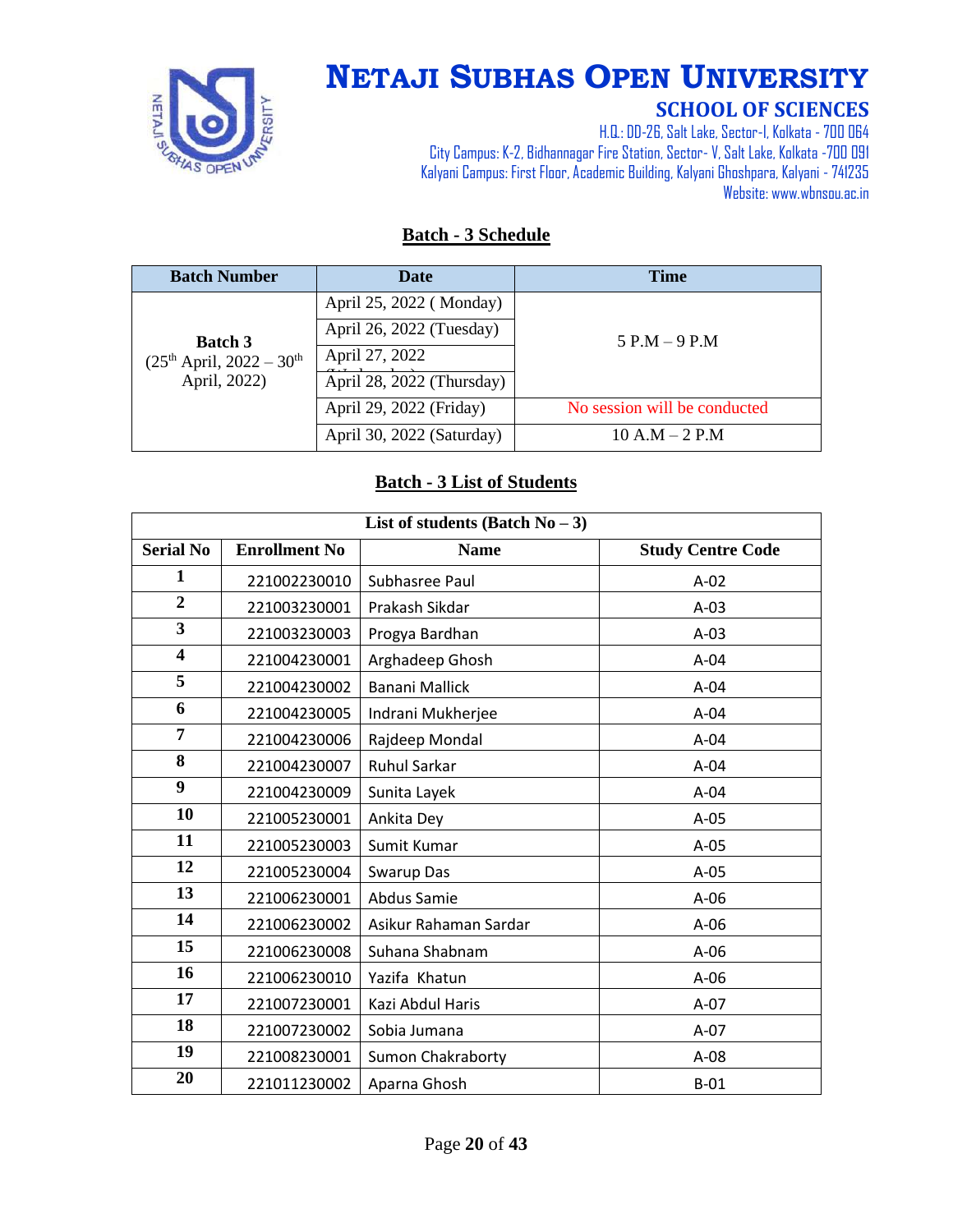

| List of students (Batch $No-3$ ) |                      |                     |                          |
|----------------------------------|----------------------|---------------------|--------------------------|
| <b>Serial No</b>                 | <b>Enrollment No</b> | <b>Name</b>         | <b>Study Centre Code</b> |
| 21                               | 221011230011         | Janardan Rajwar     | $B-01$                   |
| 22                               | 221011230013         | Joydip Mandal       | $B-01$                   |
| 23                               | 221011230015         | Krishnendu Kar      | $B-01$                   |
| 24                               | 221011230021         | Ramkrishna Mandal   | $B-01$                   |
| 25                               | 221011230022         | Riya Ghosal         | $B-01$                   |
| 26                               | 221011230035         | Sonjay Rajak        | $B-01$                   |
| 27                               | 221011230037         | Soumen Maji         | $B-01$                   |
| 28                               | 221011230049         | Surajit Ghosh       | $B-01$                   |
| 29                               | 221013230001         | Aditya Maity        | $B-03$                   |
| 30                               | 221013230003         | Anirban Bera        | $B-03$                   |
| 31                               | 221013230004         | Anjan Kumar Maity   | $B-03$                   |
| 32                               | 221013230005         | Ankush Mahapatra    | $B-03$                   |
| 33                               | 221013230007         | Chhanda Das         | $B-03$                   |
| 34                               | 221013230011         | Dipendu Kundu       | $B-03$                   |
| 35                               | 221013230012         | Harekrishna Bhowmik | $B-03$                   |
| 36                               | 221013230013         | Jaba Mandal         | $B-03$                   |
| 37                               | 221013230014         | Kakali Mahata       | $B-03$                   |
| 38                               | 221013230016         | Khokan Das          | $B-03$                   |
| 39                               | 221013230018         | Manamohan Pal       | $B-03$                   |
| 40                               | 221013230019         | Moumita Sen         | $B-03$                   |
| 41                               | 221013230020         | Nabarun Das         | $B-03$                   |
| 42                               | 221013230025         | Priyanka Maity      | $B-03$                   |
| 43                               | 221013230026         | Raju Bera           | $B-03$                   |
| 44                               | 221013230029         | Sandip Kumar Patra  | $B-03$                   |
| 45                               | 221013230030         | Sanju Hait          | $B-03$                   |
| 46                               | 221013230031         | Snehasish Jana      | $B-03$                   |
| 47                               | 221013230033         | Soumik Bose         | $B-03$                   |
| 48                               | 221013230034         | Sourav Nandi        | $B-03$                   |
| 49                               | 221013230035         | Sovan Maity         | $B-03$                   |
| 50                               | 221013230037         | Subhadip Pakhira    | $B-03$                   |
| 51                               | 221013230041         | Sucheta Maity       | $B-03$                   |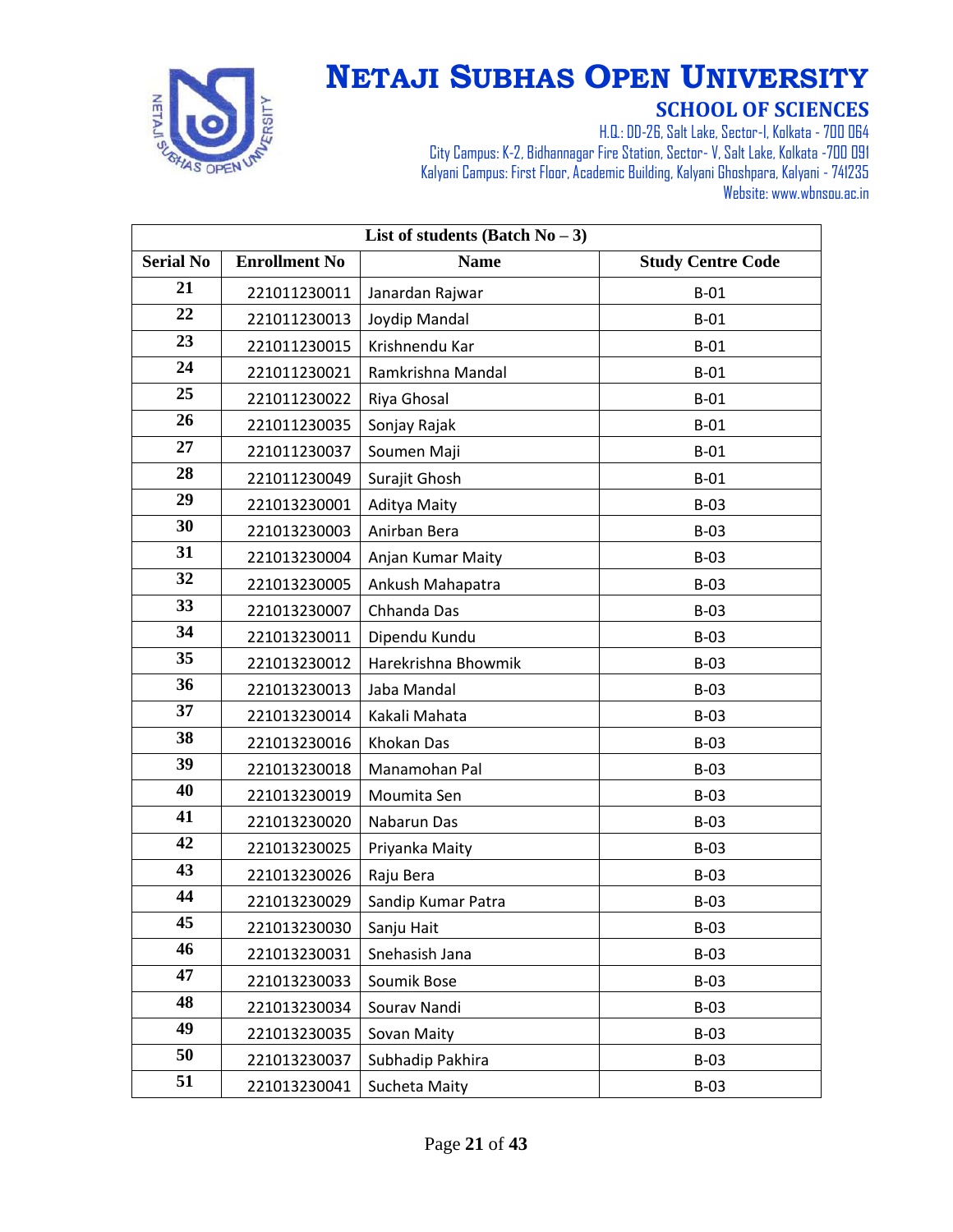

| List of students (Batch $No-3$ ) |                      |                         |                          |
|----------------------------------|----------------------|-------------------------|--------------------------|
| <b>Serial No</b>                 | <b>Enrollment No</b> | <b>Name</b>             | <b>Study Centre Code</b> |
| 52                               | 221013230042         | Sudesna Mondal          | $B-03$                   |
| 53                               | 221013230043         | Suman Bera              | $B-03$                   |
| 54                               | 221013230046         | Sumit Santra            | $B-03$                   |
| 55                               | 221013230047         | Sumitra Bag             | $B-03$                   |
| 56                               | 221013230051         | Susanta Shukla          | $B-03$                   |
| 57                               | 221014230008         | <b>Buddhadev Mondal</b> | $B-04$                   |
| 58                               | 221014230012         | Santu Manna             | $B-04$                   |
| 59                               | 221015230001         | Anik Basu               | $B-05$                   |
| 60                               | 221015230006         | <b>Tapas Das</b>        | $B-05$                   |
| 61                               | 221015230024         | Subhendu Sardar         | $B-05$                   |
| 62                               | 221016230001         | Animesh Bhowmik         | $B-06$                   |
| 63                               | 221016230002         | Arrpita Bag             | $B-06$                   |
| 64                               | 221016230005         | Manika Das              | $B-06$                   |
| 65                               | 221017230001         | Alok Gorain             | $B-07$                   |
| 66                               | 221017230005         | Ananda Kumbhakar        | $B-07$                   |
| 67                               | 221017230026         | Pinki Majhi             | $B-07$                   |
| 68                               | 221017230029         | Prasenjit Mahato        | $B-07$                   |
| 69                               | 221017230031         | Pritam Chandra          | $B-07$                   |
| 70                               | 221017230033         | Rahul Pal               | $B-07$                   |
| 71                               | 221017230034         | Reena Bauri             | $B-07$                   |
| 72                               | 221017230036         | Samir Mahato            | $B-07$                   |
| 73                               | 221017230042         | Sunaina Kumari          | $B-07$                   |
| 74                               | 221017230043         | Sushmita Paul           | $B-07$                   |
| 75                               | 221018230002         | Jagannath Das           | <b>B-08</b>              |
| 76                               | 221018230003         | Mainak Mukherjee        | $B-08$                   |
| 77                               | 221018230004         | Rima Purakayastha       | $B-08$                   |
| 78                               | 221018230006         | Soumik Barui            | <b>B-08</b>              |
| 79                               | 221018230008         | Tania Banerjee          | <b>B-08</b>              |
| 80                               | 221021230002         | Amrita Karar            | $C-01$                   |
| 81                               | 221021230010         | Barnali Pal             | $C-01$                   |
| 82                               | 221021230014         | Ibran Ali Dewan         | $C-01$                   |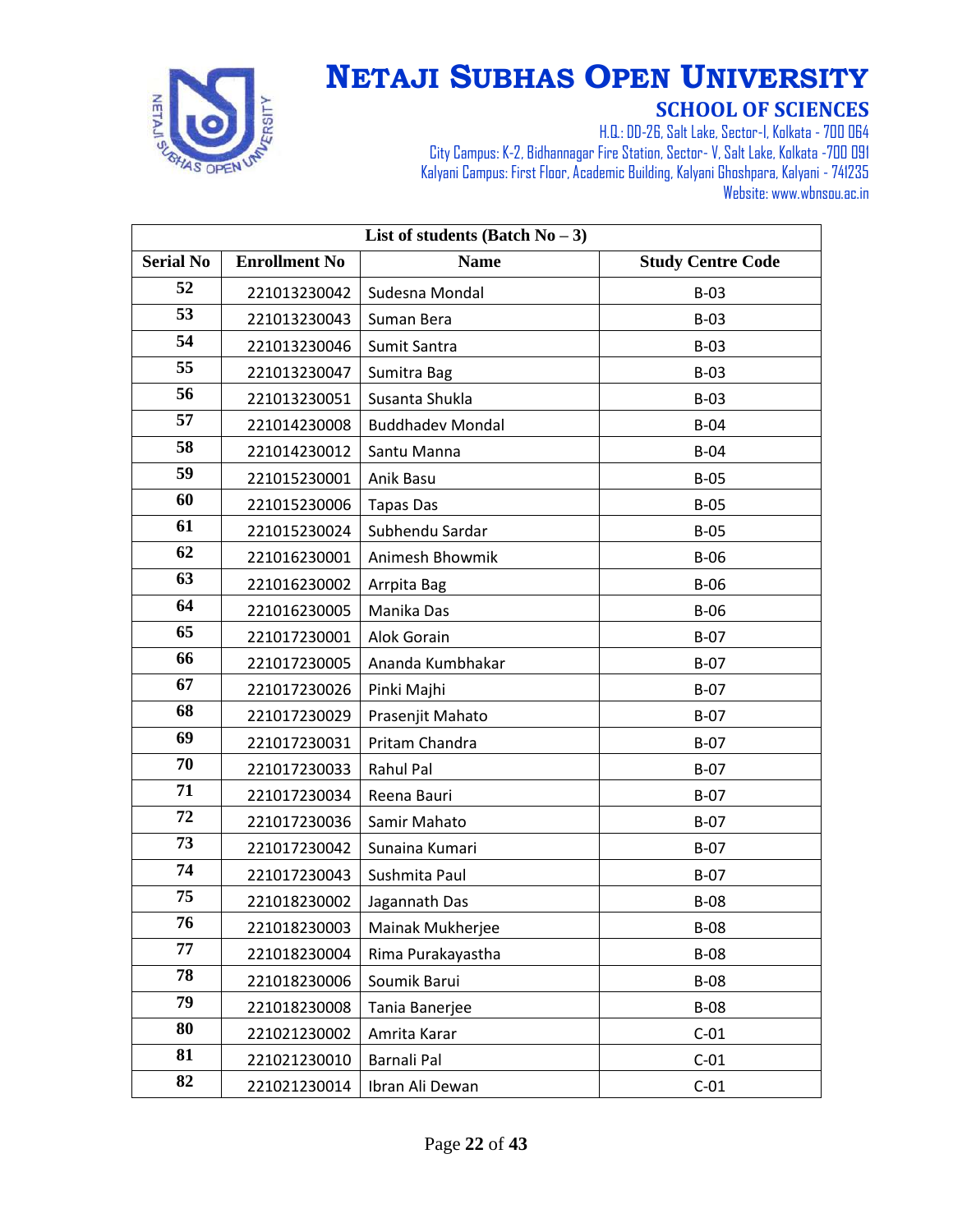

| List of students (Batch $No-3$ ) |                      |                            |                          |
|----------------------------------|----------------------|----------------------------|--------------------------|
| <b>Serial No</b>                 | <b>Enrollment No</b> | <b>Name</b>                | <b>Study Centre Code</b> |
| 83                               | 221021230022         | Niranjon Roy               | $C-01$                   |
| 84                               | 221021230023         | Nirdeshika Ghosh           | $C-01$                   |
| 85                               | 221021230024         | Paritosh Bagdi             | $C-01$                   |
| 86                               | 221021230027         | Prabir Bhowmik             | $C-01$                   |
| 87                               | 221021230028         | Pritam Pan                 | $C-01$                   |
| 88                               | 221021230029         | Puja Gupta                 | $C-01$                   |
| 89                               | 221021230031         | <b>Rakiul Islam Mallik</b> | $C-01$                   |
| 90                               | 221021230035         | Sanjit Diger               | $C-01$                   |
| 91                               | 221021230042         | Soumen Nayek               | $C-01$                   |
| 92                               | 221021230044         | Soumyadip Singha           | $C-01$                   |
| 93                               | 221021230045         | Sounak Ghosh               | $C-01$                   |
| 94                               | 221021250038         | Marufa Parvin              | $C-01$                   |
| 95                               | 221022230003         | Chandrani Haldar           | $C-02$                   |
| 96                               | 221022230006         | Danish Iqbal               | $C-02$                   |
| 97                               | 221022230008         | <b>Mahesh Mondal</b>       | $C-02$                   |
| 98                               | 221022230010         | Nandlal Yadav              | $C-02$                   |
| 99                               | 221022230011         | Sahin Parween              | $C-02$                   |
| 100                              | 221022230012         | Sarfaraz Alam              | $C-02$                   |
| 101                              | 221022230014         | Shafaq Jahan               | $C-02$                   |
| 102                              | 221022230015         | Snigdha Dutta              | $C-02$                   |
| 103                              | 221022230016         | Sumahan Gupta              | $C-02$                   |
| 104                              | 221022230018         | Suparna Lahiri             | $C-02$                   |
| 105                              | 221022230019         | Tapas Kumar Roy            | $C-02$                   |
| 106                              | 221024230002         | Sagardip Ghosh             | $C-04$                   |
| 107                              | 221025230008         | Rima Chatterjee            | $C-05$                   |
| 108                              | 221025230010         | Sayan Mondal               | $C-05$                   |
| 109                              | 221025230013         | Shuvam Bhowmick            | $C-05$                   |
| 110                              | 221026230002         | Arindam Ghosh              | $C-06$                   |
| 111                              | 221026230003         | Chandan Ghosh              | $C-06$                   |
| 112                              | 221026230006         | Sangita Dinda              | $C-06$                   |
| 113                              | 221026230009         | Soumyajyoti Mandal         | $C-06$                   |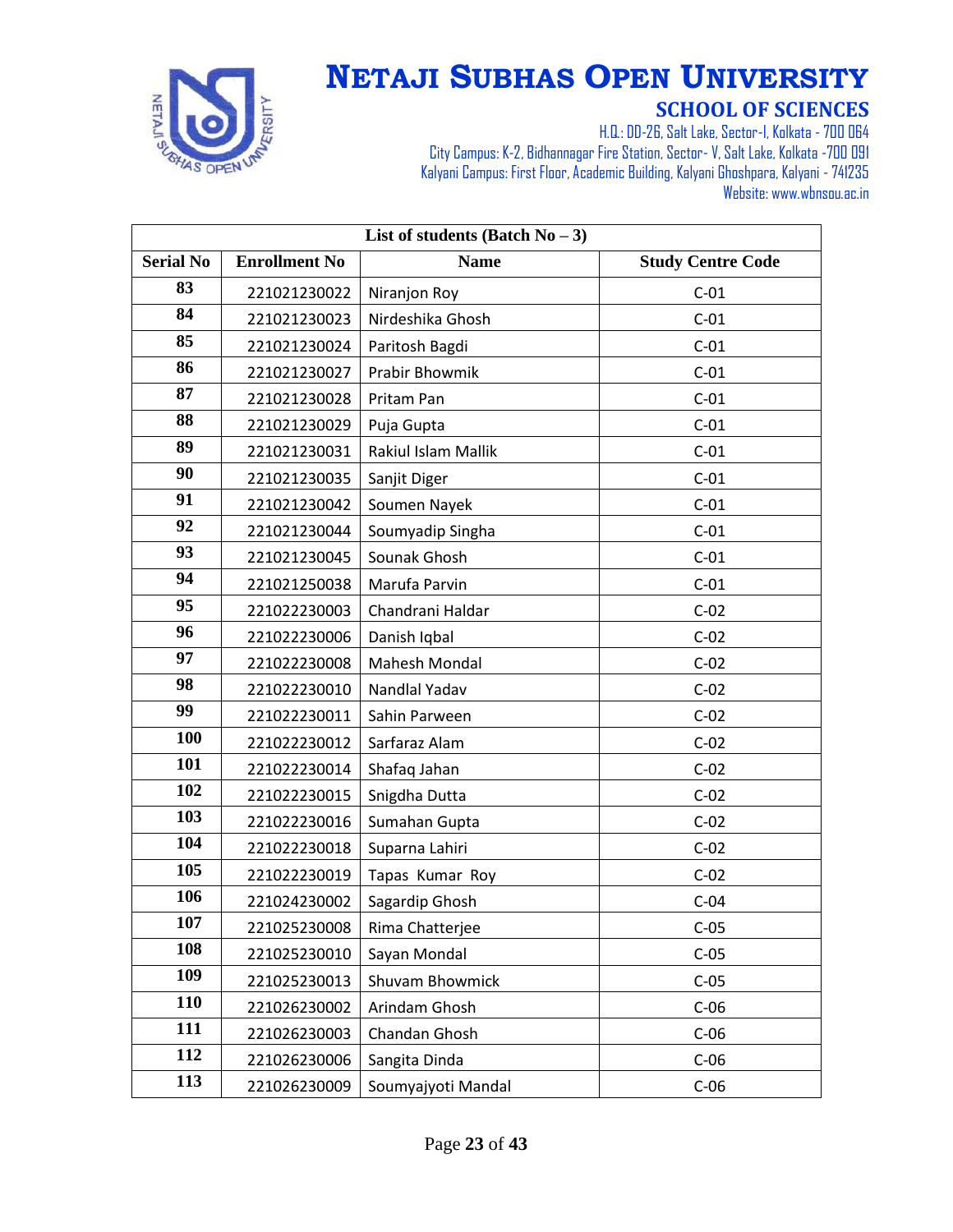

| List of students (Batch $No-3$ ) |                      |                      |                          |
|----------------------------------|----------------------|----------------------|--------------------------|
| <b>Serial No</b>                 | <b>Enrollment No</b> | <b>Name</b>          | <b>Study Centre Code</b> |
| 114                              | 221028230001         | Gossia Afreen        | $C-08$                   |
| 115                              | 221028230003         | Manisha Karmakar     | $C-08$                   |
| 116                              | 221028230004         | Moli Laha            | $C-08$                   |
| 117                              | 221028230005         | Payel Chanak         | $C-08$                   |
| 118                              | 221029230002         | Imrana Parvin Khatun | $C-09$                   |
| 119                              | 221029230008         | Somashri Middya      | $C-09$                   |
| 120                              | 221029230010         | Supravat Hazra       | $C-09$                   |
| 121                              | 221029230011         | Supriya Middya       | $C-09$                   |
| 122                              | 221030230006         | Monitrisha Kole      | $C-10$                   |
| 123                              | 221030230010         | Suparna Chatterjee   | $C-10$                   |
| 124                              | 221031230008         | Ashik Shaikh         | $D-01$                   |
| 125                              | 221031230020         | Sahil Rahaman        | $D-01$                   |
| 126                              | 221031230029         | Somnath Das          | $D-01$                   |
| 127                              | 221032230004         | Agnieswar Basak      | $D-02$                   |
| 128                              | 221032230005         | Arif Ahmed           | $D-02$                   |
| 129                              | 221032230006         | Arnab Das            | $D-02$                   |
| 130                              | 221032230008         | Arpita Nandy         | $D-02$                   |
| 131                              | 221032230015         | Kousik Biswas        | $D-02$                   |
| 132                              | 221032230016         | Nabin Sen            | $D-02$                   |
| 133                              | 221032230017         | Raja Das             | $D-02$                   |
| 134                              | 221032230018         | Rezwana Zahan        | $D-02$                   |
| 135                              | 221032230019         | Samiran Das          | $D-02$                   |
| 136                              | 221032230020         | Santu Roy            | $D-02$                   |
| 137                              | 221032230025         | Suparna Maity        | $D-02$                   |
| 138                              | 221032230026         | Suvadip Sarkar       | $D-02$                   |
| 139                              | 221033230004         | Mintu Saha           | $D-03$                   |
| 140                              | 221034230005         | Kiran Kumari Shaw    | $D-04$                   |
| 141                              | 221034230007         | Rupali Singh         | $D-04$                   |
| 142                              | 221034230010         | Soumadip Ghosh       | $D-04$                   |
| 143                              | 221035230002         | Pijush Saha          | $D-05$                   |
| 144                              | 221035230004         | Shuvojit Saha        | $D-05$                   |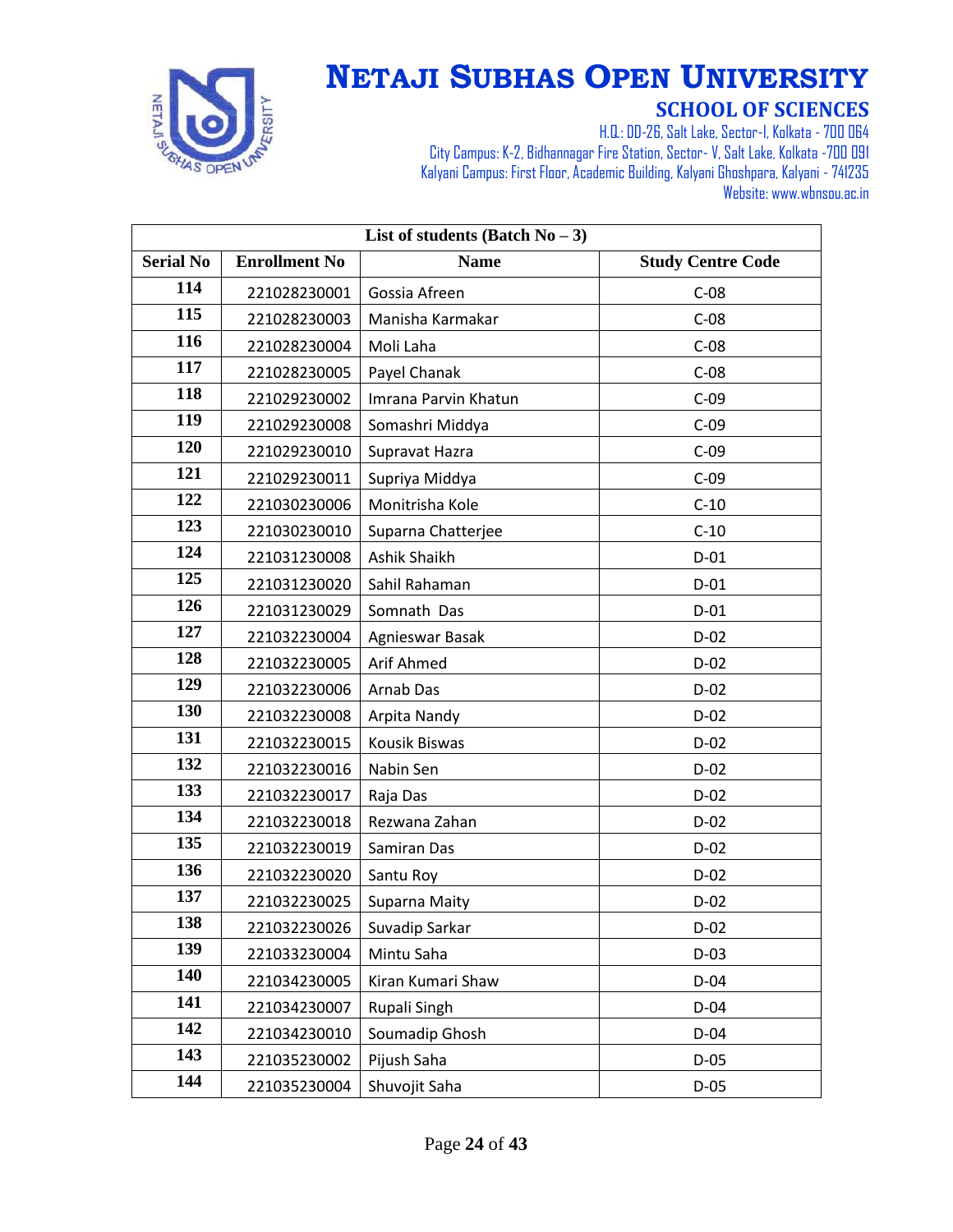

| List of students (Batch $No-3$ ) |                      |                    |                          |
|----------------------------------|----------------------|--------------------|--------------------------|
| <b>Serial No</b>                 | <b>Enrollment No</b> | <b>Name</b>        | <b>Study Centre Code</b> |
| 145                              | 221035230005         | Sourav Biswas      | $D-05$                   |
| 146                              | 221035230008         | Tithi Biswas       | $D-05$                   |
| 147                              | 221036230002         | Akash Dutta        | $D-06$                   |
| 148                              | 221036230003         | Arghya Karmakar    | $D-06$                   |
| 149                              | 221036230004         | Arijit Kumar Pal   | $D-06$                   |
| 150                              | 221036230005         | Arka Bhattacharyya | $D-06$                   |
| 151                              | 221036230007         | Atanu Ghosh        | $D-06$                   |
| 152                              | 221036230008         | Ayan Ghosh         | $D-06$                   |
| 153                              | 221036230010         | <b>Binita Saha</b> | $D-06$                   |
| 154                              | 221036230011         | Diptodip Biswas    | $D-06$                   |
| 155                              | 221036230014         | Keya Basu          | $D-10$                   |
| 156                              | 221036230016         | Mampi Sarkar       | $D-06$                   |
| 157                              | 221036230020         | Pritha Biswas      | $D-06$                   |
| 158                              | 221036230022         | Proma Biswas       | $D-06$                   |
| 159                              | 221036230024         | Rakhi Biswas       | $D-06$                   |
| 160                              | 221036230027         | Samrat Mondal      | $D-06$                   |
| 161                              | 221036230029         | Shilpa Mondal      | $D-06$                   |
| 162                              | 221036230030         | Soma Pal           | $D-06$                   |
| 163                              | 221036230032         | Sonia Basu         | $D-06$                   |
| 164                              | 221036230035         | Sudip Das          | $D-06$                   |
| 165                              | 221036230037         | <b>Sumit Das</b>   | $D-06$                   |
| 166                              | 221036230039         | Sweta Biswas       | $D-06$                   |
| 167                              | 221038230005         | Anup Sahoo         | $D-08$                   |
| 168                              | 221038230008         | <b>Baren Tamli</b> | $D-08$                   |
| 169                              | 221038230014         | Kamdeb Bera        | D-08                     |
| 170                              | 221038230017         | Mousumi Chuyan     | $D-07$                   |
| 171                              | 221038230018         | Nabin Kumar Manna  | $D-08$                   |
| 172                              | 221038230022         | Santanu Giri       | $D-08$                   |
| 173                              | 221038230026         | Somnath Pulai      | $D-08$                   |
| 174                              | 221038230028         | Swagata Adak Dinda | $D-08$                   |
| 175                              | 221039230002         | Amit Manna         | $D-09$                   |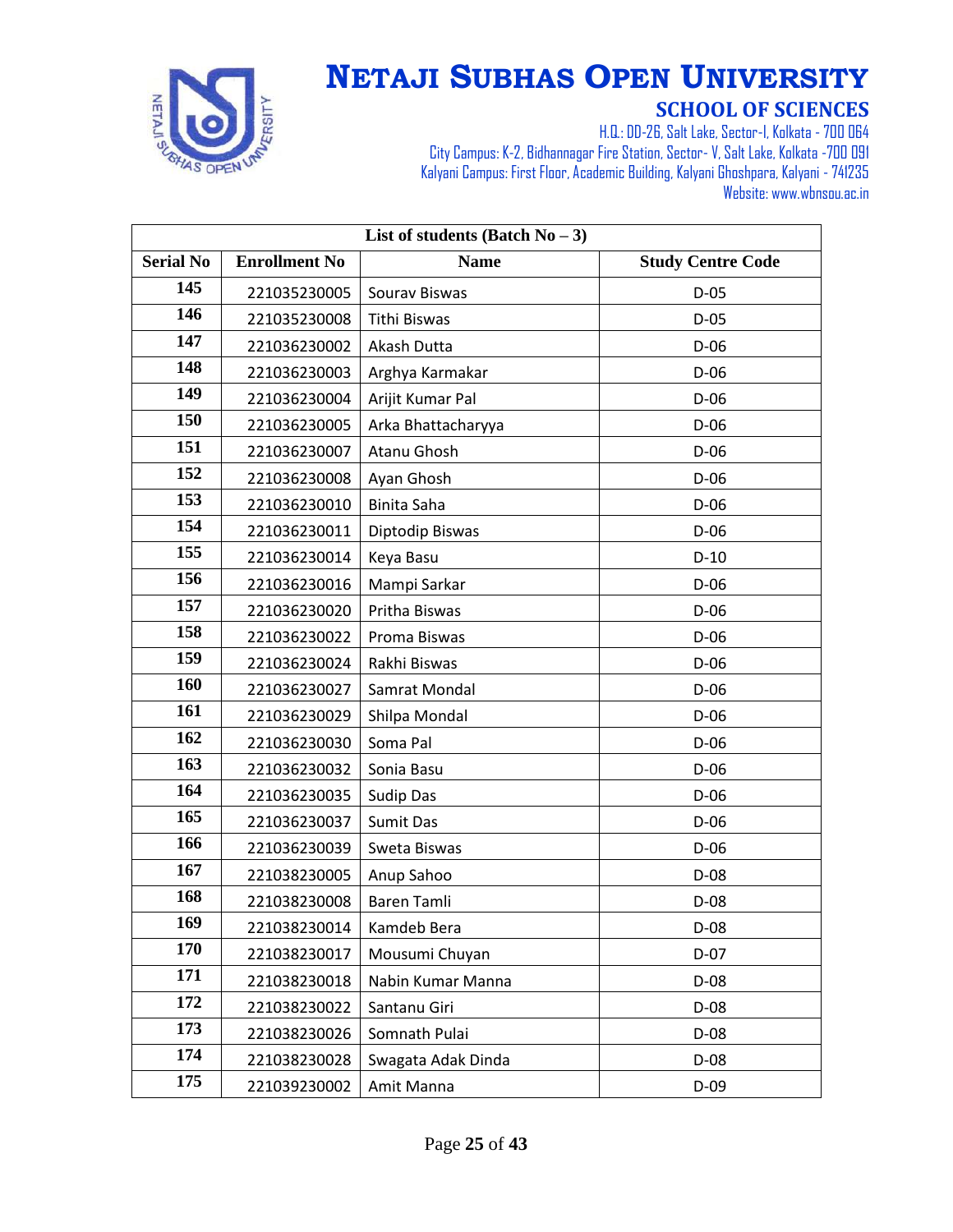

| List of students (Batch $No-3$ ) |                      |                      |                          |
|----------------------------------|----------------------|----------------------|--------------------------|
| <b>Serial No</b>                 | <b>Enrollment No</b> | <b>Name</b>          | <b>Study Centre Code</b> |
| 176                              | 221039230007         | Manasi Mondal        | $D-09$                   |
| 177                              | 221039230010         | Samapti Dutta        | $D-09$                   |
| 178                              | 221039230011         | Sanjoy Chowdhury     | $D-09$                   |
| 179                              | 221039230012         | Smritilekha Mula     | $D-09$                   |
| 180                              | 221040230003         | Moumita Das          | $D-10$                   |
| 181                              | 221040230004         | Prita Bardhan        | $D-10$                   |
| 182                              | 221040230009         | Sumana Mondal        | $D-10$                   |
| 183                              | 221041230002         | Anjan Das            | $E-01$                   |
| 184                              | 221041230004         | Ashis Kumar Biswas   | $E-01$                   |
| 185                              | 221041230006         | Bapi Roy             | $E-02$                   |
| 186                              | 221041230007         | <b>Bhakti Halder</b> | $E-01$                   |
| 187                              | 221041230009         | <b>Bishal Dutta</b>  | $E-01$                   |
| 188                              | 221041230010         | Biswajit Adhikary    | $E-01$                   |
| 189                              | 221041230011         | Daudh Kalam          | $E-01$                   |
| 190                              | 221041230012         | Delowar Hossain      | $E-01$                   |
| 191                              | 221041230018         | Md Sahid Afridi      | $E-01$                   |
| 192                              | 221041230019         | Neha Sarkar          | $E-01$                   |
| 193                              | 221041230020         | Pampa Debnath        | $E-01$                   |
| 194                              | 221041230021         | Pronab Barman        | $E-01$                   |
| 195                              | 221041230023         | Ritun Ghosh          | $E-01$                   |
| 196                              | 221041230025         | Sintu Sarkar         | $E-01$                   |
| 197                              | 221041230027         | Subha Dutta          | $E-01$                   |
| 198                              | 221041230028         | Subhadip Goswami     | $E-01$                   |
| 199                              | 221041230030         | Tirthankar Sarkar    | $E-01$                   |
| 200                              | 221041230031         | <b>Toton Mondal</b>  | $E-01$                   |
| 201                              | 221044230003         | Akash Mondal         | $E-04$                   |
| 202                              | 221044230004         | Al Mamun Mondal      | $E-04$                   |
| 203                              | 221044230005         | Alamgir Hossain      | $E-04$                   |
| 204                              | 221044230010         | Anesh Saikh          | $E-04$                   |
| 205                              | 221044230012         | Arenjit Bhowmik      | $E-04$                   |
| 206                              | 221044230014         | Ashif Ikbal          | $E-04$                   |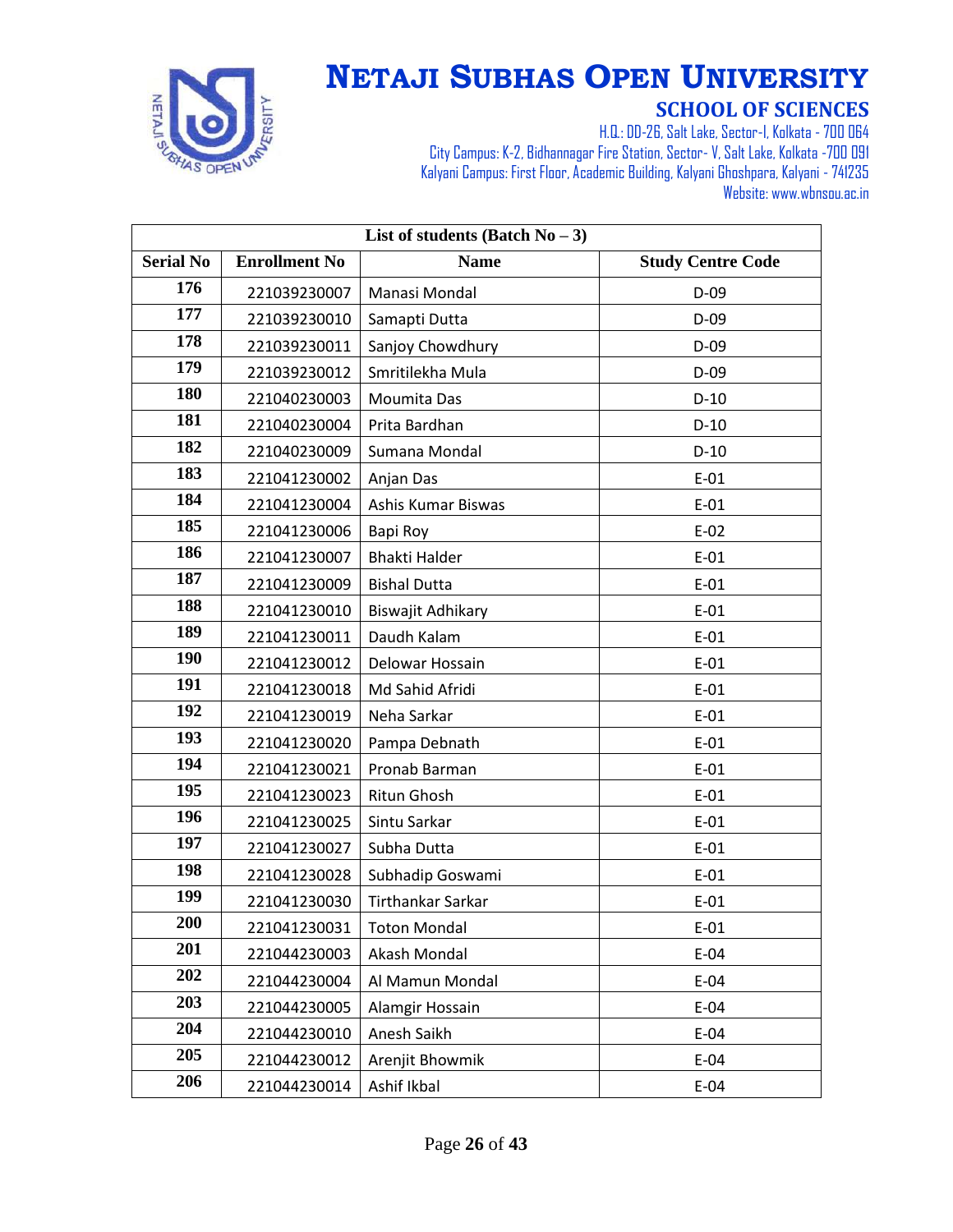

| List of students (Batch $No-3$ ) |                      |                           |                          |
|----------------------------------|----------------------|---------------------------|--------------------------|
| <b>Serial No</b>                 | <b>Enrollment No</b> | <b>Name</b>               | <b>Study Centre Code</b> |
| 207                              | 221044230017         | <b>Bellal Shaikh</b>      | $E-04$                   |
| 208                              | 221044230018         | <b>Bikash Mondal</b>      | $E-04$                   |
| 209                              | 221044230022         | <b>Bulbul Nasim Aktar</b> | $E-04$                   |
| 210                              | 221044230028         | <b>Habibur Mondal</b>     | $E-04$                   |
| 211                              | 221044230031         | Ilara Sarkar              | $E-04$                   |
| 212                              | 221044230036         | Jemaima Yeasmin           | $E-04$                   |
| 213                              | 221044230038         | Juthika Banu              | $E-04$                   |
| 214                              | 221044230041         | Mahabuba Khatun           | $E-04$                   |
| 215                              | 221044230050         | Md Kamal Hossain          | $E-04$                   |
| 216                              | 221044230051         | Md Minhajuddin Siraj      | $E-04$                   |
| 217                              | 221044230053         | Md Sofiul Islam           | $E-04$                   |
| 218                              | 221044230055         | Mehedi Hasan Mondal       | $E-04$                   |
| 219                              | 221044230056         | Mijanur Rahaman           | $E-04$                   |
| 220                              | 221044230064         | Mst Umme Salma            | $E-04$                   |
| 221                              | 221044230069         | Nasim Anowar              | $E-04$                   |
| 222                              | 221044230073         | Paramananda Pradhan       | $E-04$                   |
| 223                              | 221044230074         | Pubali Saha               | $E-04$                   |
| 224                              | 221044230082         | Sabdur Rahaman            | $E-04$                   |
| 225                              | 221044230083         | Sabiar Rahman             | $E-04$                   |
| 226                              | 221044230086         | Sabrin Sultana            | $E-04$                   |
| 227                              | 221044230087         | Sahid Anoar               | $E-04$                   |
| 228                              | 221044230088         | Sahin Saruar              | $E-04$                   |
| 229                              | 221044230090         | Sakil Ahamed              | $E-04$                   |
| 230                              | 221044230091         | Salma Khanam              | $E-04$                   |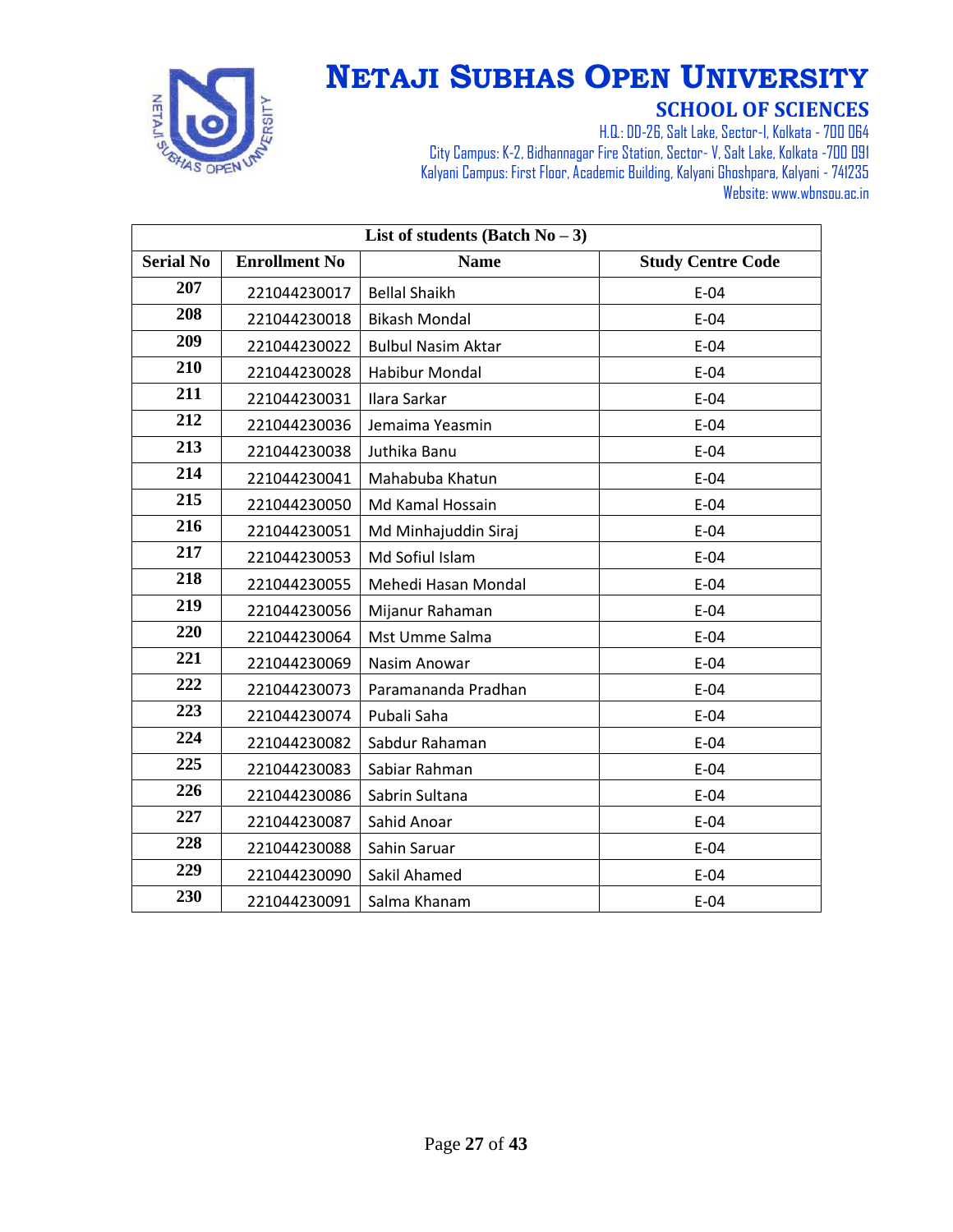

# **NETAJI SUBHAS OPEN UNIVERSITY**

#### **SCHOOL OF SCIENCES**

H.Q.: DD-26, Salt Lake, Sector-I, Kolkata - 700 064 City Campus: K-2, Bidhannagar Fire Station, Sector-V, Salt Lake, Kolkata -700 091 Kalyani Campus: First Floor, Academic Building, Kalyani Ghoshpara, Kalyani - 741235 Website: www.wbnsou.ac.in

#### **Batch - 4 Schedule**

| <b>Batch Number</b>                                | <b>Date</b>             | <b>Time</b>      |
|----------------------------------------------------|-------------------------|------------------|
|                                                    | May 10, 2022 (Tuesday)  |                  |
| <b>Batch 4</b><br>$(10^{th}$ May, $2022 - 14^{th}$ | May 11, 2022            | $5$ P.M $-9$ P.M |
| May, 2022)                                         | May 12, 2022 (Thursday) |                  |
|                                                    | May 13, 2022 (Friday)   |                  |
|                                                    | May 14, 2022 (Saturday) | $10 A.M - 2 P.M$ |

#### **Batch - 4 List of Students**

| List of students (Batch $No-4$ ) |                      |                         |                          |
|----------------------------------|----------------------|-------------------------|--------------------------|
| <b>Serial No</b>                 | <b>Enrollment No</b> | <b>Name</b>             | <b>Study Centre Code</b> |
| $\mathbf{1}$                     | 172032230020         | Md Ushan Ali            | $D-02$                   |
| $\overline{2}$                   | 172066230004         | Jakir Hossain Khan      | $G-06$                   |
| $\overline{\mathbf{3}}$          | 182014230008         | Manik Hazra             | $B-04$                   |
| $\overline{\mathbf{4}}$          | 182015230005         | Kartik Halder           | $B-05$                   |
| 5                                | 182027230002         | Saibal Giri             | $C-07$                   |
| 6                                | 182053230033         | Sandip Das              | $F-03$                   |
| 7                                | 182053230047         | Subhradeep Chakraborty  | $F-03$                   |
| 8                                | 182072230001         | <b>Abdul Momin Gazi</b> | $H-02$                   |
| $\boldsymbol{9}$                 | 182072230011         | Sariful Gazi            | $H-02$                   |
| 10                               | 182086230001         | Manika Karmakar         | $I-06$                   |
| 11                               | 182109230002         | Mir Sazzad Ali          | $K-09$                   |
| 12                               | 201013230031         | Abhijit Mondal          | $B-03$                   |
| 13                               | 201013230055         | Manimala Rana           | $B-03$                   |
| 14                               | 201013230082         | Shyamal Bej             | $B-03$                   |
| 15                               | 201014230018         | Priya Mandal            | $B-04$                   |
| 16                               | 201015230004         | Arindam Pramanik        | $B-05$                   |
| 17                               | 201015230006         | Avijit Mondal           | $B-05$                   |
| 18                               | 201017230031         | Soumen Mandal           | $B-07$                   |
| 19                               | 201035230005         | Sutirtha Saha           | $D-05$                   |
| 20                               | 201038230004         | Buddhadeb Karmakar      | $D-08$                   |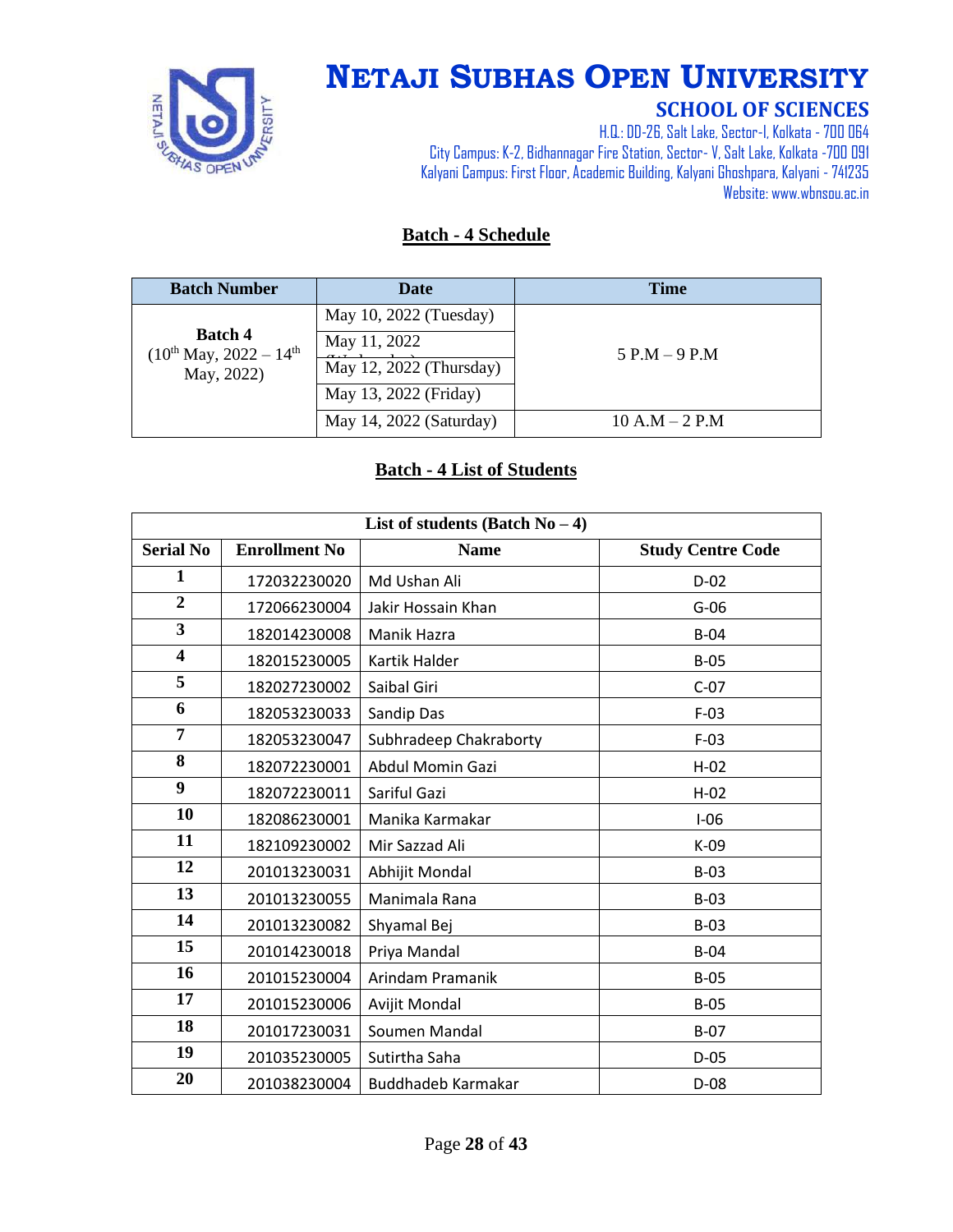

| List of students (Batch $No-4$ ) |                      |                        |                          |
|----------------------------------|----------------------|------------------------|--------------------------|
| <b>Serial No</b>                 | <b>Enrollment No</b> | <b>Name</b>            | <b>Study Centre Code</b> |
| 21                               | 201038230010         | Kartik Dinda           | $D-08$                   |
| 22                               | 201038230025         | Shibani Senapati       | $D-08$                   |
| 23                               | 201038230032         | Uma Das                | $D-08$                   |
| 24                               | 201039230003         | Manisha Manna          | $D-09$                   |
| 25                               | 201054230004         | Dipika Nath            | $F-04$                   |
| 26                               | 201060230006         | Pravat Gayen           | $F-10$                   |
| 27                               | 201113230002         | Mou Biswas             | $L-03$                   |
| 28                               | 201136230001         | Abdul Gaffar           | $N-06$                   |
| 29                               | 211001230009         | Sayan Naha             | $A-01$                   |
| 30                               | 211002230007         | Sharmistha Bhandari    | $A-02$                   |
| 31                               | 211002230011         | Susumi Samanta         | $A-02$                   |
| 32                               | 211004230003         | Manick Kahar           | $A-04$                   |
| 33                               | 211004230009         | Swarnendu Das          | $A-04$                   |
| 34                               | 211006230001         | Amir Suhail            | $A-06$                   |
| 35                               | 211007230005         | Shazia Bano            | $A-07$                   |
| 36                               | 211008230001         | Argha Mondal           | $A-08$                   |
| 37                               | 211008230003         | Moutusi Bhawani        | $A-08$                   |
| 38                               | 211008230006         | Shahbaz Khan           | $A-08$                   |
| 39                               | 211011230001         | Abhishek Maji          | $B-01$                   |
| 40                               | 211011230004         | Arpita Sinha Mahapatra | $B-01$                   |
| 41                               | 211011230015         | Koushik Panda          | $B-01$                   |
| 42                               | 211011230028         | Pritisha Laha          | $B-01$                   |
| 43                               | 211011230037         | Somdev Karmakar        | $B-01$                   |
| 44                               | 211013230008         | Ashis Bera             | $B-03$                   |
| 45                               | 211013230012         | <b>Biswajit Dutta</b>  | $B-03$                   |
| 46                               | 211013230013         | <b>Biswajit Manna</b>  | $D-03$                   |
| 47                               | 211013230038         | Samir Pradhan          | $B-03$                   |
| 48                               | 211013230040         | Sanjit Santra          | $B-03$                   |
| 49                               | 211013230041         | Sayan Jana             | $B-03$                   |
| 50                               | 211013230047         | Soumyashree Panja      | $B-03$                   |
| 51                               | 211013230054         | Suman Thakur           | $B-03$                   |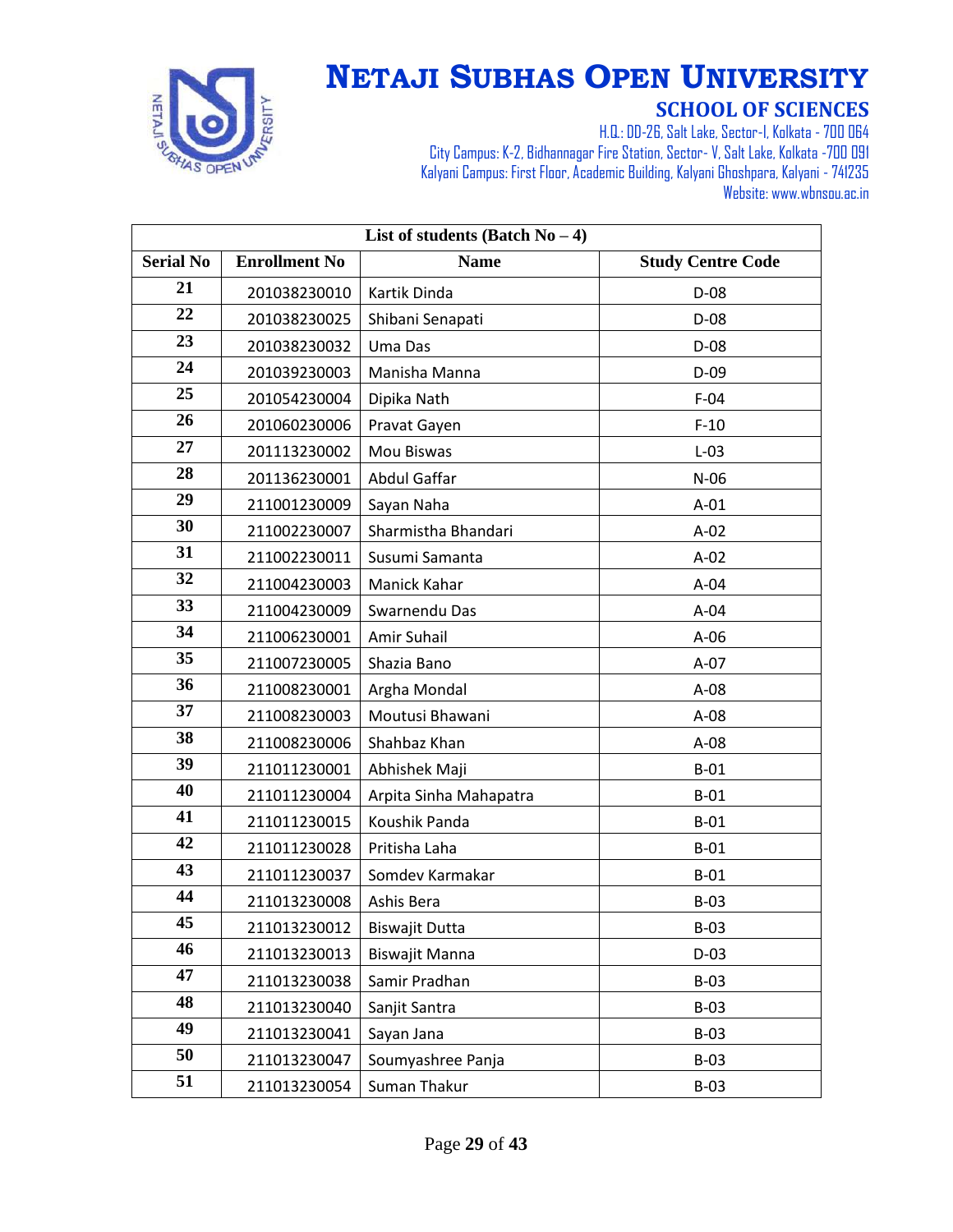

| List of students (Batch $No-4$ ) |                      |                         |                          |
|----------------------------------|----------------------|-------------------------|--------------------------|
| <b>Serial No</b>                 | <b>Enrollment No</b> | <b>Name</b>             | <b>Study Centre Code</b> |
| 52                               | 211014230023         | Susmita Samanta         | $B-04$                   |
| 53                               | 211015230001         | Anirban Chakraborty     | $B-05$                   |
| 54                               | 211015230010         | Nasrin Salam            | $B-05$                   |
| 55                               | 211015230012         | Pallabi Sardar          | $B-05$                   |
| 56                               | 211015230016         | Priyotosh Piplai        | $B-05$                   |
| 57                               | 211015230017         | Ratnadip Das            | $B-05$                   |
| 58                               | 211015230019         | Sahil Rahaman Laskar    | $B-05$                   |
| 59                               | 211015230021         | Saikat Sau              | $B-05$                   |
| 60                               | 211015230024         | Subhendu Sardar         | $B-05$                   |
| 61                               | 211015230025         | Subhradeep Mukherjee    | $B-05$                   |
| 62                               | 211016230001         | Arindam Jana            | $B-06$                   |
| 63                               | 211017230005         | <b>Bishnu Paramanik</b> | $B-07$                   |
| 64                               | 211017230007         | Chandana Rajowar        | $B-07$                   |
| 65                               | 211017230010         | Jayanta Mandal          | $B-07$                   |
| 66                               | 211017230020         | Sanjay Majhi            | $B-07$                   |
| 67                               | 211021230001         | Amar Ali Khan           | $C-01$                   |
| 68                               | 211021230006         | Bikram Saha             | $C-01$                   |
| 69                               | 211021230009         | Indrajit Bose           | $C-01$                   |
| 70                               | 211021230010         | Jayashri Majila         | $C-01$                   |
| 71                               | 211021230014         | Madhumita Mondal        | $C-01$                   |
| 72                               | 211021230021         | Puja Rakshit            | $C-01$                   |
| 73                               | 211021230028         | Sk Mahammad Ali         | $C-01$                   |
| 74                               | 211021230034         | Sourav Mukherjee        | $C-01$                   |
| 75                               | 211022230006         | Babu Maji               | $C-02$                   |
| 76                               | 211022230020         | Samit Maji              | $C-02$                   |
| 77                               | 211023230001         | Abhijeet Mandal         | $C-03$                   |
| 78                               | 211023230011         | Pijush Saha             | $C-03$                   |
| 79                               | 211023230014         | Sandip Garai            | $C-03$                   |
| 80                               | 211024230002         | Sushma Kumari           | $C-04$                   |
| 81                               | 211025230012         | Shreyasi Ghosh          | $C-05$                   |
| 82                               | 211025230020         | Surabhi Mukherjee       | $C-05$                   |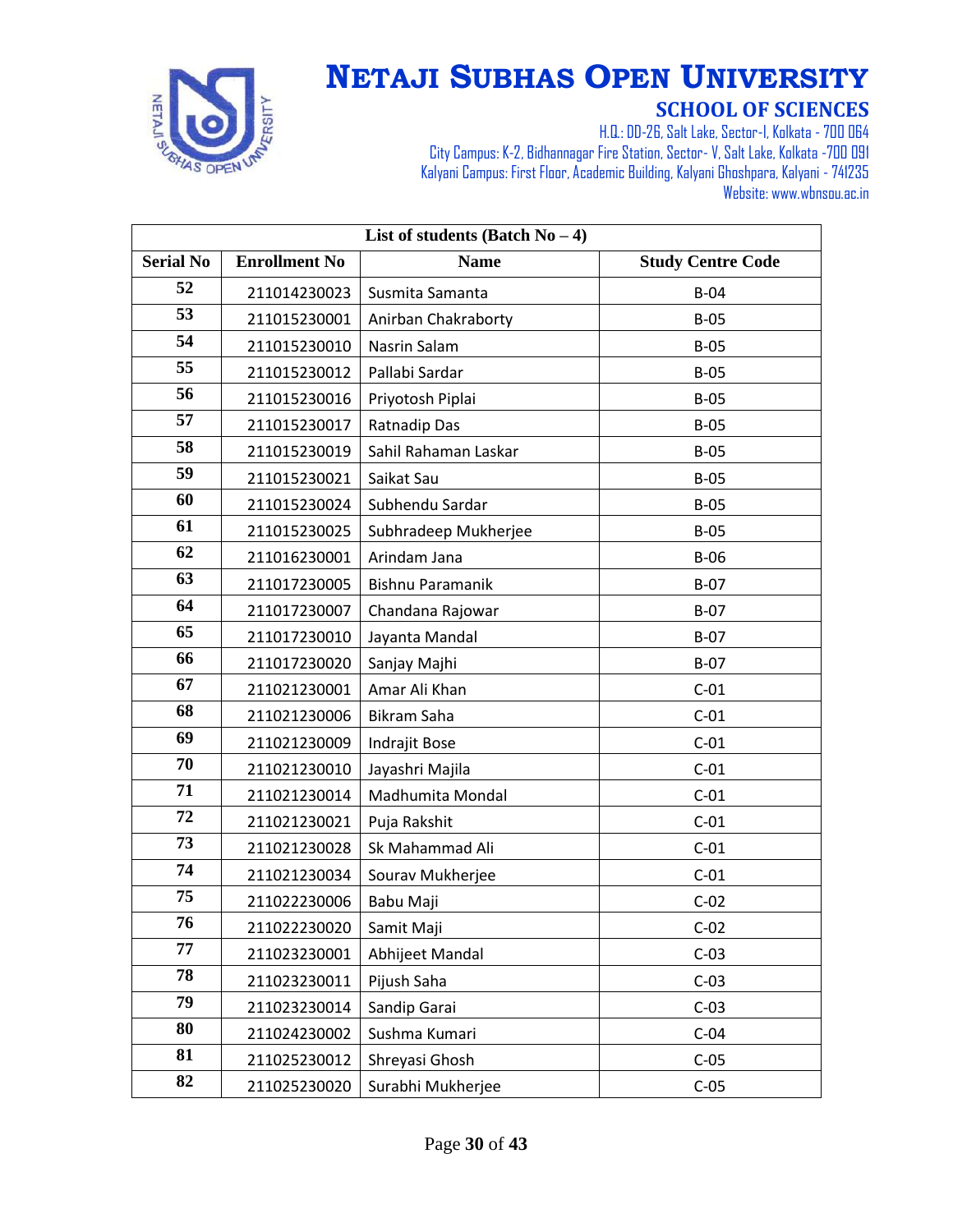

| List of students (Batch $No-4$ ) |                      |                        |                          |
|----------------------------------|----------------------|------------------------|--------------------------|
| <b>Serial No</b>                 | <b>Enrollment No</b> | <b>Name</b>            | <b>Study Centre Code</b> |
| 83                               | 211026230001         | Abhishek Betal         | $C-06$                   |
| 84                               | 211026230005         | Rojina Khatun          | $C-06$                   |
| 85                               | 211027230002         | Mainak Dutta Chowdhury | $C-07$                   |
| 86                               | 211030230010         | Srihari Samanta        | $C-10$                   |
| 87                               | 211030230011         | Sutapa Bera            | $C-10$                   |
| 88                               | 211031230029         | Moshiur Mahaldar       | $D-02$                   |
| 89                               | 211031230030         | Mousumi Saha           | $D-01$                   |
| 90                               | 211032230004         | <b>Biplab Sarkar</b>   | $D-02$                   |
| 91                               | 211032230011         | Julia Jesmin           | $D-02$                   |
| 92                               | 211032230023         | Prosenjit Ghosh        | $D-02$                   |
| 93                               | 211032230026         | Rehena Sultana         | $D-02$                   |
| 94                               | 211032230029         | Salauddin Sardar       | $D-02$                   |
| 95                               | 211032230031         | Sariful Sardar         | $D-02$                   |
| 96                               | 211032230037         | Sukanya Saha           | $D-02$                   |
| 97                               | 211032230040         | Zarzis Ahamed          | $D-02$                   |
| 98                               | 211033230001         | Aditi Roy              | $D-03$                   |
| 99                               | 211033230006         | Avijit Debnath         | $D-03$                   |
| 100                              | 211033230014         | Sayan Sarkar           | $D-03$                   |
| 101                              | 211033230015         | Sayani Bhattacharya    | $D-03$                   |
| 102                              | 211033230017         | Subhasish Das          | $D-03$                   |
| 103                              | 211034230001         | Anurima Singha Roy     | $D-04$                   |
| 104                              | 211035230002         | Chameli Biswas         | $D-05$                   |
| 105                              | 211035230004         | Rakesh Roshan Mandal   | $D-05$                   |
| 106                              | 211035230006         | Susmita Pal            | $D-05$                   |
| 107                              | 211036230013         | Debasmita Das          | $D-06$                   |
| 108                              | 211036230025         | Shreya Sen             | $D-06$                   |
| 109                              | 211038230005         | Asim Das               | $D-08$                   |
| 110                              | 211038230010         | <b>Biswarup Sasmal</b> | $D-08$                   |
| 111                              | 211038230018         | <b>Mangal Shit</b>     | D-08                     |
| 112                              | 211038230019         | Monalisa Nandi         | $D-08$                   |
| 113                              | 211038230023         | Sandhya Kandar         | $D-08$                   |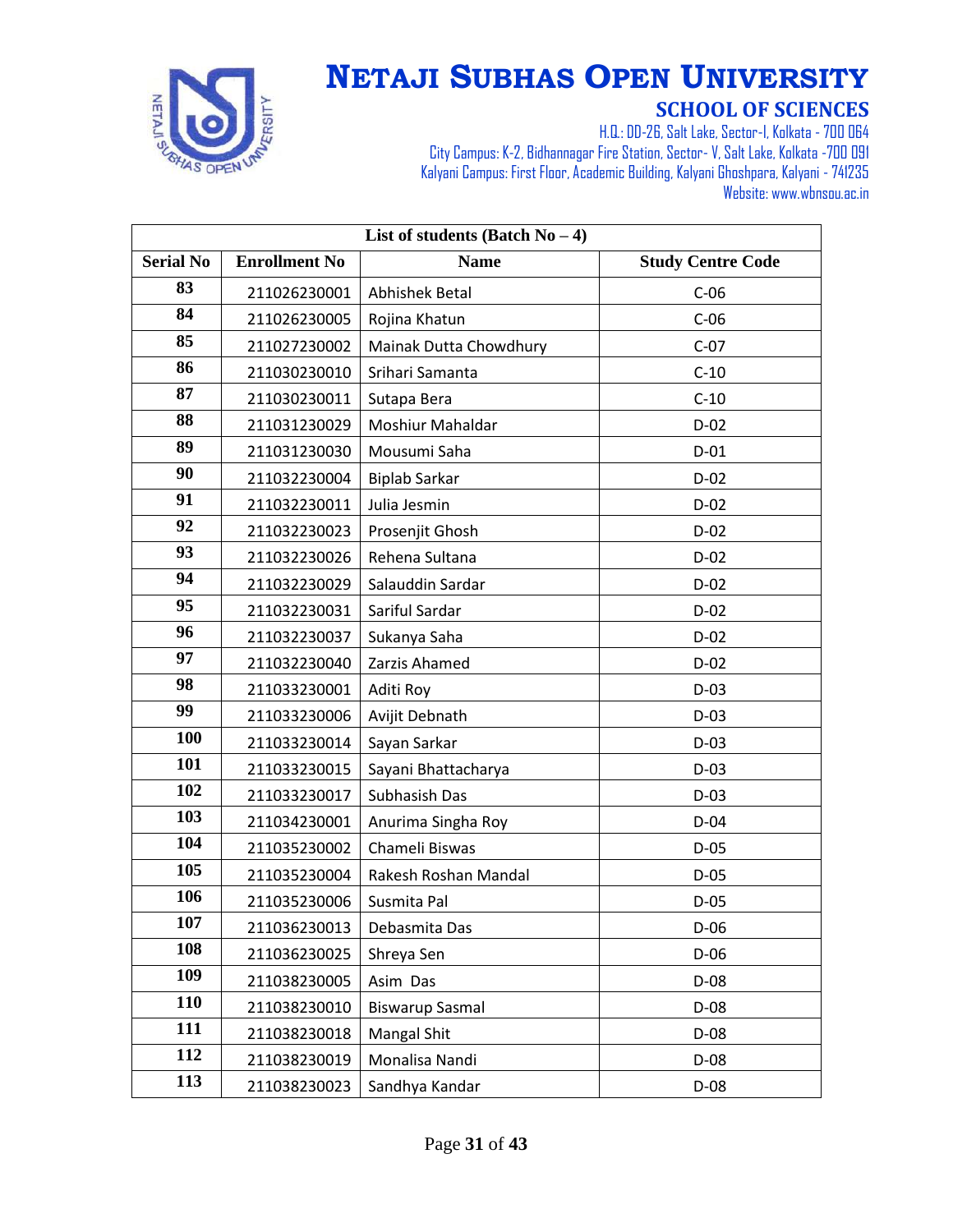

| List of students (Batch $No-4$ ) |                      |                            |                          |
|----------------------------------|----------------------|----------------------------|--------------------------|
| <b>Serial No</b>                 | <b>Enrollment No</b> | <b>Name</b>                | <b>Study Centre Code</b> |
| 114                              | 211038230027         | Satyabrata Dash            | D-08                     |
| 115                              | 211038230031         | Soumi Mallik Bera          | $D-08$                   |
| 116                              | 211038230039         | Sulekha Guria              | $D-08$                   |
| 117                              | 211041230005         | <b>Basudeb Sarkar</b>      | $E-01$                   |
| 118                              | 211041230006         | <b>Bholanath Sutradhar</b> | $E-01$                   |
| 119                              | 211041230008         | Bivas Saha                 | $E-01$                   |
| 120                              | 211041230017         | Subhra Debnath             | $E-01$                   |
| 121                              | 211041230018         | Sudip Roy                  | $E-01$                   |
| 122                              | 211041230019         | Susmita Saha               | $E-01$                   |
| 123                              | 211044230003         | Abhijit Ghosh              | $E-04$                   |
| 124                              | 211044230011         | Amrita Thakur              | $E-04$                   |
| 125                              | 211044230012         | Ananya Bhattacharyya       | $E-04$                   |
| 126                              | 211044230015         | Anusuya Saha               | $E-04$                   |
| 127                              | 211044230035         | Dipika Mondal              | $E-04$                   |
| 128                              | 211044230039         | Golam Mortuja              | $E-04$                   |
| 129                              | 211044230048         | Jahir Abbas                | $E-04$                   |
| 130                              | 211044230050         | Jesmin Khatun              | $E-04$                   |
| 131                              | 211044230055         | Khosmahammad Shaikh        | $E-04$                   |
| 132                              | 211044230056         | Koustav Bhattacharjee      | $E-04$                   |
| 133                              | 211044230059         | Lakiur Rahaman             | $E-04$                   |
| 134                              | 211044230071         | Md Lalan Sk                | $E-04$                   |
| 135                              | 211044230072         | Mad Maidur Rahaman         | $E-04$                   |
| 136                              | 211044230076         | Mirmosarof Hossain         | $E-04$                   |
| 137                              | 211044230086         | <b>Mrinmay Mondal</b>      | $E-04$                   |
| 138                              | 211044230099         | Payel Saha                 | $E-04$                   |
| 139                              | 211044230101         | Pijush Mondal              | $E-04$                   |
| 140                              | 211044230104         | Priyanka Mandal            | $E-04$                   |
| 141                              | 211044230158         | Susmita Ghosh              | $E-04$                   |
| 142                              | 211044230165         | Wasim Ahamed Mirza         | $E-04$                   |
| 143                              | 211045230003         | Puja Ghosh                 | $E-05$                   |
| 144                              | 211045230005         | Susmita Naskar             | $E-05$                   |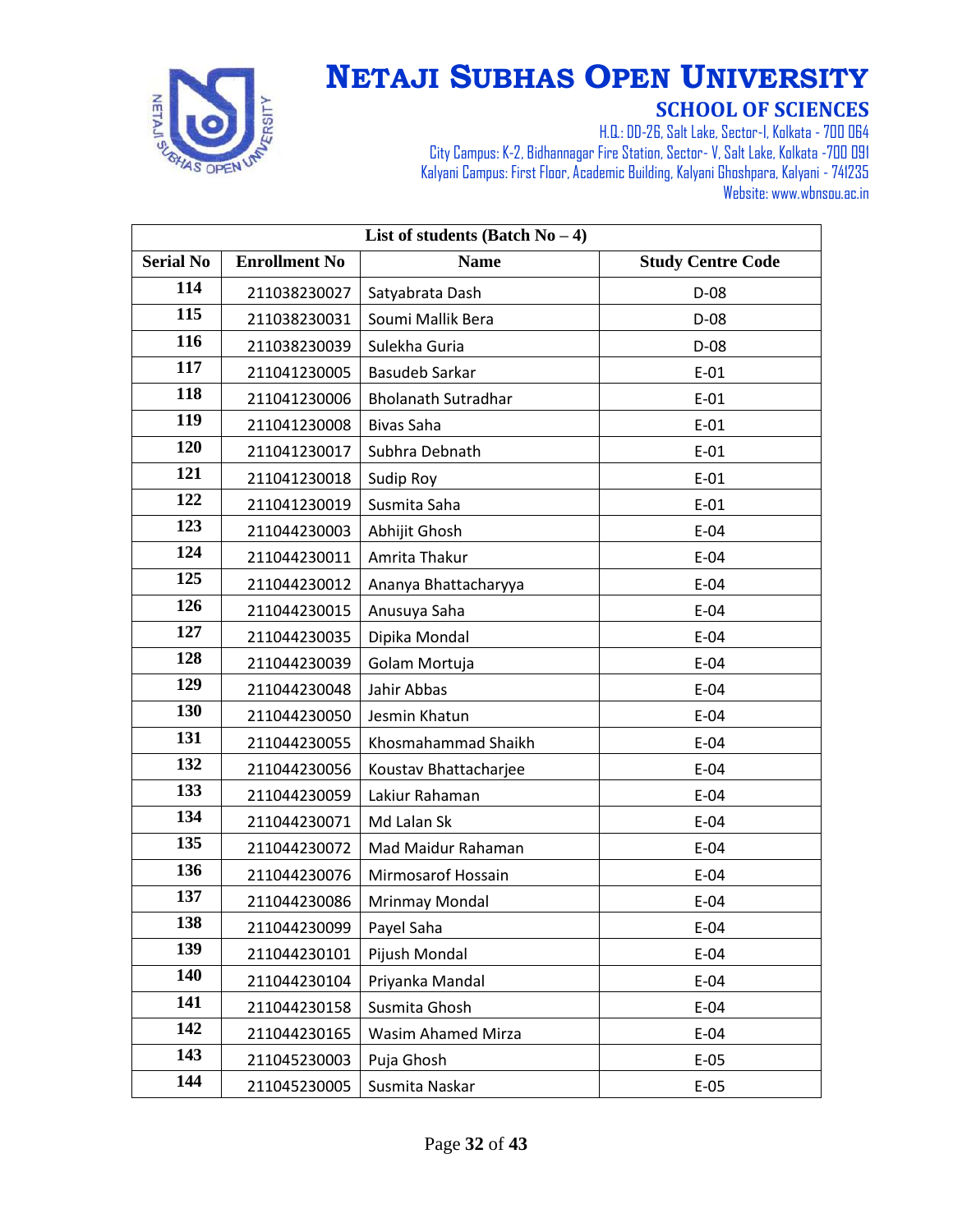

| List of students (Batch $No-4$ ) |                      |                           |                          |
|----------------------------------|----------------------|---------------------------|--------------------------|
| <b>Serial No</b>                 | <b>Enrollment No</b> | <b>Name</b>               | <b>Study Centre Code</b> |
| 145                              | 211046230001         | Susanta Dutta             | $E-06$                   |
| 146                              | 211048230001         | Ahin Mondal               | $E-08$                   |
| 147                              | 211048230015         | Mritunjoy Bera            | E-08                     |
| 148                              | 211048230019         | Satabdi Dey               | E-08                     |
| 149                              | 211048230023         | Sohag Biswas              | E-08                     |
| 150                              | 211050230005         | Sayan Chakraborty         | $E-10$                   |
| 151                              | 211052230006         | Disha Roy                 | $F-02$                   |
| 152                              | 211052230007         | Doli Barman               | $F-02$                   |
| 153                              | 211052230012         | Naajmita Sarkar           | $F-02$                   |
| 154                              | 211053230003         | Anupam Saha               | $F-03$                   |
| 155                              | 211053230012         | Faruk Hossain             | $F-03$                   |
| 156                              | 211053230040         | <b>Tanmoy Kishore Roy</b> | $F-03$                   |
| 157                              | 211053230042         | <b>Tridha Paul</b>        | $F-03$                   |
| 158                              | 211054230004         | Dipesh Paul               | $F-04$                   |
| 159                              | 211054230008         | Protichi Raha             | $F-04$                   |
| 160                              | 211054230009         | Samsur Nahar              | $F-04$                   |
| 161                              | 211054230011         | Sarmila Biswas            | $F-04$                   |
| 162                              | 211055230003         | Chiranjit Jana            | $F-05$                   |
| 163                              | 211055230005         | Dipankar Laya             | $F-05$                   |
| 164                              | 211058230001         | Abdul Gaffar              | $F-08$                   |
| 165                              | 211058230002         | Abdul Hannan              | $F-08$                   |
| 166                              | 211058230003         | Abhijit Banerjee          | $F-08$                   |
| 167                              | 211058230007         | <b>Bosir Seikh</b>        | $F-08$                   |
| 168                              | 211058230010         | Dilon Seikh               | $F-08$                   |
| 169                              | 211058230012         | Entaj Ali                 | $F-08$                   |
| 170                              | 211058230013         | <b>Esraul Hossain</b>     | $F-08$                   |
| 171                              | 211058230015         | Ganesh Dhibar             | $F-08$                   |
| 172                              | 211058230029         | Srimonta Mondal           | $F-08$                   |
| 173                              | 211058230031         | Sunayani Mondal           | $F-08$                   |
| 174                              | 211058320012         | Entaj Ali                 | $F-08$                   |
| 175                              | 211059230001         | Indrajit Manna            | $F-09$                   |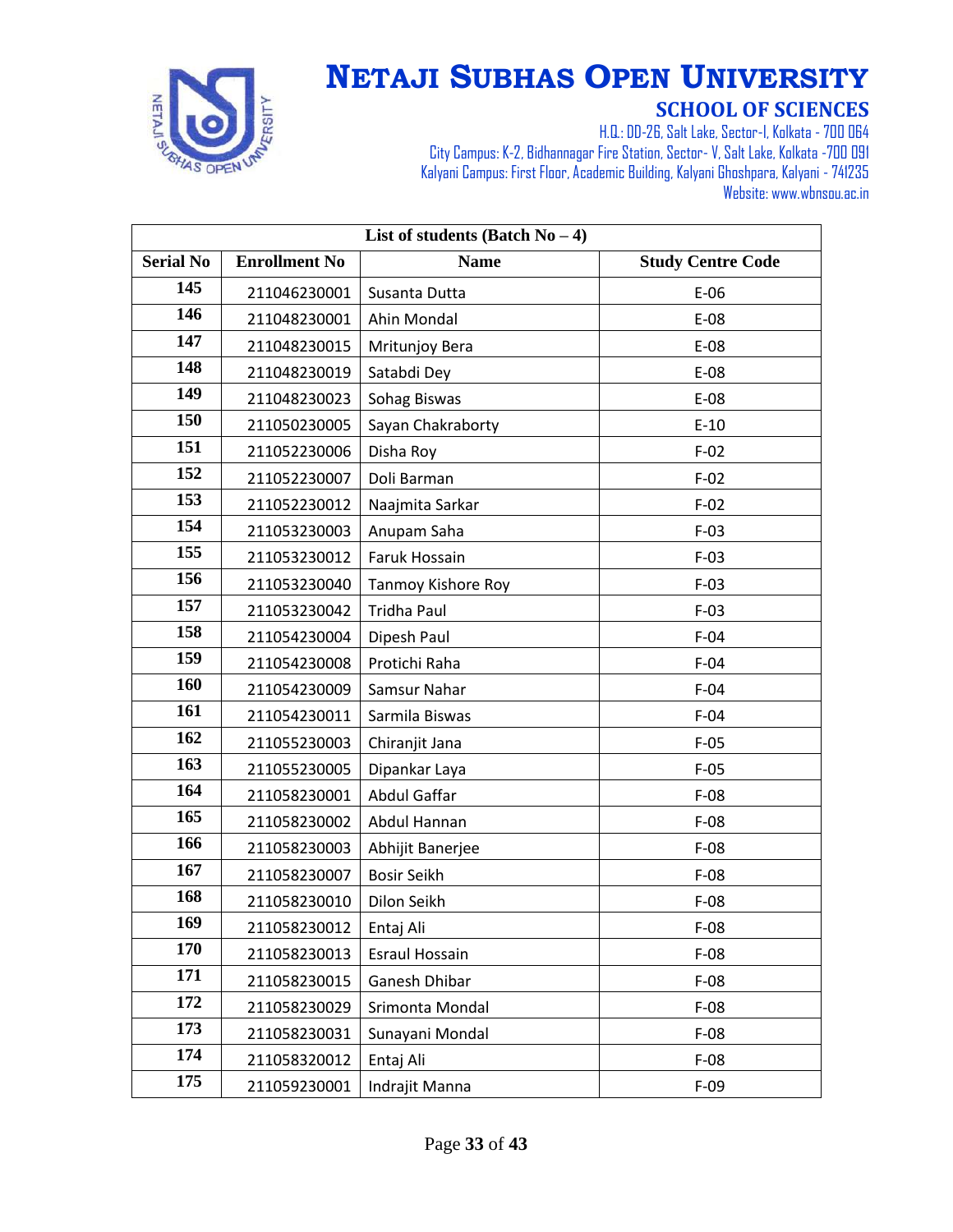

| List of students (Batch $No-4$ ) |                      |                          |                          |
|----------------------------------|----------------------|--------------------------|--------------------------|
| <b>Serial No</b>                 | <b>Enrollment No</b> | <b>Name</b>              | <b>Study Centre Code</b> |
| 176                              | 211060230002         | Yasmin Sultana           | $F-10$                   |
| 177                              | 211064230002         | Kalyani Bhabani          | $G-04$                   |
| 178                              | 211064230005         | Tamalika Dutta           | $G-04$                   |
| 179                              | 211066230006         | Rina Dutta               | $G-06$                   |
| 180                              | 211067230005         | Sukalpa Patra            | $G-07$                   |
| 181                              | 211068230002         | Priyanka Ghosh           | $G-08$                   |
| 182                              | 211071230009         | Lab Kumar Kumir          | $H-01$                   |
| 183                              | 211071230010         | Mamoni Das               | $H-01$                   |
| 184                              | 211071230013         | Pradyut Halder           | $H-01$                   |
| 185                              | 211071230014         | Ruksana Parveen          | $H-01$                   |
| 186                              | 211071230021         | Subhra Sikha Chakrabarty | $H-01$                   |
| 187                              | 211071230023         | Tushar Daptari           | $H-01$                   |
| 188                              | 211073230009         | Sayantani Kole           | $H-03$                   |
| 189                              | 211074230001         | Jayanta Bhadra           | $H-04$                   |
| 190                              | 211075230001         | Nirmalendu Das           | $H-05$                   |
| 191                              | 211076230001         | Anjali Sharma            | $H-06$                   |
| 192                              | 211079230004         | Kazi Ispahan Sadat       | $H-09$                   |
| 193                              | 211079230012         | Shantanu Sarkar          | $H-09$                   |
| 194                              | 211079230013         | Tunna Saha               | $H-09$                   |
| 195                              | 211084230008         | Najma Hena               | $I-04$                   |
| 196                              | 211085230001         | Smriti Adhikari          | $I-05$                   |
| 197                              | 211086230002         | Arya Ghosh               | $I-06$                   |
| 198                              | 211086230004         | <b>Goutam Biswas</b>     | $I-06$                   |
| 199                              | 211088230005         | Sourav Das               | $I-08$                   |
| 200                              | 211092230003         | Asmita Poali             | $J-02$                   |
| 201                              | 211092230008         | Rajia Khatun             | $J-02$                   |
| 202                              | 211093230001         | Abhijit Mondal           | $J-03$                   |
| 203                              | 211093230003         | Omar Faruk Molla         | $J-03$                   |
| 204                              | 211094230001         | <b>Biswarup Seth</b>     | $J-04$                   |
| 205                              | 211099230002         | Piru Dutta               | $J-09$                   |
| 206                              | 211111230001         | Koyel Sarkar             | $L-01$                   |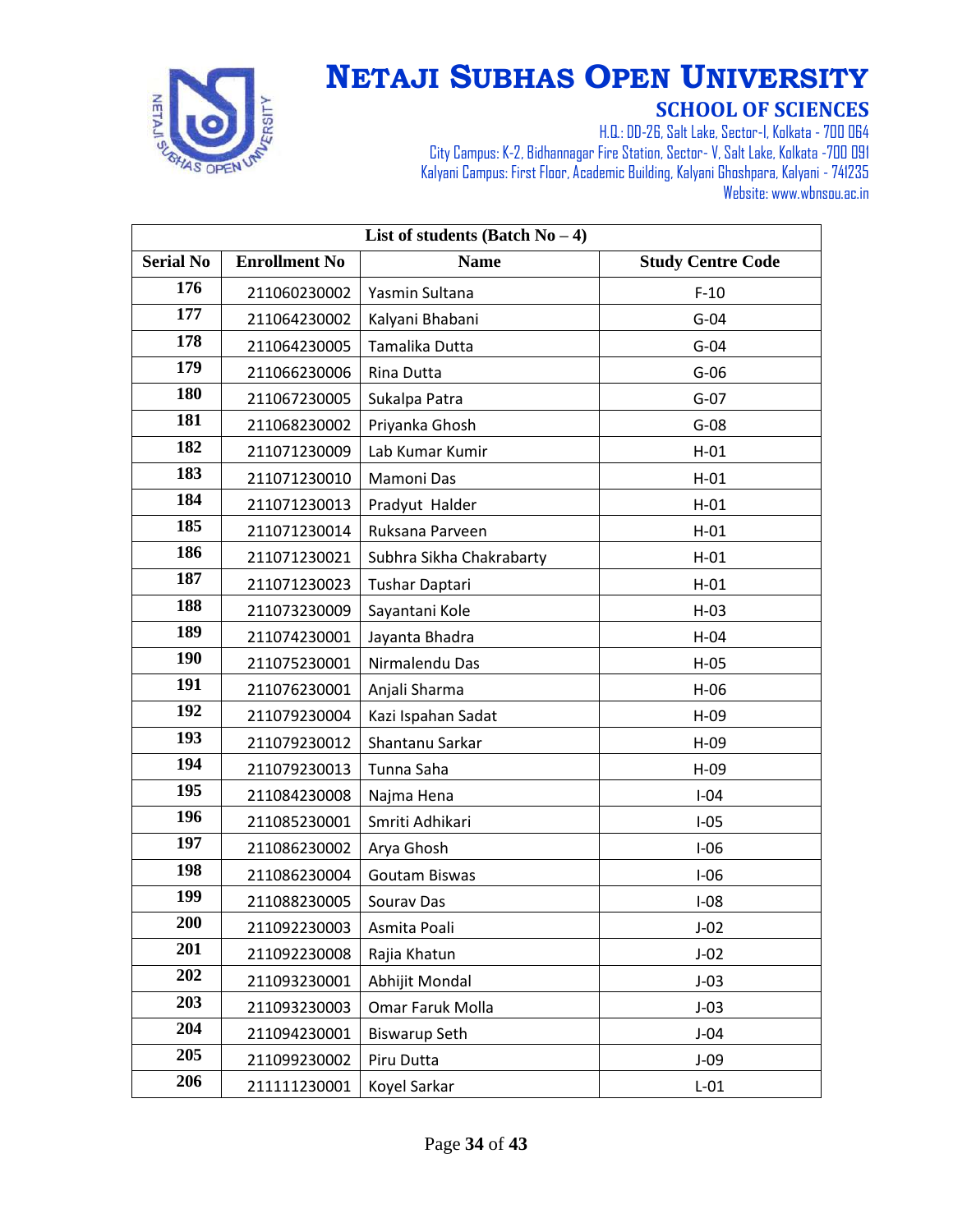

| List of students (Batch $No-4$ ) |                      |                         |                          |
|----------------------------------|----------------------|-------------------------|--------------------------|
| <b>Serial No</b>                 | <b>Enrollment No</b> | <b>Name</b>             | <b>Study Centre Code</b> |
| 207                              | 211113230003         | Mou Biswas              | $L-03$                   |
| 208                              | 211123230001         | <b>Ebtesham Nuree</b>   | $M-03$                   |
| 209                              | 211136230004         | <b>Banashree Mandal</b> | $N-06$                   |
| 210                              | 211136230005         | Benajir Yasmin          | $N-06$                   |
| 211                              | 211136230028         | Rabindra Nath Paul      | $N-06$                   |
| 212                              | 211136230029         | <b>Right Ghosh</b>      | $N-06$                   |
| 213                              | 211136230033         | Sabrina Khatun          | $N-06$                   |
| 214                              | 211136230041         | Sohel Suman Rana        | $N-06$                   |
| 215                              | 211136230047         | Suman Sarkar            | $N-06$                   |
| 216                              | 211145230004         | Binay Kr Barman         | $Q-05$                   |
| 217                              | 211145230009         | Pradyut Roy             | $D-05$                   |
| 218                              | 212057110164         | Ashis Roy               | $F-07$                   |
| 219                              | 212057110205         | Tribhanga Mohan Sahis   | $F-07$                   |
| 220                              | 221001230003         | Biswajit Bhuinya        | $A-01$                   |
| 221                              | 221001230004         | Krishnendu Basak        | $A-01$                   |
| 222                              | 221001230008         | Piya Roy                | $A-01$                   |
| 223                              | 221001230009         | Prasenjit Baskey        | $A-01$                   |
| 224                              | 221001230010         | <b>Prity Mallik</b>     | $A-01$                   |
| 225                              | 221001230012         | Sayan Santra            | $A-01$                   |
| 226                              | 221001230013         | Shampa Roy              | $A-01$                   |
| 227                              | 221001230016         | Sourav Banerjee         | $A-01$                   |
| 228                              | 221002230006         | Poulami Das             | $A-02$                   |
| 229                              | 221002230007         | Ria Das                 | $A-02$                   |
| 230                              | 221002230008         | Rinki Chakraborty       | $A-02$                   |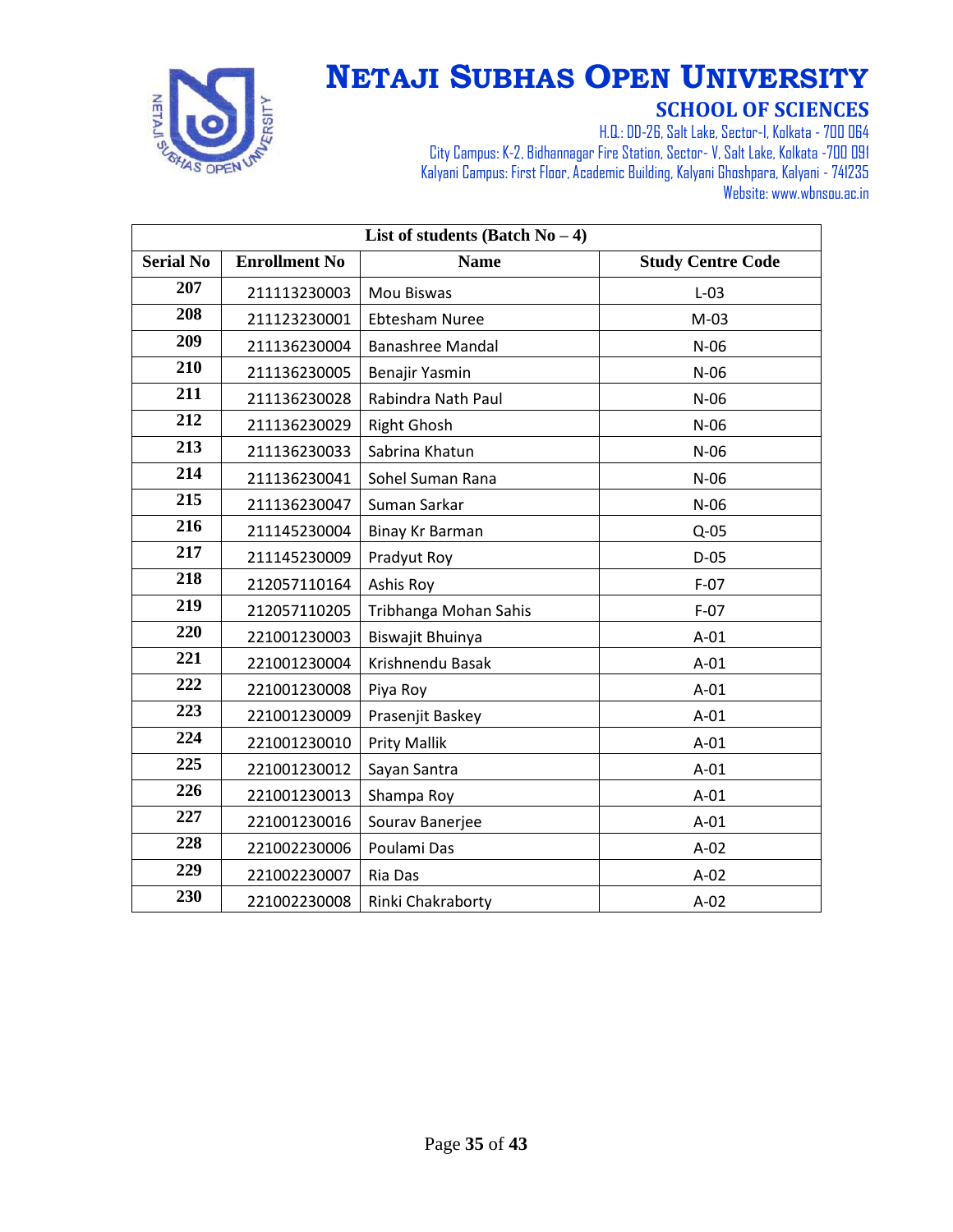

# **NETAJI SUBHAS OPEN UNIVERSITY**

#### **SCHOOL OF SCIENCES**

H.Q.: DD-26, Salt Lake, Sector-I, Kolkata - 700 064 City Campus: K-2, Bidhannagar Fire Station, Sector-V, Salt Lake, Kolkata -700 091 Kalyani Campus: First Floor, Academic Building, Kalyani Ghoshpara, Kalyani - 741235 Website: www.wbnsou.ac.in

#### **Batch - 5 Schedule**

| <b>Batch Number</b>                                         | <b>Date</b>              | <b>Time</b>      |
|-------------------------------------------------------------|--------------------------|------------------|
|                                                             | June 7, 2022 (Tuesday)   |                  |
| <b>Batch 5</b><br>$(7th$ June, $2022 - 11th$<br>June, 2022) | June 8, 2022             | $5$ P.M $-9$ P.M |
|                                                             | June 9, 2022 (Thursday)  |                  |
|                                                             | June 10, 2022 (Friday)   |                  |
|                                                             | June 11, 2022 (Saturday) | $10 A.M - 2 P.M$ |

#### **Batch - 5 List of Students**

| List of students (Batch $No-5$ ) |                      |                        |                          |
|----------------------------------|----------------------|------------------------|--------------------------|
| <b>Serial No</b>                 | <b>Enrollment No</b> | <b>Name</b>            | <b>Study Centre Code</b> |
| 1                                | 160053230017         | Dipankar Barman        | $F-03$                   |
| $\overline{2}$                   | 162013230054         | Samima Aktari          | $B-03$                   |
| $\overline{\mathbf{3}}$          | 162017230008         | Rajib Singh            | $B-07$                   |
| $\overline{\mathbf{4}}$          | 162053230003         | Anarul Ali Miah        | $F-03$                   |
| 5                                | 162053230026         | Kamal Chandra Dhar     | $F-03$                   |
| 6                                | 172032230014         | Hasanur Jaman Mondal   | $D-02$                   |
| $\overline{7}$                   | 172102230002         | Joydeb Das             | $K-02$                   |
| 8                                | 182033230007         | Rajyasri Roy           | $D-03$                   |
| 9                                | 182052230008         | Subodh Roy Sarkar      | $F-02$                   |
| 10                               | 182054230001         | Abdul Motaleb Sana     | $F-02$                   |
| 11                               | 182054230010         | Md Mehedi Suni         | $F-04$                   |
| 12                               | 182061230010         | Rejaul Karim           | $G-01$                   |
| 13                               | 182062230004         | Manas Dey              | $G-02$                   |
| 14                               | 201001230004         | Munna Kumar Saw        | $A-01$                   |
| 15                               | 201007230003         | Kazi Abdul Masud       | $A-07$                   |
| 16                               | 201013230040         | <b>Bhola Nath Sing</b> | $B-03$                   |
| 17                               | 201013230046         | Chaina Dhabal          | $B-03$                   |
| 18                               | 201013230087         | Subhadip Bisai         | $B-03$                   |
| 19                               | 201013230100         | Tanushri Kundu         | $B-03$                   |
| 20                               | 201014230016         | Prasenjit Jana         | $B-04$                   |
| 21                               | 201014230025         | Sayed Tarif Hossain    | $B-04$                   |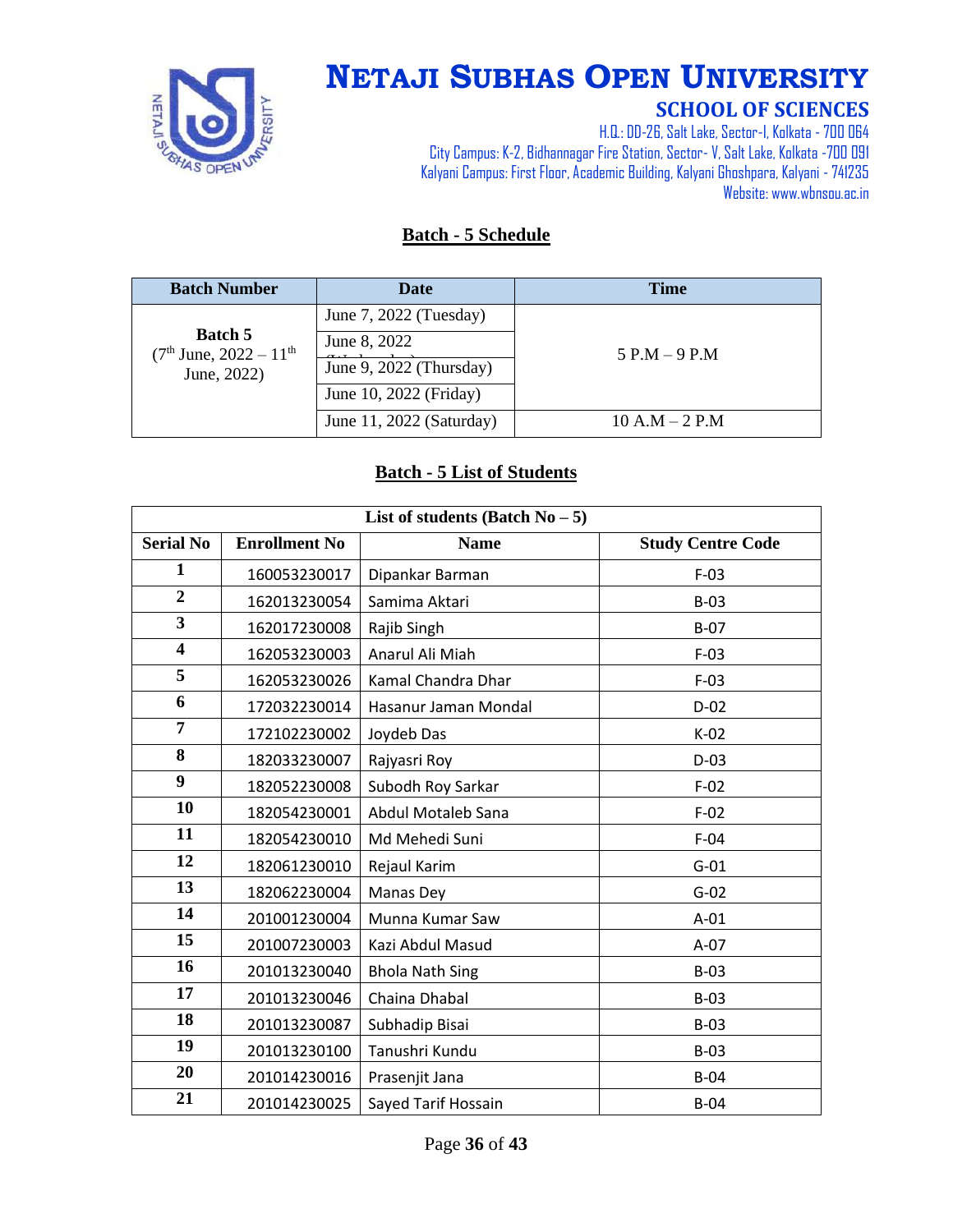

| List of students (Batch $No - 5$ ) |                      |                         |                          |
|------------------------------------|----------------------|-------------------------|--------------------------|
| <b>Serial No</b>                   | <b>Enrollment No</b> | <b>Name</b>             | <b>Study Centre Code</b> |
| 22                                 | 201014230027         | Sk Yousuf Ali           | $B-04$                   |
| 23                                 | 201014230030         | Suman Kuity             | $B-04$                   |
| 24                                 | 201015230022         | <b>Tuhin Kumar Adak</b> | $B-05$                   |
| 25                                 | 201017230009         | <b>Binoy Mahato</b>     | $B-07$                   |
| 26                                 | 201017230014         | Jahanara Khatun         | $B-07$                   |
| 27                                 | 201021230010         | Shrabani Koner          | $C-01$                   |
| 28                                 | 201022230002         | Apoorva Goswami         | $C-02$                   |
| 29                                 | 201022230004         | Dipannita Majee         | $C-02$                   |
| 30                                 | 201022230005         | Naznin Akhtar Ansari    | $C-02$                   |
| 31                                 | 201031230001         | Abdul Hamid Shaikh      | $D-01$                   |
| 32                                 | 201031230009         | Dibyak Biswas           | $D-01$                   |
| 33                                 | 201031230015         | Prosenjit Ghosh         | $D-01$                   |
| 34                                 | 201031230019         | Roushan Shekh           | $D-01$                   |
| 35                                 | 201033230001         | Anindita Das            | $D-03$                   |
| 36                                 | 201033230007         | Paulumi Biswas          | $D-03$                   |
| 37                                 | 201036230003         | Akash Dutta             | $D-06$                   |
| 38                                 | 201036230004         | Anup Pramanik           | $D-06$                   |
| 39                                 | 201036230005         | Ashis Poddar            | $D-06$                   |
| 40                                 | 201036230009         | Maloy Paul              | $D-06$                   |
| 41                                 | 201038230001         | Abhinandan Das          | D-08                     |
| 42                                 | 201038230011         | Manjulata Mandal        | $D-08$                   |
| 43                                 | 201038230012         | Md Jobihulla Mollah     | $D-08$                   |
| 44                                 | 201038230014         | Nabab Giri              | $D-08$                   |
| 45                                 | 201038230022         | Sandip Bera             | $D-08$                   |
| 46                                 | 201038230028         | Subhankar Mondal        | D-08                     |
| 47                                 | 201038230029         | Sumita Sau              | $D-08$                   |
| 48                                 | 201038230030         | Swadhin Maity           | $D-08$                   |
| 49                                 | 201039230001         | Ajoy Samanta            | $D-09$                   |
| 50                                 | 201039230004         | Moupika Kotal           | $D-09$                   |
| 51                                 | 201039230007         | Sumana Paul             | $D-09$                   |
| 52                                 | 201040230007         | Shahrukh                | $D-10$                   |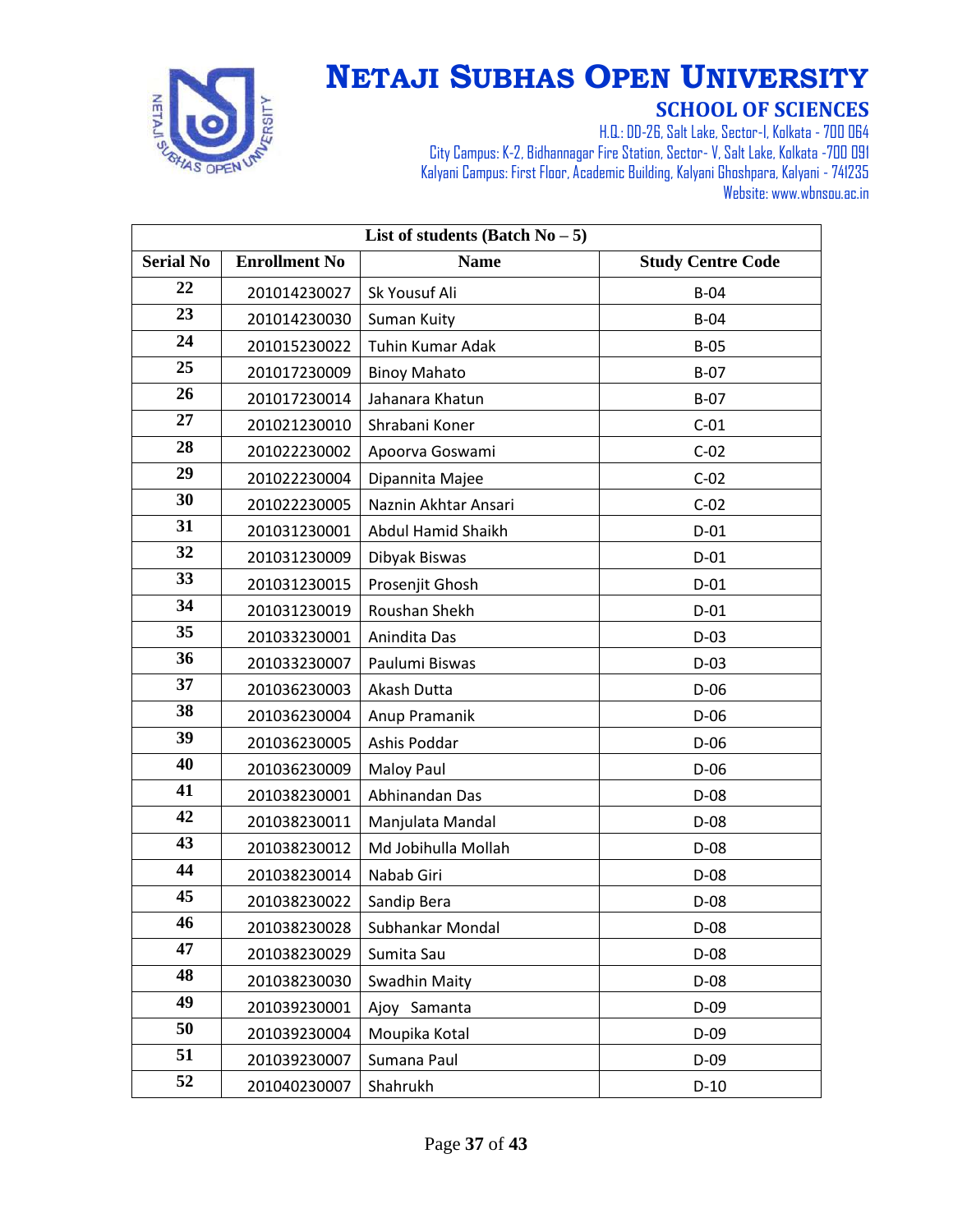

| List of students (Batch $No - 5$ ) |                      |                           |                          |
|------------------------------------|----------------------|---------------------------|--------------------------|
| <b>Serial No</b>                   | <b>Enrollment No</b> | <b>Name</b>               | <b>Study Centre Code</b> |
| 53                                 | 201044230007         | Abu Hena Sk               | $E-04$                   |
| 54                                 | 201044230051         | Kaji Hafijur Rahman       | $E-04$                   |
| 55                                 | 201044230085         | Nirmal Kumar Rajak        | $E-04$                   |
| 56                                 | 201044230092         | Probir Kr Pal             | $E-04$                   |
| 57                                 | 201044230102         | Rubel Hasan               | $E-04$                   |
| 58                                 | 201048230009         | Sk Sajit Ali              | $E-08$                   |
| 59                                 | 201051230007         | lishan Bagchi             | $F-01$                   |
| 60                                 | 201052230020         | Mahabul Alam              | $F-02$                   |
| 61                                 | 201053230004         | Anirban Adhikari          | $F-03$                   |
| 62                                 | 201053230014         | Dhruba Roy                | $F-03$                   |
| 63                                 | 201053230050         | Subhash Barman            | $F-03$                   |
| 64                                 | 201053230056         | Susmita Debnath           | $F-03$                   |
| 65                                 | 201054230001         | Anamica Bhadra            | $F-04$                   |
| 66                                 | 201054230002         | Avinaba Chowdhury         | $F-04$                   |
| 67                                 | 201054230007         | Payel Baidya              | $F-04$                   |
| 68                                 | 201054230008         | <b>Putul Chakraborty</b>  | $F-04$                   |
| 69                                 | 201054230011         | Subhendu Baral            | $F-04$                   |
| 70                                 | 201058230004         | Ekram Ali                 | $F-08$                   |
| 71                                 | 201058230009         | Md Babar Ali              | $F-08$                   |
| 72                                 | 201058230010         | Md Giasuddin Ahamed       | $F-08$                   |
| 73                                 | 201058230016         | <b>Tarit Kumar Mandal</b> | $F-08$                   |
| 74                                 | 201060230001         | <b>Bijay Halder</b>       | $F-10$                   |
| 75                                 | 201060230002         | Indrani Ghosh             | $F-10$                   |
| 76                                 | 201060230003         | Mahamudul Halder          | $F-10$                   |
| 77                                 | 201060230004         | Modhumita Naskar          | $F-10$                   |
| 78                                 | 201060230005         | Neelima Biswas            | $F-10$                   |
| 79                                 | 201061230001         | Abdul Alim                | $G-01$                   |
| 80                                 | 201061230007         | Jogeswar                  | $G-01$                   |
| 81                                 | 201061230008         | Kazi Motiur Rahaman       | $G-01$                   |
| 82                                 | 201061230009         | Majibur Rahaman           | $G-01$                   |
| 83                                 | 201062230002         | Somnath Das               | $G-02$                   |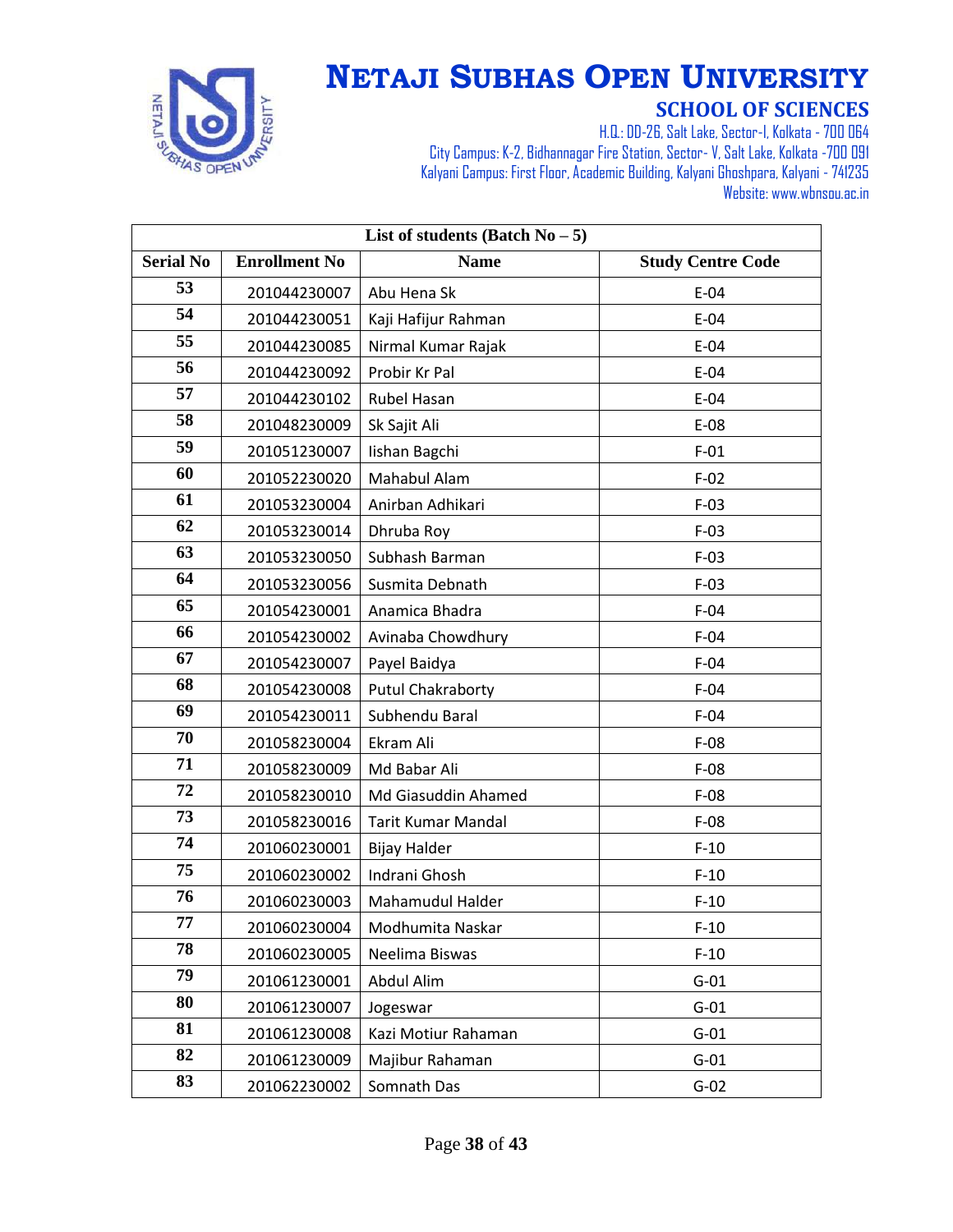

| List of students (Batch $No-5$ ) |                      |                         |                          |
|----------------------------------|----------------------|-------------------------|--------------------------|
| <b>Serial No</b>                 | <b>Enrollment No</b> | <b>Name</b>             | <b>Study Centre Code</b> |
| 84                               | 201064230001         | Alokesh Singha Roy      | $G-04$                   |
| 85                               | 201065230001         | Moumita Ghosg           | $G-05$                   |
| 86                               | 201066230001         | Anjan Ghosh             | $G-06$                   |
| 87                               | 201066230002         | Arijit Pal              | $G-06$                   |
| 88                               | 201067230002         | Pallabi Chakraborty     | $G-07$                   |
| 89                               | 201067230004         | Sudeshna Ghosh          | $G-07$                   |
| 90                               | 201068230002         | Gunjita Kumari Dhaniwal | G 08                     |
| 91                               | 201068230003         | Raja Kumar Dhaniwal     | $G-08$                   |
| 92                               | 201071230001         | <b>Bhaskar Mal</b>      | $H-01$                   |
| 93                               | 201071230005         | Kanai Halder            | $H-01$                   |
| 94                               | 201071230007         | Sankar Dhara            | $H-01$                   |
| 95                               | 201076230003         | Pradip Roychowdhury     | $H-06$                   |
| 96                               | 201079230020         | Subhojit Das            | $H-09$                   |
| 97                               | 201084230004         | Sainee Aktar            | $I-04$                   |
| 98                               | 201100230004         | Pallabita Pahari        | $J-10$                   |
| 99                               | 201105230001         | Puspa Mahato            | $K-05$                   |
| 100                              | 201113230003         | Ranjita Mondal          | $L-03$                   |
| 101                              | 201113230004         | Rituparna Mondal        | $L-03$                   |
| 102                              | 201117230001         | Avinash Kumar Sahu      | $L-07$                   |
| 103                              | 201136230003         | Anamika Saha            | $N-06$                   |
| 104                              | 201136230020         | Md Safiul Islam         | $N-06$                   |
| 105                              | 211001230001         | Aranyadev Tripathy      | $A-01$                   |
| 106                              | 211001230007         | Pranab Kumar Das        | $A-01$                   |
| 107                              | 211004230008         | Susmita Das             | $A-04$                   |
| 108                              | 211008230004         | N Santosh Rao           | $A-08$                   |
| 109                              | 211011230003         | Anup Mandal             | $B-01$                   |
| <b>110</b>                       | 211011230005         | Ashoke Sahis            | $B-01$                   |
| 111                              | 211011230007         | <b>Bikash Dutta</b>     | $B-01$                   |
| 112                              | 211011230013         | Joydeb Gorai            | $B-01$                   |
| 113                              | 211011230016         | Manas Maji              | $B-01$                   |
| 114                              | 211011230018         | Manisankar Kumbhakar    | $B-01$                   |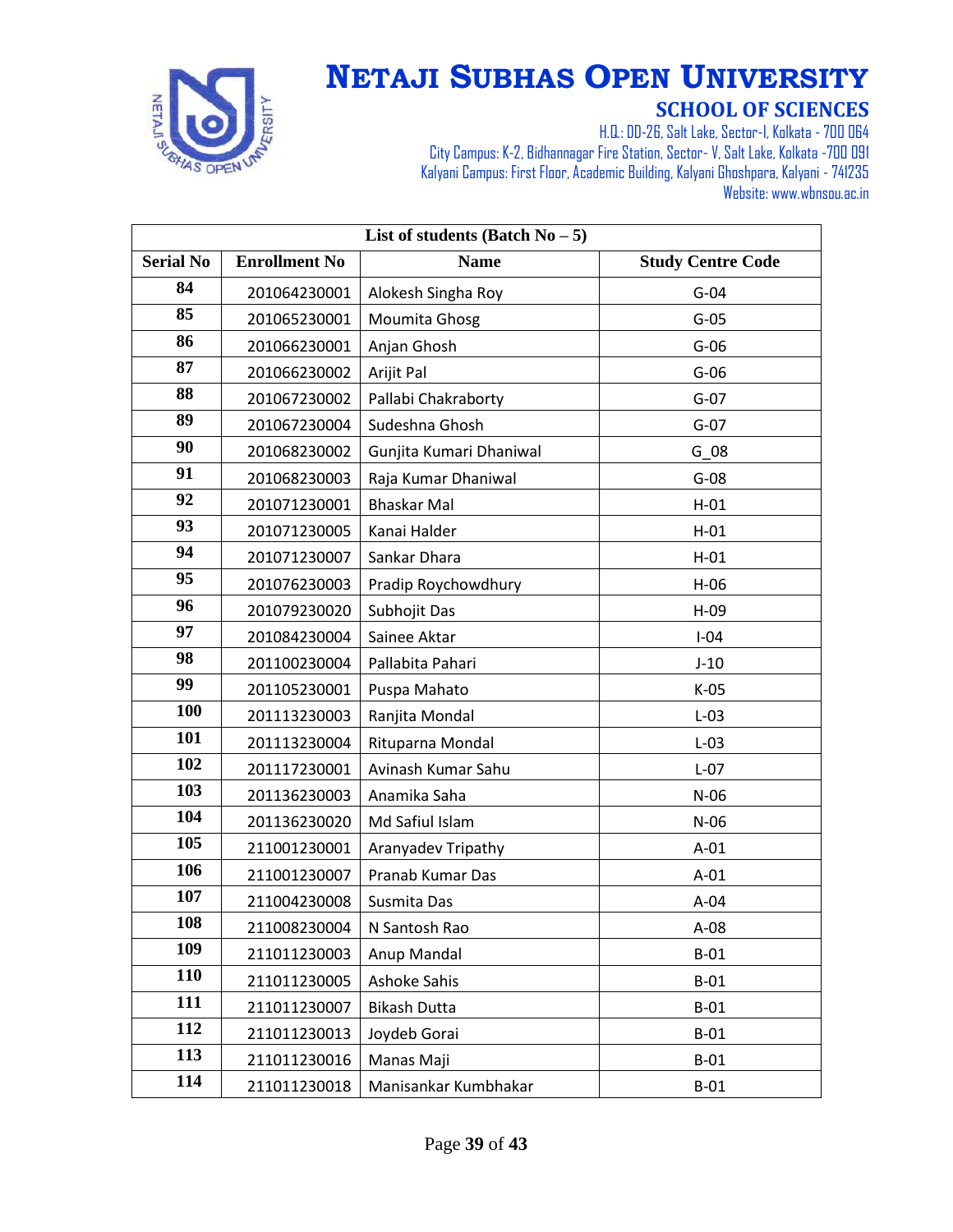

| List of students (Batch $No-5$ ) |                      |                       |                          |
|----------------------------------|----------------------|-----------------------|--------------------------|
| <b>Serial No</b>                 | <b>Enrollment No</b> | <b>Name</b>           | <b>Study Centre Code</b> |
| 115                              | 211011230042         | Sumanta Garai         | $B-01$                   |
| 116                              | 211011230043         | Supratim Dutta        | $B-01$                   |
| 117                              | 211013230018         | Joy Ghosh             | $B-03$                   |
| 118                              | 211013230019         | Joydev Manna          | $B-03$                   |
| 119                              | 211013230027         | Nibedita Ghorai       | $B-03$                   |
| 120                              | 211013230033         | Rimpa Ghosh           | $B-03$                   |
| 121                              | 211013230042         | Shatabdi Kolya        | $B-03$                   |
| 122                              | 211013230045         | Shruti Pradhan        | $B-03$                   |
| 123                              | 211013230046         | Soumitra Maity        | $B-03$                   |
| 124                              | 211013230050         | Subrata Das           | $B-03$                   |
| 125                              | 211013230056         | Sumon Kalyan Ghorai   | $B-03$                   |
| 126                              | 211013230057         | Sunita Hui            | $B-03$                   |
| 127                              | 211013230058         | Susmita Das           | $B-03$                   |
| 128                              | 211014230016         | Nirmal Jana           | $B-04$                   |
| 129                              | 211016230011         | Tanushree Kar         | $B-06$                   |
| 130                              | 211018230001         | Apu Datta             | <b>B-08</b>              |
| 131                              | 211021230030         | Sk Mobashwir          | $C-01$                   |
| 132                              | 211021230031         | Sk Salman             | $C-01$                   |
| 133                              | 211025230001         | Anjum Muneer          | $C-05$                   |
| 134                              | 211025230002         | Bithi Pal             | $C-05$                   |
| 135                              | 211025230005         | Kuheli Pal            | $C-05$                   |
| 136                              | 211025230010         | Riya Mondal           | $C-05$                   |
| 137                              | 211025230013         | Shubra Paul           | $C-05$                   |
| 138                              | 211025230015         | Somasree Pramanick    | $C-05$                   |
| 139                              | 211025230018         | Suchanda Basu         | $C-05$                   |
| 140                              | 211031230016         | Chinoy Biswas         | $D-01$                   |
| 141                              | 211031230018         | Debdali Bhattacharjee | $D-01$                   |
| 142                              | 211031230035         | Rupsha Mandal         | $D-01$                   |
| 143                              | 211031230045         | Subha Mandal          | $D-01$                   |
| 144                              | 211033230004         | Amiya Kumar Biswas    | $D-03$                   |
| 145                              | 211036230003         | Anik Das              | $D-06$                   |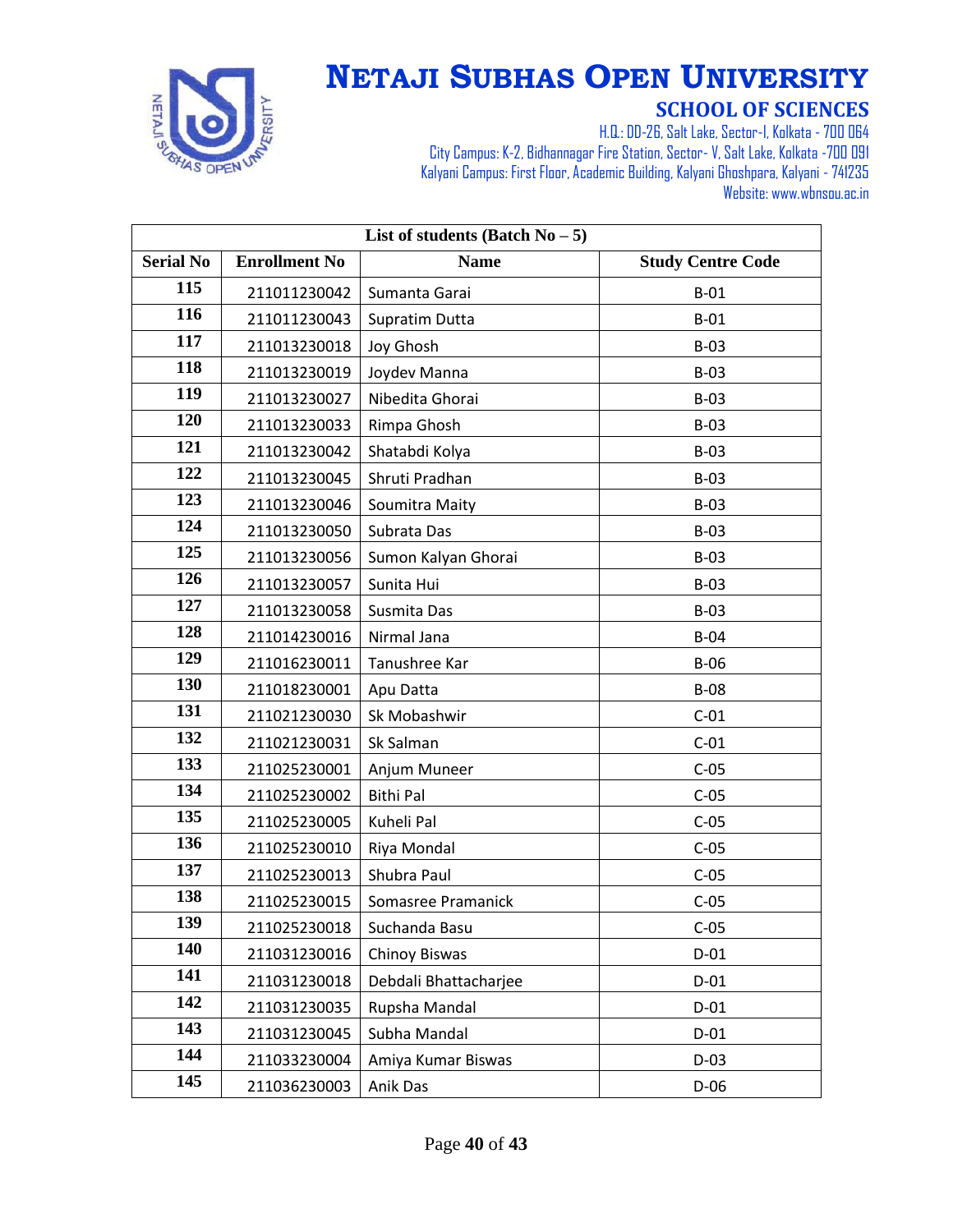

| List of students (Batch $No - 5$ ) |                      |                          |                          |
|------------------------------------|----------------------|--------------------------|--------------------------|
| <b>Serial No</b>                   | <b>Enrollment No</b> | <b>Name</b>              | <b>Study Centre Code</b> |
| 146                                | 211036230012         | Debabrata Biswas         | D-06                     |
| 147                                | 211036230031         | <b>Tirthankar Nag</b>    | $D-06$                   |
| 148                                | 211038230022         | Sampa Dash               | $D-08$                   |
| 149                                | 211039230010         | Ritwika Roy              | $D-09$                   |
| 150                                | 211041230009         | Imran Choudhury          | $E-01$                   |
| 151                                | 211041230010         | Keya Sarkar              | $E-01$                   |
| 152                                | 211044230001         | <b>Abdul Aziz</b>        | $E-04$                   |
| 153                                | 211044230009         | Amirul Mominin Malitha   | $E-04$                   |
| 154                                | 211044230013         | Anisha Mondal            | $E-04$                   |
| 155                                | 211044230016         | Arghya Mondal            | $E-04$                   |
| 156                                | 211044230022         | Atanu Mandal             | $E-04$                   |
| 157                                | 211044230025         | Ayesha Khatun            | $E-04$                   |
| 158                                | 211044230026         | <b>Bhuban Nag</b>        | $E-04$                   |
| 159                                | 211044230038         | Gargee Das               | $E-04$                   |
| 160                                | 211044230044         | Himangshu Mondal         | $E-04$                   |
| 161                                | 211044230046         | Indrani Sinha            | $E-04$                   |
| 162                                | 211044230049         | Jakir Hossain            | $E-04$                   |
| 163                                | 211044230061         | Mabud Islam              | $E-04$                   |
| 164                                | 211044230065         | Manisha Bag              | $E-04$                   |
| 165                                | 211044230068         | Md Anjarul Islam         | $E-04$                   |
| 166                                | 211044230069         | Md Enamul Hoque          | $E-04$                   |
| 167                                | 211044230070         | Md Ensadur Rahaman       | $E-04$                   |
| 168                                | 211044230077         | Mizanur Rahaman          | $E-04$                   |
| 169                                | 211044230079         | Monira Sultana           | $E-04$                   |
| 170                                | 211044230084         | Mouna Biswas             | $E-04$                   |
| 171                                | 211044230087         | Muktadir Hossain Mallick | $E-04$                   |
| 172                                | 211044230090         | Nasi Munnara Khatun      | $E-04$                   |
| 173                                | 211044230092         | Nayan Dutta              | $E-04$                   |
| 174                                | 211044230106         | Raju Bardhan             | $E-04$                   |
| 175                                | 211044230123         | Sajit Shaikh             | $E-04$                   |
| 176                                | 211044230131         | Santu Halder             | $E-04$                   |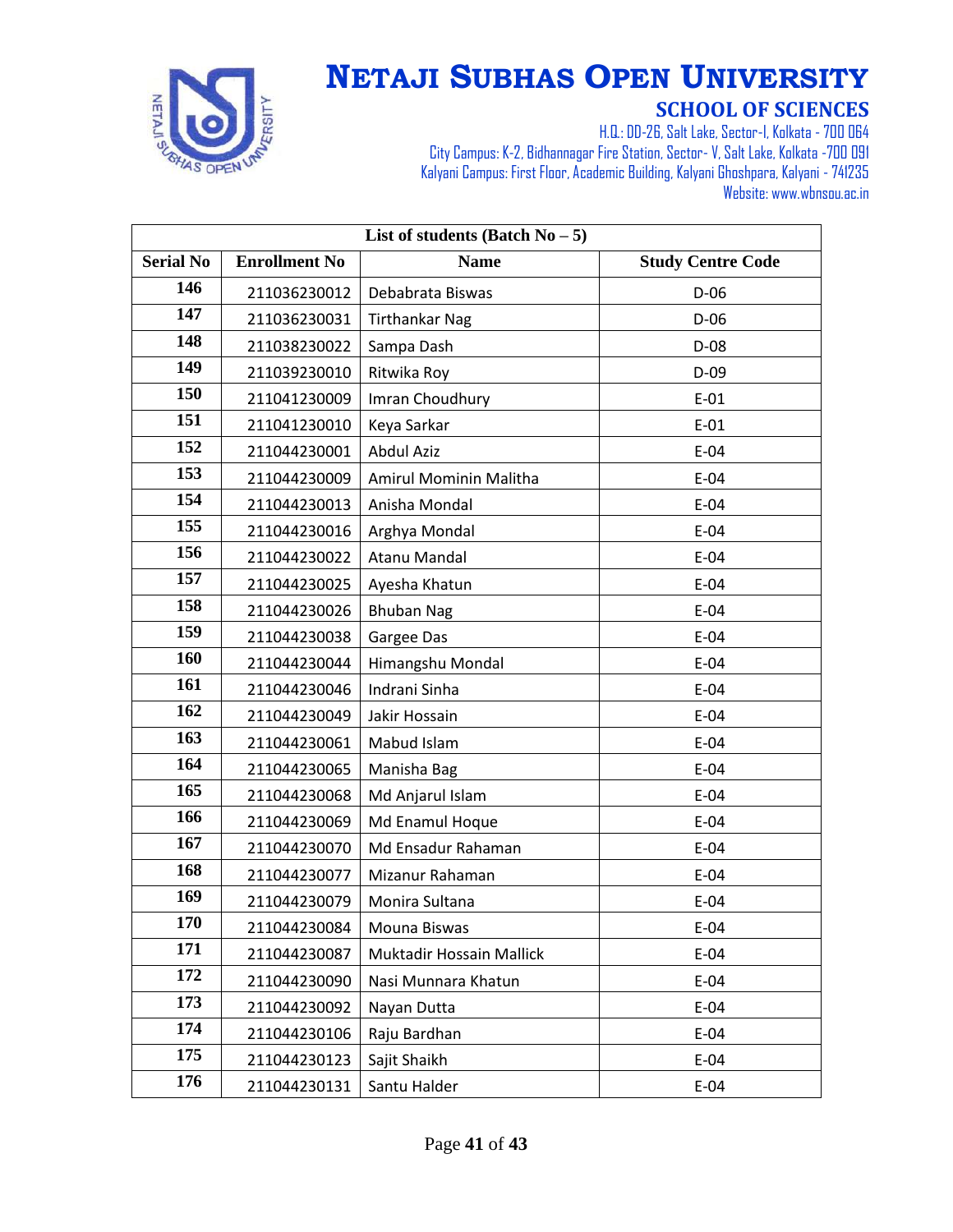

| List of students (Batch $No - 5$ ) |                      |                       |                          |
|------------------------------------|----------------------|-----------------------|--------------------------|
| <b>Serial No</b>                   | <b>Enrollment No</b> | <b>Name</b>           | <b>Study Centre Code</b> |
| 177                                | 211044230134         | Sehenaj Yasmin        | $E-04$                   |
| 178                                | 211044230135         | Sentu Biswas          | $E-04$                   |
| 179                                | 211044230141         | Sorifuddin Sk         | $E-04$                   |
| 180                                | 211044230155         | Surman Ali            | $E-04$                   |
| 181                                | 211044230166         | Zafar Sk              | $E-04$                   |
| 182                                | 211052230004         | <b>Bhaskar Roy</b>    | $F-02$                   |
| 183                                | 211052230013         | Nur Islam             | $F-02$                   |
| 184                                | 211052230021         | Shweta Sarkar         | $F-02$                   |
| 185                                | 211053230008         | <b>Bikram Bhowmik</b> | $F-03$                   |
| 186                                | 211053230016         | Mahamaya Debnath      | $F-03$                   |
| 187                                | 211053230018         | Mani Barman           | $F-03$                   |
| 188                                | 211053230024         | Pritilata Roy         | $F-03$                   |
| 189                                | 211053230030         | <b>Rohit Paul</b>     | $F-03$                   |
| <b>190</b>                         | 211055230008         | Moutusi Kuilya        | $F-05$                   |
| 191                                | 211055230010         | Puja Rana             | $F-05$                   |
| 192                                | 211055230011         | Rubi Adhikary         | $F-05$                   |
| 193                                | 211055230012         | Saheb Mondal          | $F-05$                   |
| 194                                | 211058230017         | Jahangir Alam         | $F-08$                   |
| 195                                | 211058230018         | Kajal Mondal          | $F-08$                   |
| 196                                | 211067230001         | Indrani Chakraborty   | $G-07$                   |
| 197                                | 211067230006         | Sumana Hazra          | $G-07$                   |
| 198                                | 211071230008         | Kheyali Neogi         | $H-01$                   |
| 199                                | 211071230011         | Mihir Halder          | $H-01$                   |
| 200                                | 211071230022         | Suman Prodhan         | $H-01$                   |
| 201                                | 211073230007         | Riya Pore             | $H-03$                   |
| 202                                | 211084230004         | Evataniya Shova       | $I-04$                   |
| 203                                | 211088230003         | Dipak Hossain         | $I-08$                   |
| 204                                | 211091230002         | Piu Samanta           | $J-01$                   |
| 205                                | 211092230005         | Dipanjan Panja        | $J-02$                   |
| 206                                | 211092230006         | Priyo Manna           | $J-02$                   |
| 207                                | 211099230005         | Sujit Garai           | $J-09$                   |